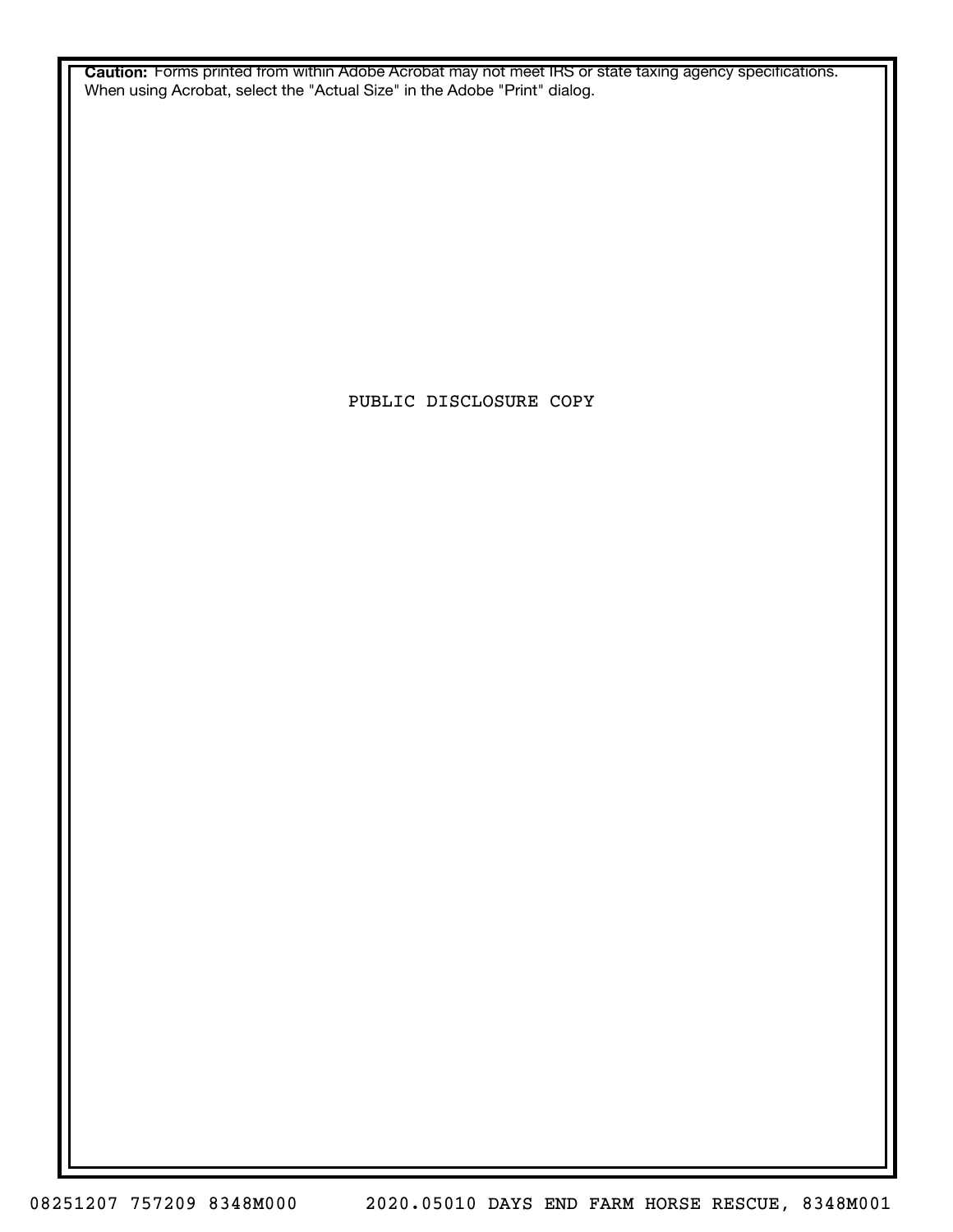### (Rev. January 2020) **Cxempt Organization Return** Manuary 2020) and the settern **Canadian Exempt Organization Return Form 8868 Application for Automatic Extension of Time To File an**<br>**Exempt Organization Return**

Department of the Treasury Internal Revenue Service

|  |  |  |  | File a separate application for each return. |  |
|--|--|--|--|----------------------------------------------|--|
|  |  |  |  |                                              |  |

**| Go to www.irs.gov/Form8868 for the latest information.**

**Electronic filing (e-file).** You can electronically file Form 8868 to request a 6-month automatic extension of time to file any of the filing of this form, visit www.irs.gov/e-file-providers/e-file-for-charities-and-non-profits. forms listed below with the exception of Form 8870, Information Return for Transfers Associated With Certain Personal Benefit Contracts, for which an extension request must be sent to the IRS in paper format (see instructions). For more details on the electronic

### **Automatic 6-Month Extension of Time.** Only submit original (no copies needed).

All corporations required to file an income tax return other than Form 990-T (including 1120-C filers), partnerships, REMICs, and trusts must use Form 7004 to request an extension of time to file income tax returns.

| Type or                                    | Name of exempt organization or other filer, see instructions.                                                                                                                                                                                                                                                                                                                                                                                                                                                                                                                                                                                                                                                                                            |        |                                                                                                                                                                                  |              | Taxpayer identification number (TIN)         |
|--------------------------------------------|----------------------------------------------------------------------------------------------------------------------------------------------------------------------------------------------------------------------------------------------------------------------------------------------------------------------------------------------------------------------------------------------------------------------------------------------------------------------------------------------------------------------------------------------------------------------------------------------------------------------------------------------------------------------------------------------------------------------------------------------------------|--------|----------------------------------------------------------------------------------------------------------------------------------------------------------------------------------|--------------|----------------------------------------------|
| print                                      | DAYS END FARM HORSE RESCUE, INC.                                                                                                                                                                                                                                                                                                                                                                                                                                                                                                                                                                                                                                                                                                                         |        |                                                                                                                                                                                  |              | 52-1759077                                   |
| File by the<br>due date for<br>filing your | Number, street, and room or suite no. If a P.O. box, see instructions.<br>1372 WOODBINE ROAD                                                                                                                                                                                                                                                                                                                                                                                                                                                                                                                                                                                                                                                             |        |                                                                                                                                                                                  |              |                                              |
| return. See<br>instructions.               | City, town or post office, state, and ZIP code. For a foreign address, see instructions.<br>WOODBINE, MD<br>21797-8514                                                                                                                                                                                                                                                                                                                                                                                                                                                                                                                                                                                                                                   |        |                                                                                                                                                                                  |              |                                              |
|                                            | Enter the Return Code for the return that this application is for (file a separate application for each return)                                                                                                                                                                                                                                                                                                                                                                                                                                                                                                                                                                                                                                          |        |                                                                                                                                                                                  |              | $\overline{0}$<br>1                          |
| Application                                |                                                                                                                                                                                                                                                                                                                                                                                                                                                                                                                                                                                                                                                                                                                                                          | Return | <b>Application</b>                                                                                                                                                               |              | Return                                       |
| Is For                                     |                                                                                                                                                                                                                                                                                                                                                                                                                                                                                                                                                                                                                                                                                                                                                          | Code   | Is For                                                                                                                                                                           |              | Code                                         |
|                                            | Form 990 or Form 990-EZ                                                                                                                                                                                                                                                                                                                                                                                                                                                                                                                                                                                                                                                                                                                                  | 01     | Form 990-T (corporation)                                                                                                                                                         |              | 07                                           |
| Form 990-BL                                |                                                                                                                                                                                                                                                                                                                                                                                                                                                                                                                                                                                                                                                                                                                                                          | 02     | Form 1041-A                                                                                                                                                                      |              | 08                                           |
|                                            | Form 4720 (individual)                                                                                                                                                                                                                                                                                                                                                                                                                                                                                                                                                                                                                                                                                                                                   | 03     | Form 4720 (other than individual)                                                                                                                                                |              | 09                                           |
| Form 990-PF                                |                                                                                                                                                                                                                                                                                                                                                                                                                                                                                                                                                                                                                                                                                                                                                          | 04     | Form 5227                                                                                                                                                                        |              | 10                                           |
|                                            | Form 990-T (sec. 401(a) or 408(a) trust)                                                                                                                                                                                                                                                                                                                                                                                                                                                                                                                                                                                                                                                                                                                 | 05     | Form 6069                                                                                                                                                                        |              | 11                                           |
|                                            | Form 990-T (trust other than above)<br>THE ORGANIZATION                                                                                                                                                                                                                                                                                                                                                                                                                                                                                                                                                                                                                                                                                                  | 06     | Form 8870                                                                                                                                                                        |              | 12                                           |
| 1<br>2                                     | • The books are in the care of > 1372 WOODBINE ROAD - WOODBINE, MD 21797-8514<br>Telephone No. $\triangleright$ 301-854-5037<br>If this is for a Group Return, enter the organization's four digit Group Exemption Number (GEN) [If this is for the whole group, check this<br>box $\blacktriangleright$ $\Box$ . If it is for part of the group, check this box $\blacktriangleright$<br>I request an automatic 6-month extension of time until<br>the organization named above. The extension is for the organization's return for:<br>calendar year<br>or<br>$\blacktriangleright$ $\lfloor$ X $\rfloor$ tax year beginning JUL 1, 2020<br>If the tax year entered in line 1 is for less than 12 months, check reason:<br>Change in accounting period |        | Fax No. $\blacktriangleright$<br>and attach a list with the names and TINs of all members the extension is for.<br>MAY 16, 2022<br>, and ending $JUN$ 30, 2021<br>Initial return | Final return | , to file the exempt organization return for |
| За                                         | If this application is for Forms 990-BL, 990-PF, 990-T, 4720, or 6069, enter the tentative tax, less<br>any nonrefundable credits. See instructions.                                                                                                                                                                                                                                                                                                                                                                                                                                                                                                                                                                                                     |        |                                                                                                                                                                                  | За           | \$<br>0.                                     |
| b                                          | If this application is for Forms 990-PF, 990-T, 4720, or 6069, enter any refundable credits and                                                                                                                                                                                                                                                                                                                                                                                                                                                                                                                                                                                                                                                          |        |                                                                                                                                                                                  |              |                                              |
|                                            | estimated tax payments made. Include any prior year overpayment allowed as a credit.                                                                                                                                                                                                                                                                                                                                                                                                                                                                                                                                                                                                                                                                     |        |                                                                                                                                                                                  | 3b           | \$<br>О.                                     |
| c                                          | <b>Balance due.</b> Subtract line 3b from line 3a. Include your payment with this form, if required, by                                                                                                                                                                                                                                                                                                                                                                                                                                                                                                                                                                                                                                                  |        |                                                                                                                                                                                  |              |                                              |
|                                            | using EFTPS (Electronic Federal Tax Payment System). See instructions.                                                                                                                                                                                                                                                                                                                                                                                                                                                                                                                                                                                                                                                                                   |        |                                                                                                                                                                                  | 3c           | 0.                                           |
| instructions.<br>LHA                       | Caution: If you are going to make an electronic funds withdrawal (direct debit) with this Form 8868, see Form 8453-EO and Form 8879-EO for payment<br>For Privacy Act and Paperwork Reduction Act Notice, see instructions.                                                                                                                                                                                                                                                                                                                                                                                                                                                                                                                              |        |                                                                                                                                                                                  |              | Form 8868 (Rev. 1-2020)                      |

023841 04-01-20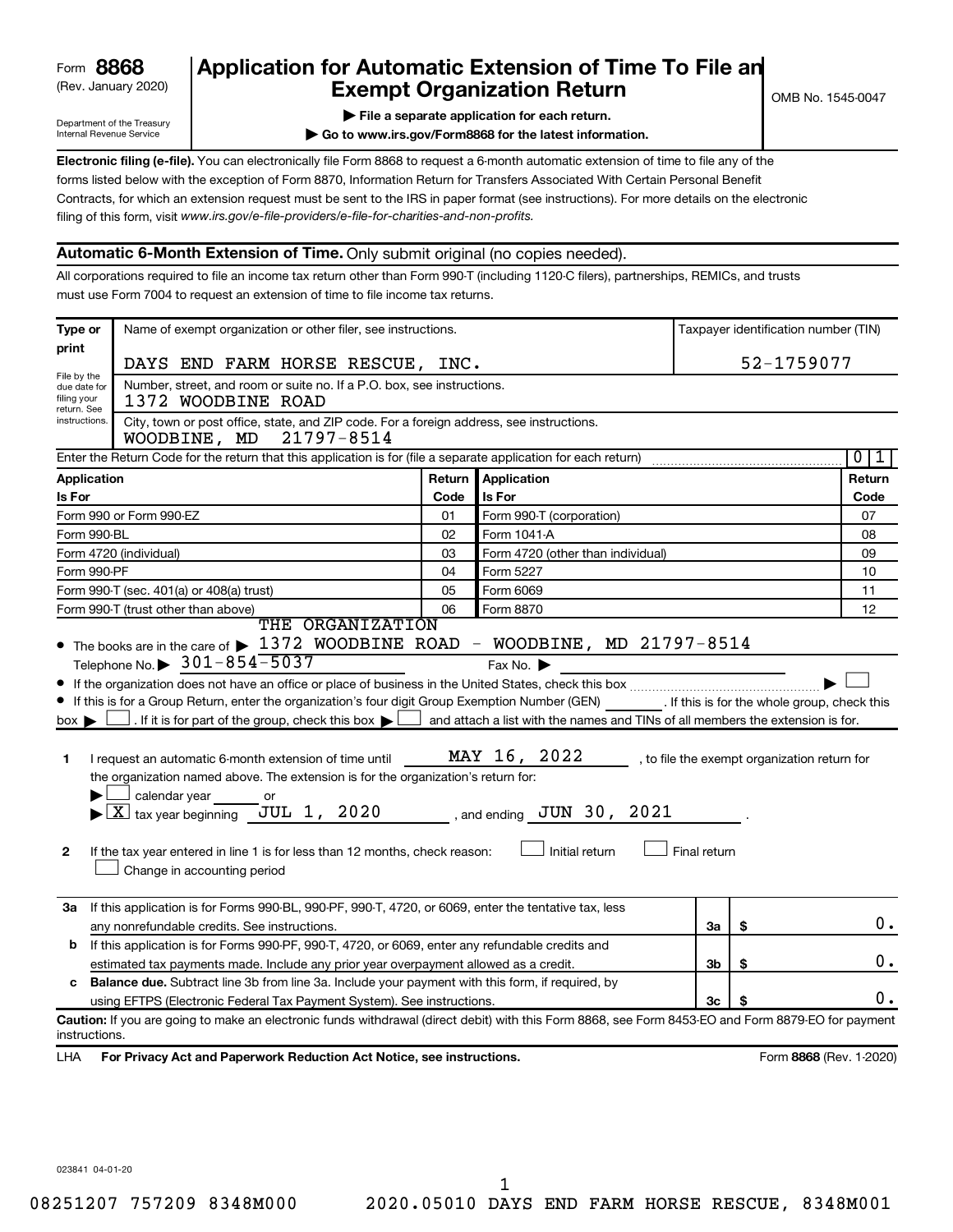|                         |                                  | ** PUBLIC DISCLOSURE COPY **                                                                                                                                                   |                                                           |                         |                                                                    |
|-------------------------|----------------------------------|--------------------------------------------------------------------------------------------------------------------------------------------------------------------------------|-----------------------------------------------------------|-------------------------|--------------------------------------------------------------------|
|                         |                                  | <b>Return of Organization Exempt From Income Tax</b>                                                                                                                           |                                                           |                         | OMB No. 1545-0047                                                  |
|                         |                                  | Form 990<br>Under section 501(c), 527, or 4947(a)(1) of the Internal Revenue Code (except private foundations)                                                                 |                                                           |                         |                                                                    |
|                         |                                  | Do not enter social security numbers on this form as it may be made public.                                                                                                    |                                                           |                         | <b>Open to Public</b>                                              |
|                         |                                  | Department of the Treasury<br>Go to www.irs.gov/Form990 for instructions and the latest information.<br>Internal Revenue Service                                               |                                                           |                         | Inspection                                                         |
|                         |                                  | A For the 2020 calendar year, or tax year beginning $JUL$ 1, $2020$                                                                                                            | and ending $JUN 30, 2021$                                 |                         |                                                                    |
|                         | <b>B</b> Check if<br>applicable: | C Name of organization                                                                                                                                                         | D Employer identification number                          |                         |                                                                    |
|                         | Address                          |                                                                                                                                                                                |                                                           |                         |                                                                    |
|                         | change<br>Name                   | DAYS END FARM HORSE RESCUE, INC.                                                                                                                                               |                                                           |                         |                                                                    |
|                         | change<br>Initial                | Doing business as                                                                                                                                                              | 52-1759077                                                |                         |                                                                    |
|                         | return<br>Final                  | Number and street (or P.O. box if mail is not delivered to street address)<br>Room/suite<br>1372 WOODBINE ROAD                                                                 | E Telephone number<br>$301 - 854 - 5037$                  |                         |                                                                    |
|                         | return/<br>termin-               |                                                                                                                                                                                |                                                           |                         | 2,036,317.                                                         |
|                         | ated<br>Amended                  | City or town, state or province, country, and ZIP or foreign postal code<br>21797-8514<br>WOODBINE, MD                                                                         | G Gross receipts \$                                       |                         |                                                                    |
|                         | return<br>Applica-               | F Name and address of principal officer: ERIN OCHOA                                                                                                                            | H(a) Is this a group return<br>for subordinates?          |                         | $\sqrt{\mathsf{Yes}\mathord{\;\mathbb{X}}\mathord{\;\mathsf{No}}}$ |
|                         | tion<br>pending                  | SAME AS C ABOVE                                                                                                                                                                | $H(b)$ Are all subordinates included? $\Box$ Yes          |                         | No                                                                 |
|                         |                                  | Tax-exempt status: $X \over 301(c)(3)$<br>$501(c)$ (<br>$\sqrt{\frac{1}{1}}$ (insert no.)<br>$4947(a)(1)$ or                                                                   | 527                                                       |                         | If "No," attach a list. See instructions                           |
|                         |                                  | J Website: WWW.DEFHR.ORG                                                                                                                                                       | $H(c)$ Group exemption number $\blacktriangleright$       |                         |                                                                    |
|                         |                                  | <b>K</b> Form of organization: $\boxed{\mathbf{X}}$ Corporation<br>Other $\blacktriangleright$<br>Trust<br>Association                                                         | L Year of formation: $1991$ M State of legal domicile: MD |                         |                                                                    |
|                         | Part II                          | <b>Summary</b>                                                                                                                                                                 |                                                           |                         |                                                                    |
|                         | 1.                               | Briefly describe the organization's mission or most significant activities: TO ENSURE QUALITY CARE AND                                                                         |                                                           |                         |                                                                    |
|                         |                                  | TREATMENT OF HORSES THROUGH INTERVENTION, EDUCATION AND OUTREACH.                                                                                                              |                                                           |                         |                                                                    |
|                         | 2                                | Check this box $\blacktriangleright$ $\Box$ if the organization discontinued its operations or disposed of more than 25% of its net assets.                                    |                                                           |                         |                                                                    |
|                         | 3                                | Number of voting members of the governing body (Part VI, line 1a)                                                                                                              |                                                           | $\mathbf 3$             | 17                                                                 |
|                         | 4                                |                                                                                                                                                                                |                                                           | $\overline{\mathbf{4}}$ | 17                                                                 |
| Activities & Governance | 5                                |                                                                                                                                                                                |                                                           | $\overline{5}$          | $\overline{26}$                                                    |
|                         | 6                                |                                                                                                                                                                                |                                                           | 6                       | 156                                                                |
|                         |                                  |                                                                                                                                                                                |                                                           | 7a                      | Ο.                                                                 |
|                         |                                  |                                                                                                                                                                                |                                                           | 7b                      | σ.                                                                 |
|                         |                                  |                                                                                                                                                                                | <b>Prior Year</b>                                         |                         | <b>Current Year</b>                                                |
|                         | 8                                |                                                                                                                                                                                | 2,112,330.                                                |                         | 1,762,308.                                                         |
| Revenue                 | 9                                |                                                                                                                                                                                | 103, 253.                                                 |                         | 106, 816.                                                          |
|                         | 10                               |                                                                                                                                                                                | 27,366.<br>2,783.                                         |                         | 4, 363.<br>32,182.                                                 |
|                         |                                  | 11 Other revenue (Part VIII, column (A), lines 5, 6d, 8c, 9c, 10c, and 11e)                                                                                                    | 2, 245, 732.                                              |                         | 1,905,669.                                                         |
|                         | 12                               | Total revenue - add lines 8 through 11 (must equal Part VIII, column (A), line 12)                                                                                             |                                                           | 0.                      | 0.                                                                 |
|                         | 13<br>14                         | Grants and similar amounts paid (Part IX, column (A), lines 1-3)<br><u> 1986 - Jan Start Barbar, martin a</u><br>Benefits paid to or for members (Part IX, column (A), line 4) |                                                           | σ.                      | σ.                                                                 |
|                         |                                  | 15 Salaries, other compensation, employee benefits (Part IX, column (A), lines 5-10)                                                                                           | 754,570.                                                  |                         | $823,830$ .                                                        |
| Expenses                |                                  |                                                                                                                                                                                |                                                           | 0                       | о.                                                                 |
|                         |                                  |                                                                                                                                                                                |                                                           |                         |                                                                    |
|                         |                                  |                                                                                                                                                                                | 900, 284.                                                 |                         | 972,437.                                                           |
|                         | 18                               | Total expenses. Add lines 13-17 (must equal Part IX, column (A), line 25)                                                                                                      | 1,654,854.                                                |                         | 1,796,267.                                                         |
|                         | 19                               |                                                                                                                                                                                | 590,878.                                                  |                         | 109,402.                                                           |
|                         |                                  |                                                                                                                                                                                | <b>Beginning of Current Year</b>                          |                         | <b>End of Year</b>                                                 |
|                         | 20                               | Total assets (Part X, line 16)                                                                                                                                                 | 4,414,501.                                                |                         | 4,585,262.                                                         |
|                         | 21                               | Total liabilities (Part X, line 26)                                                                                                                                            | 1,052,242.                                                |                         | 992,754.                                                           |
| Net Assets or           | 22                               |                                                                                                                                                                                | 3,362,259.                                                |                         | 3,592,508.                                                         |
|                         | Part II                          | Signature Block                                                                                                                                                                |                                                           |                         |                                                                    |
|                         |                                  | Under penalties of perjury, I declare that I have examined this return, including accompanying schedules and statements, and to the best of my knowledge and belief, it is     |                                                           |                         |                                                                    |
|                         |                                  | true, correct, and complete. Declaration of preparer (other than officer) is based on all information of which preparer has any knowledge.                                     |                                                           |                         |                                                                    |
|                         |                                  |                                                                                                                                                                                |                                                           |                         |                                                                    |
| Sign                    |                                  | Signature of officer                                                                                                                                                           | Date                                                      |                         |                                                                    |

| Sign     | <u>UNINGIO UI UNIVUI</u>                                                        |                      | ້                                        |
|----------|---------------------------------------------------------------------------------|----------------------|------------------------------------------|
| Here     | ERIN OCHOA, CEO                                                                 |                      |                                          |
|          | Type or print name and title                                                    |                      |                                          |
|          | Print/Type preparer's name                                                      | Preparer's signature | Date<br>PTIN<br>Check                    |
| Paid     | <b>KEITH JENNINGS</b>                                                           | Peile Aeme           | 12-07-2021<br>P01319883<br>self-emploved |
| Preparer | PC.<br>SNYDER COHN.<br>Firm's name                                              |                      | Firm's EIN $\frac{52 - 1022232}{ }$      |
| Use Only | Firm's address 11200 ROCKVILLE PIKE, SUITE 415                                  |                      |                                          |
|          | NORTH BETHESDA, MD 20852                                                        |                      | Phone no. $301 - 652 - 6700$             |
|          | May the IRS discuss this return with the preparer shown above? See instructions |                      | $\mathbf{X}$<br>Yes<br>No                |
|          |                                                                                 |                      | $0.00 \div 0.00$                         |

032001 12-23-20 LHA **For Paperwork Reduction Act Notice, see the separate instructions.** Form 990 (2020)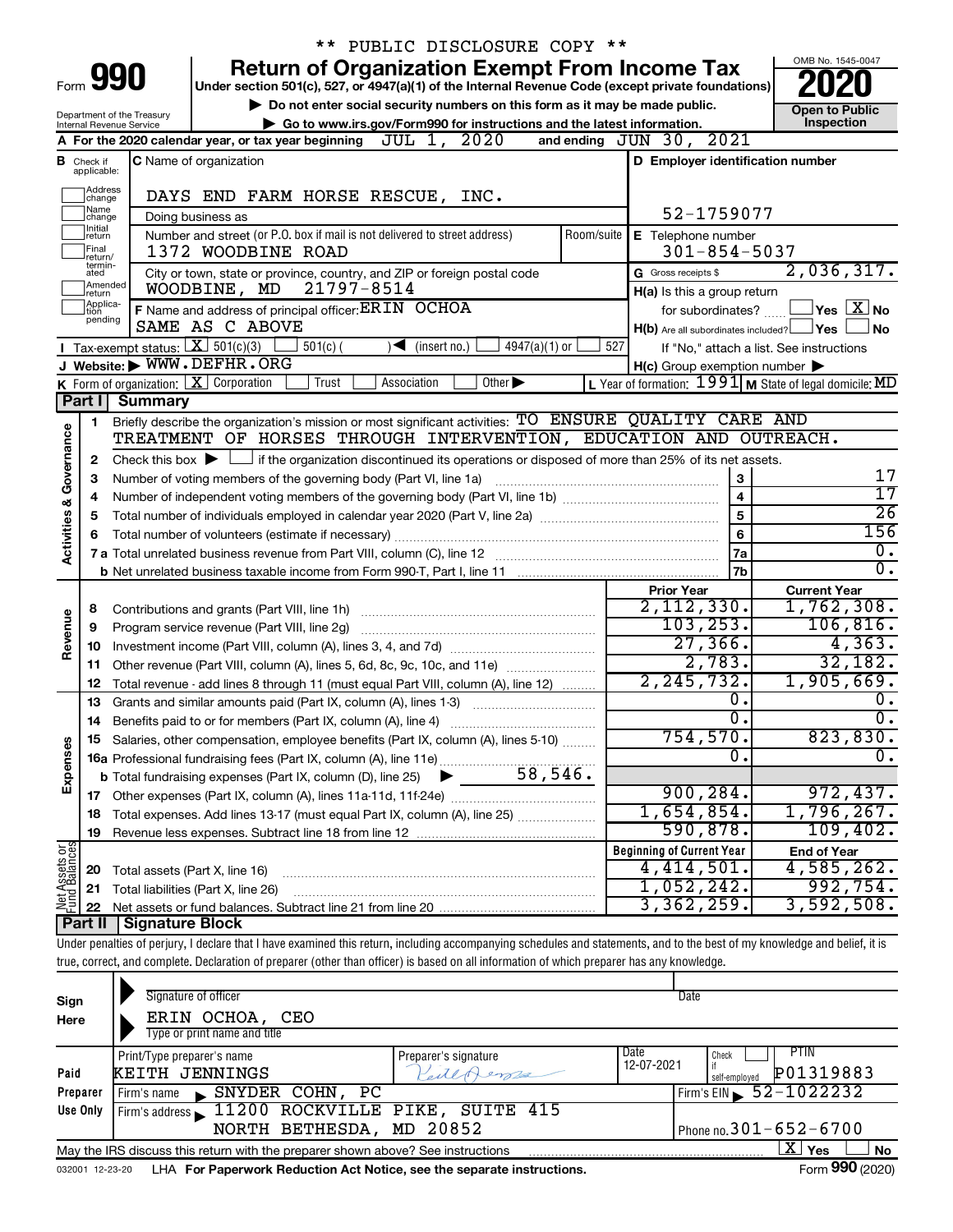|    | 52-1759077<br>DAYS END FARM HORSE RESCUE, INC.<br>Page 2<br>Form 990 (2020)                                                                                                                                                                                                          |
|----|--------------------------------------------------------------------------------------------------------------------------------------------------------------------------------------------------------------------------------------------------------------------------------------|
|    | <b>Statement of Program Service Accomplishments</b><br>Part III                                                                                                                                                                                                                      |
| 1  | Briefly describe the organization's mission:                                                                                                                                                                                                                                         |
|    | TO ENSURE QUALITY CARE AND TREATMENT OF HORSES THROUGH INTERVENTION,<br>EDUCATION AND OUTREACH.                                                                                                                                                                                      |
| 2  | Did the organization undertake any significant program services during the year which were not listed on the                                                                                                                                                                         |
|    | $\overline{\ }$ Yes $\overline{\rm X}$ No<br>prior Form 990 or 990-EZ?<br>If "Yes," describe these new services on Schedule O.                                                                                                                                                       |
| 3  | $\overline{\ }$ Yes $\overline{\rm X}$ No<br>Did the organization cease conducting, or make significant changes in how it conducts, any program services?<br>If "Yes," describe these changes on Schedule O.                                                                         |
| 4  | Describe the organization's program service accomplishments for each of its three largest program services, as measured by expenses.<br>Section 501(c)(3) and 501(c)(4) organizations are required to report the amount of grants and allocations to others, the total expenses, and |
| 4a | revenue, if any, for each program service reported<br>109, 209.<br>1,393,213.<br>including grants of \$<br>) (Revenue \$<br>(Code:<br>(Expenses \$<br>RESCUE AND REHABILITATION OF ABUSED AND NEGLECTED HORSES IN                                                                    |
|    | COLLABORATION WITH LOCAL ANIMAL CONTROL AND HUMANE AGENCIES. HORSE CARE                                                                                                                                                                                                              |
|    | PROGRAMS INCLUDE ADOPTION, GUARDIAN PROGRAM AND DEFHR FOREVER FAMILY.                                                                                                                                                                                                                |
|    | ALSO, WE PROVIDE DISASTER AND LARGE ANIMAL EMERGENCY RESCUE SERVICES.                                                                                                                                                                                                                |
|    |                                                                                                                                                                                                                                                                                      |
|    |                                                                                                                                                                                                                                                                                      |
|    |                                                                                                                                                                                                                                                                                      |
|    |                                                                                                                                                                                                                                                                                      |
|    | 74,149.<br>32,061.<br>including grants of \$                                                                                                                                                                                                                                         |
| 4b | (Expenses \$<br>(Revenue \$<br>(Code:<br>HUMANE EDUCATION PROGRAMS TO PROMOTE THE PROPER CARE, TREATMENT AND                                                                                                                                                                         |
|    | TRAINING OF HORSES. EDUCATION PROGRAMS INCLUDE THE INTERN AND LEGACY                                                                                                                                                                                                                 |
|    | PROGRAMS, ON AND OFF SITE SEMINARS, YOUTH GROUPS AND TOURS.                                                                                                                                                                                                                          |
|    |                                                                                                                                                                                                                                                                                      |
|    |                                                                                                                                                                                                                                                                                      |
|    |                                                                                                                                                                                                                                                                                      |
|    |                                                                                                                                                                                                                                                                                      |
|    |                                                                                                                                                                                                                                                                                      |
|    |                                                                                                                                                                                                                                                                                      |
| 4с | 67,719.<br>including grants of \$<br>(Code:<br>(Expenses \$<br>(Revenue \$                                                                                                                                                                                                           |
|    | OUTREACH PROGRAMS DESIGNATED TO CREATE AWARENESS OF<br>THE ABUSE AND                                                                                                                                                                                                                 |
|    | NEGLECT OF HORSES, INCLUDING INFORMATIONAL BOOTHS AT FAIRS AND EXPOS,                                                                                                                                                                                                                |
|    | 'HORSE TALK, ' CONSULTATION WITH PERSONS WANTING<br><b>OUR NEWSLETTER</b><br><b>TO START</b><br>HORSE RESCUES AND/OR WORKING WITH THOSE WHO ALREADY HAVE A RESCUE AND                                                                                                                |
|    | NEED GUIDANCE.                                                                                                                                                                                                                                                                       |
|    |                                                                                                                                                                                                                                                                                      |
|    |                                                                                                                                                                                                                                                                                      |
|    |                                                                                                                                                                                                                                                                                      |
|    |                                                                                                                                                                                                                                                                                      |
|    | 4d Other program services (Describe on Schedule O.)<br>(Expenses \$<br>(Revenue \$<br>including grants of \$                                                                                                                                                                         |
| 4e | 1,535,081.<br>Total program service expenses ▶                                                                                                                                                                                                                                       |
|    | Form 990 (2020)<br>032002 12-23-20                                                                                                                                                                                                                                                   |
|    | 3                                                                                                                                                                                                                                                                                    |
|    | 08251207 757209 8348M000<br>2020.05010 DAYS END FARM HORSE RESCUE, 8348M001                                                                                                                                                                                                          |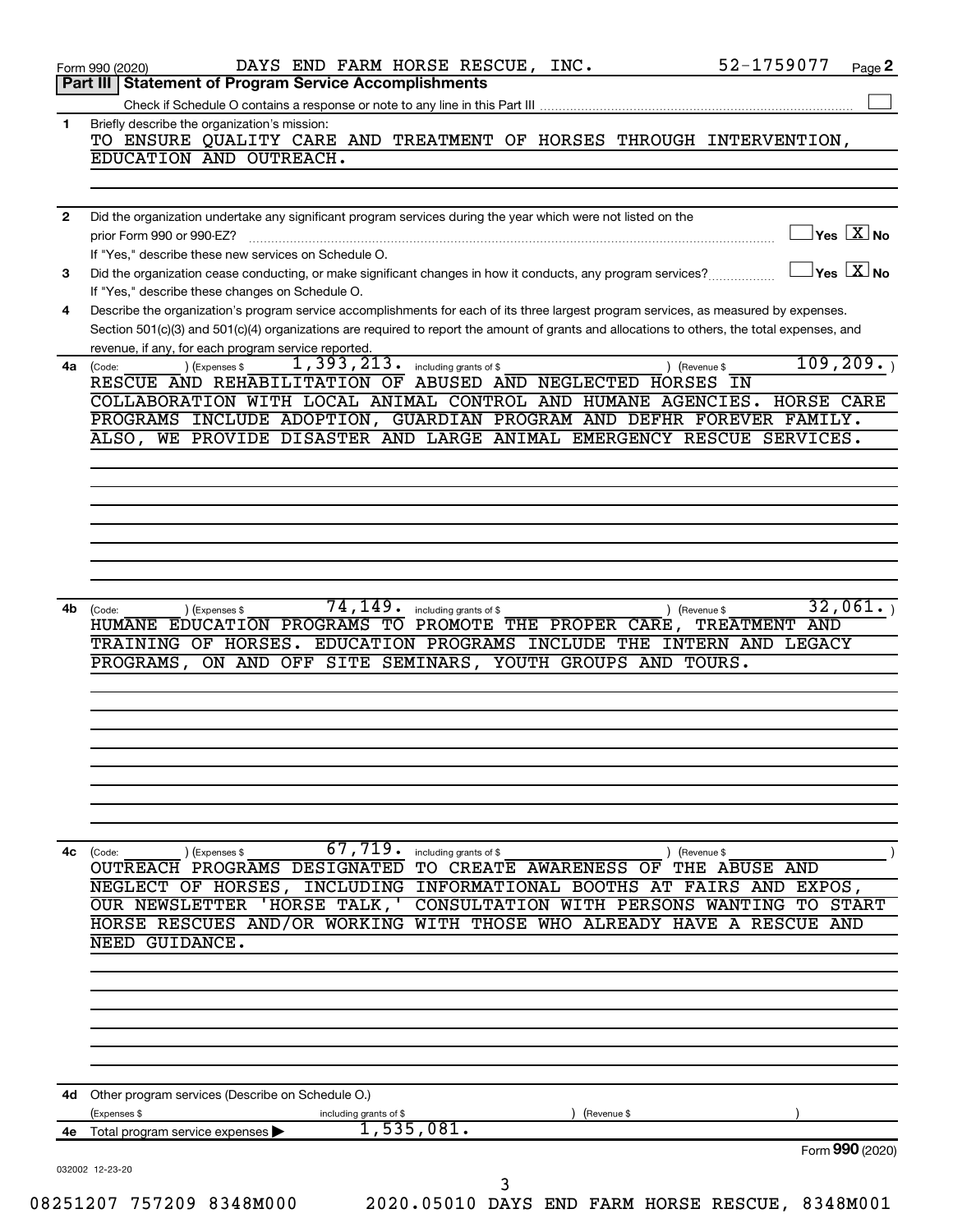|  | Form 990 (2020) |
|--|-----------------|
|  |                 |

**Part IV Checklist of Required Schedules**

Form 990 (2020) Page DAYS END FARM HORSE RESCUE, INC. 52-1759077

|     |                                                                                                                                       |                 | Yes                     | No                      |
|-----|---------------------------------------------------------------------------------------------------------------------------------------|-----------------|-------------------------|-------------------------|
| 1   | Is the organization described in section 501(c)(3) or $4947(a)(1)$ (other than a private foundation)?                                 |                 |                         |                         |
|     | If "Yes," complete Schedule A                                                                                                         | 1               | х                       |                         |
| 2   |                                                                                                                                       | $\overline{2}$  | $\overline{\textbf{x}}$ |                         |
| 3   | Did the organization engage in direct or indirect political campaign activities on behalf of or in opposition to candidates for       |                 |                         |                         |
|     |                                                                                                                                       | 3               |                         | x                       |
| 4   | Section 501(c)(3) organizations. Did the organization engage in lobbying activities, or have a section 501(h) election in effect      |                 |                         |                         |
|     |                                                                                                                                       | 4               |                         | x                       |
| 5   | Is the organization a section 501(c)(4), 501(c)(5), or 501(c)(6) organization that receives membership dues, assessments, or          |                 |                         |                         |
|     |                                                                                                                                       | 5               |                         | x                       |
| 6   | Did the organization maintain any donor advised funds or any similar funds or accounts for which donors have the right to             |                 |                         |                         |
|     | provide advice on the distribution or investment of amounts in such funds or accounts? If "Yes," complete Schedule D, Part I          | 6               |                         | x                       |
| 7   | Did the organization receive or hold a conservation easement, including easements to preserve open space,                             |                 |                         |                         |
|     | the environment, historic land areas, or historic structures? If "Yes," complete Schedule D, Part II                                  | $\overline{7}$  | X                       |                         |
|     | .                                                                                                                                     |                 |                         |                         |
| 8   | Did the organization maintain collections of works of art, historical treasures, or other similar assets? If "Yes," complete          |                 |                         | x                       |
|     |                                                                                                                                       | 8               |                         |                         |
| 9   | Did the organization report an amount in Part X, line 21, for escrow or custodial account liability, serve as a custodian for         |                 |                         |                         |
|     | amounts not listed in Part X; or provide credit counseling, debt management, credit repair, or debt negotiation services?             |                 |                         |                         |
|     |                                                                                                                                       | 9               |                         | х                       |
| 10  | Did the organization, directly or through a related organization, hold assets in donor-restricted endowments                          |                 |                         |                         |
|     |                                                                                                                                       | 10              | х                       |                         |
| 11  | If the organization's answer to any of the following questions is "Yes," then complete Schedule D, Parts VI, VII, VIII, IX, or X      |                 |                         |                         |
|     | as applicable.                                                                                                                        |                 |                         |                         |
|     | a Did the organization report an amount for land, buildings, and equipment in Part X, line 10? If "Yes," complete Schedule D,         |                 |                         |                         |
|     | Part VI                                                                                                                               | 11a             | X                       |                         |
|     | <b>b</b> Did the organization report an amount for investments - other securities in Part X, line 12, that is 5% or more of its total |                 |                         |                         |
|     |                                                                                                                                       | 11b             |                         | x                       |
|     | c Did the organization report an amount for investments - program related in Part X, line 13, that is 5% or more of its total         |                 |                         |                         |
|     |                                                                                                                                       | 11c             |                         | x                       |
|     | d Did the organization report an amount for other assets in Part X, line 15, that is 5% or more of its total assets reported in       |                 |                         |                         |
|     |                                                                                                                                       | 11d             | х                       |                         |
|     |                                                                                                                                       | 11e             | $\overline{\textbf{x}}$ |                         |
|     | f Did the organization's separate or consolidated financial statements for the tax year include a footnote that addresses             |                 |                         |                         |
|     | the organization's liability for uncertain tax positions under FIN 48 (ASC 740)? If "Yes," complete Schedule D, Part X                | 11f             | X                       |                         |
|     | 12a Did the organization obtain separate, independent audited financial statements for the tax year? If "Yes," complete               |                 |                         |                         |
|     | Schedule D, Parts XI and XII                                                                                                          | 12a             | х                       |                         |
|     | <b>b</b> Was the organization included in consolidated, independent audited financial statements for the tax year?                    |                 |                         |                         |
|     | If "Yes," and if the organization answered "No" to line 12a, then completing Schedule D, Parts XI and XII is optional                 | 12 <sub>b</sub> |                         | ▵                       |
| 13  |                                                                                                                                       | 13              |                         | $\overline{\texttt{x}}$ |
| 14a | Did the organization maintain an office, employees, or agents outside of the United States?                                           | 14a             |                         | х                       |
| b   | Did the organization have aggregate revenues or expenses of more than \$10,000 from grantmaking, fundraising, business,               |                 |                         |                         |
|     | investment, and program service activities outside the United States, or aggregate foreign investments valued at \$100,000            |                 |                         |                         |
|     |                                                                                                                                       | 14b             |                         | x                       |
| 15  | Did the organization report on Part IX, column (A), line 3, more than \$5,000 of grants or other assistance to or for any             |                 |                         |                         |
|     |                                                                                                                                       | 15              |                         | x                       |
| 16  | Did the organization report on Part IX, column (A), line 3, more than \$5,000 of aggregate grants or other assistance to              |                 |                         |                         |
|     |                                                                                                                                       | 16              |                         | x                       |
| 17  | Did the organization report a total of more than \$15,000 of expenses for professional fundraising services on Part IX,               |                 |                         |                         |
|     |                                                                                                                                       |                 |                         | x                       |
|     |                                                                                                                                       | 17              |                         |                         |
| 18  | Did the organization report more than \$15,000 total of fundraising event gross income and contributions on Part VIII, lines          |                 | х                       |                         |
|     |                                                                                                                                       | 18              |                         |                         |
| 19  | Did the organization report more than \$15,000 of gross income from gaming activities on Part VIII, line 9a? If "Yes,"                |                 |                         | х                       |
|     | complete Schedule G, Part III                                                                                                         | 19              |                         | X                       |
|     |                                                                                                                                       | 20a             |                         |                         |
| b   |                                                                                                                                       | 20 <sub>b</sub> |                         |                         |
| 21  | Did the organization report more than \$5,000 of grants or other assistance to any domestic organization or                           |                 |                         |                         |
|     |                                                                                                                                       | 21              |                         | x                       |
|     | 032003 12-23-20                                                                                                                       |                 |                         | Form 990 (2020)         |

08251207 757209 8348M000 2020.05010 DAYS END FARM HORSE RESCUE, 8348M001 4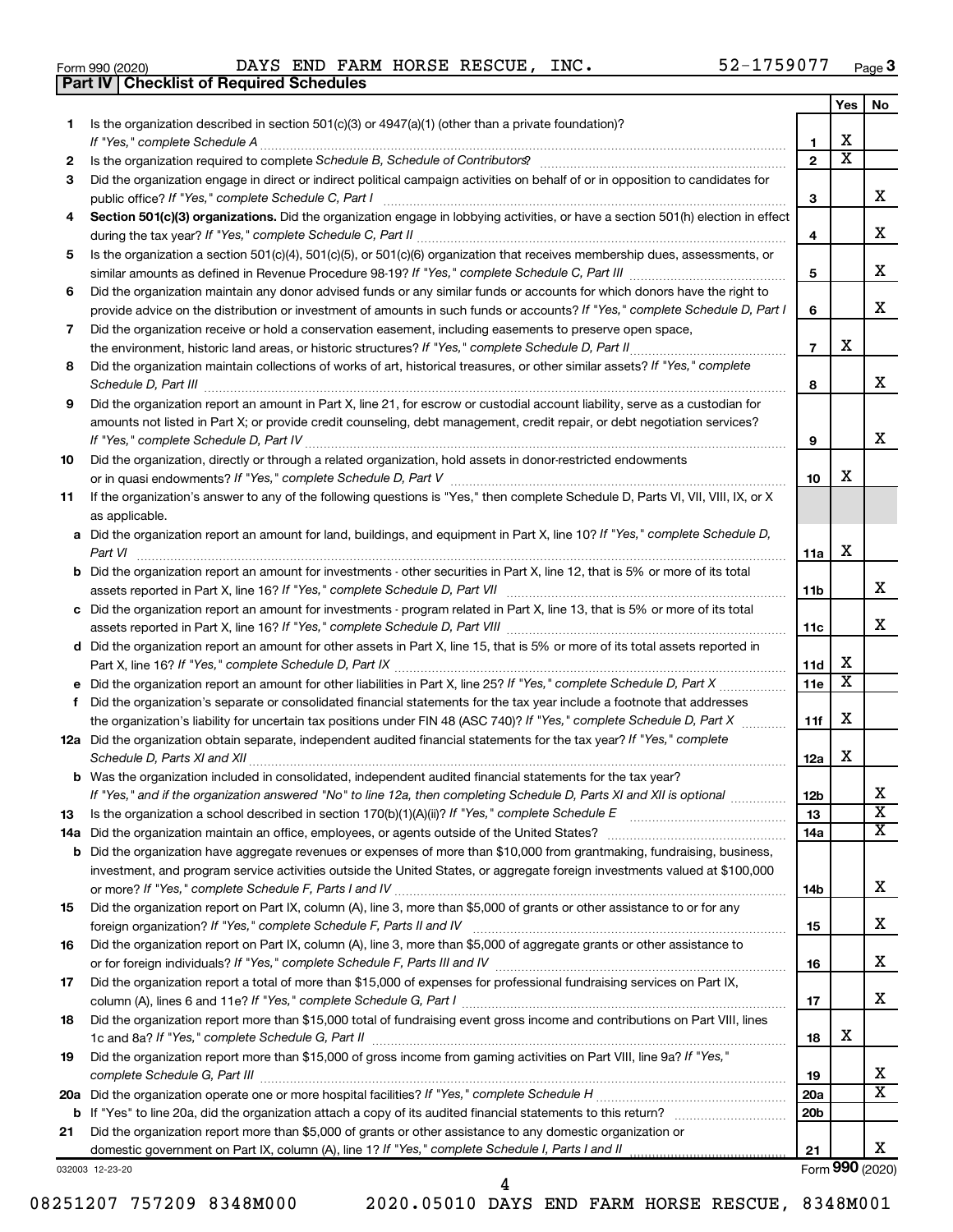|  | Form 990 (2020) |  |
|--|-----------------|--|
|  |                 |  |

*(continued)* **Part IV Checklist of Required Schedules**

Form 990 (2020) Page DAYS END FARM HORSE RESCUE, INC. 52-1759077

|        |                                                                                                                                                                                                                                                                                                                                                                                                                                                                  |                 | Yes                     | No                      |
|--------|------------------------------------------------------------------------------------------------------------------------------------------------------------------------------------------------------------------------------------------------------------------------------------------------------------------------------------------------------------------------------------------------------------------------------------------------------------------|-----------------|-------------------------|-------------------------|
| 22     | Did the organization report more than \$5,000 of grants or other assistance to or for domestic individuals on                                                                                                                                                                                                                                                                                                                                                    |                 |                         |                         |
|        |                                                                                                                                                                                                                                                                                                                                                                                                                                                                  | 22              |                         | x                       |
| 23     | Did the organization answer "Yes" to Part VII, Section A, line 3, 4, or 5 about compensation of the organization's current                                                                                                                                                                                                                                                                                                                                       |                 |                         |                         |
|        | and former officers, directors, trustees, key employees, and highest compensated employees? If "Yes," complete                                                                                                                                                                                                                                                                                                                                                   |                 |                         |                         |
|        | $\textit{Schedule J} \label{eq:1} \vspace{-0.1cm} \begin{minipage}{0.9cm} \begin{minipage}{0.9cm} \begin{minipage}{0.9cm} \begin{minipage}{0.9cm} \begin{minipage}{0.9cm} \begin{minipage}{0.9cm} \begin{minipage}{0.9cm} \begin{minipage}{0.9cm} \begin{minipage}{0.9cm} \begin{minipage}{0.9cm} \begin{minipage}{0.9cm} \end{minipage} \end{minipage} \end{minipage}} \end{minipage} \end{minipage} \end{minipage} \begin{minipage}{0.9cm} \begin{minipage}{0$ | 23              |                         | x                       |
|        | 24a Did the organization have a tax-exempt bond issue with an outstanding principal amount of more than \$100,000 as of the                                                                                                                                                                                                                                                                                                                                      |                 |                         |                         |
|        | last day of the year, that was issued after December 31, 2002? If "Yes," answer lines 24b through 24d and complete                                                                                                                                                                                                                                                                                                                                               |                 |                         |                         |
|        | Schedule K. If "No," go to line 25a                                                                                                                                                                                                                                                                                                                                                                                                                              | 24a             |                         | x                       |
|        |                                                                                                                                                                                                                                                                                                                                                                                                                                                                  | 24 <sub>b</sub> |                         |                         |
|        | c Did the organization maintain an escrow account other than a refunding escrow at any time during the year to defease                                                                                                                                                                                                                                                                                                                                           |                 |                         |                         |
|        | any tax-exempt bonds?                                                                                                                                                                                                                                                                                                                                                                                                                                            | 24c             |                         |                         |
|        |                                                                                                                                                                                                                                                                                                                                                                                                                                                                  | 24d             |                         |                         |
|        | 25a Section 501(c)(3), 501(c)(4), and 501(c)(29) organizations. Did the organization engage in an excess benefit                                                                                                                                                                                                                                                                                                                                                 |                 |                         |                         |
|        |                                                                                                                                                                                                                                                                                                                                                                                                                                                                  | 25a             |                         | x                       |
|        | b Is the organization aware that it engaged in an excess benefit transaction with a disqualified person in a prior year, and                                                                                                                                                                                                                                                                                                                                     |                 |                         |                         |
|        | that the transaction has not been reported on any of the organization's prior Forms 990 or 990-EZ? If "Yes," complete                                                                                                                                                                                                                                                                                                                                            |                 |                         | х                       |
|        | Schedule L, Part I                                                                                                                                                                                                                                                                                                                                                                                                                                               | 25b             |                         |                         |
| 26     | Did the organization report any amount on Part X, line 5 or 22, for receivables from or payables to any current                                                                                                                                                                                                                                                                                                                                                  |                 |                         |                         |
|        | or former officer, director, trustee, key employee, creator or founder, substantial contributor, or 35%                                                                                                                                                                                                                                                                                                                                                          |                 |                         | x                       |
|        | controlled entity or family member of any of these persons? If "Yes," complete Schedule L, Part II                                                                                                                                                                                                                                                                                                                                                               | 26              |                         |                         |
| 27     | Did the organization provide a grant or other assistance to any current or former officer, director, trustee, key employee,                                                                                                                                                                                                                                                                                                                                      |                 |                         |                         |
|        | creator or founder, substantial contributor or employee thereof, a grant selection committee member, or to a 35% controlled<br>entity (including an employee thereof) or family member of any of these persons? If "Yes," complete Schedule L, Part III                                                                                                                                                                                                          | 27              |                         | x                       |
| 28     | Was the organization a party to a business transaction with one of the following parties (see Schedule L, Part IV                                                                                                                                                                                                                                                                                                                                                |                 |                         |                         |
|        | instructions, for applicable filing thresholds, conditions, and exceptions):                                                                                                                                                                                                                                                                                                                                                                                     |                 |                         |                         |
|        | a A current or former officer, director, trustee, key employee, creator or founder, or substantial contributor? If                                                                                                                                                                                                                                                                                                                                               |                 |                         |                         |
|        |                                                                                                                                                                                                                                                                                                                                                                                                                                                                  | 28a             |                         | х                       |
|        |                                                                                                                                                                                                                                                                                                                                                                                                                                                                  | 28 <sub>b</sub> | х                       |                         |
|        | c A 35% controlled entity of one or more individuals and/or organizations described in lines 28a or 28b?If                                                                                                                                                                                                                                                                                                                                                       |                 |                         |                         |
|        |                                                                                                                                                                                                                                                                                                                                                                                                                                                                  | 28c             | х                       |                         |
| 29     |                                                                                                                                                                                                                                                                                                                                                                                                                                                                  | 29              | $\overline{\textbf{x}}$ |                         |
| 30     | Did the organization receive contributions of art, historical treasures, or other similar assets, or qualified conservation                                                                                                                                                                                                                                                                                                                                      |                 |                         |                         |
|        |                                                                                                                                                                                                                                                                                                                                                                                                                                                                  | 30              |                         | x                       |
| 31     | Did the organization liquidate, terminate, or dissolve and cease operations? If "Yes," complete Schedule N, Part I                                                                                                                                                                                                                                                                                                                                               | 31              |                         | $\overline{\texttt{x}}$ |
| 32     | Did the organization sell, exchange, dispose of, or transfer more than 25% of its net assets? If "Yes," complete                                                                                                                                                                                                                                                                                                                                                 |                 |                         |                         |
|        | Schedule N, Part II                                                                                                                                                                                                                                                                                                                                                                                                                                              | 32              |                         | x                       |
| 33     | Did the organization own 100% of an entity disregarded as separate from the organization under Regulations                                                                                                                                                                                                                                                                                                                                                       |                 |                         |                         |
|        |                                                                                                                                                                                                                                                                                                                                                                                                                                                                  | 33              |                         | х                       |
| 34     | Was the organization related to any tax-exempt or taxable entity? If "Yes," complete Schedule R, Part II, III, or IV, and                                                                                                                                                                                                                                                                                                                                        |                 |                         |                         |
|        | Part V, line 1                                                                                                                                                                                                                                                                                                                                                                                                                                                   | 34              |                         | х                       |
|        |                                                                                                                                                                                                                                                                                                                                                                                                                                                                  | 35a             |                         | $\overline{\text{X}}$   |
|        | b If "Yes" to line 35a, did the organization receive any payment from or engage in any transaction with a controlled entity                                                                                                                                                                                                                                                                                                                                      |                 |                         |                         |
|        |                                                                                                                                                                                                                                                                                                                                                                                                                                                                  | 35b             |                         |                         |
| 36     | Section 501(c)(3) organizations. Did the organization make any transfers to an exempt non-charitable related organization?                                                                                                                                                                                                                                                                                                                                       |                 |                         |                         |
|        |                                                                                                                                                                                                                                                                                                                                                                                                                                                                  | 36              |                         | x                       |
| 37     | Did the organization conduct more than 5% of its activities through an entity that is not a related organization                                                                                                                                                                                                                                                                                                                                                 |                 |                         |                         |
|        | and that is treated as a partnership for federal income tax purposes? If "Yes," complete Schedule R, Part VI                                                                                                                                                                                                                                                                                                                                                     | 37              |                         | х                       |
| 38     | Did the organization complete Schedule O and provide explanations in Schedule O for Part VI, lines 11b and 19?                                                                                                                                                                                                                                                                                                                                                   |                 | х                       |                         |
| Part V | <b>Statements Regarding Other IRS Filings and Tax Compliance</b>                                                                                                                                                                                                                                                                                                                                                                                                 | 38              |                         |                         |
|        |                                                                                                                                                                                                                                                                                                                                                                                                                                                                  |                 |                         |                         |
|        |                                                                                                                                                                                                                                                                                                                                                                                                                                                                  |                 | Yes                     | No                      |
|        | 32<br>1a                                                                                                                                                                                                                                                                                                                                                                                                                                                         |                 |                         |                         |
|        | $\Omega$<br>b Enter the number of Forms W-2G included in line 1a. Enter -0- if not applicable<br>1b                                                                                                                                                                                                                                                                                                                                                              |                 |                         |                         |
|        | c Did the organization comply with backup withholding rules for reportable payments to vendors and reportable gaming                                                                                                                                                                                                                                                                                                                                             |                 |                         |                         |
|        |                                                                                                                                                                                                                                                                                                                                                                                                                                                                  | 1c              | х                       |                         |
|        | 032004 12-23-20                                                                                                                                                                                                                                                                                                                                                                                                                                                  |                 |                         | Form 990 (2020)         |
|        | 5                                                                                                                                                                                                                                                                                                                                                                                                                                                                |                 |                         |                         |

08251207 757209 8348M000 2020.05010 DAYS END FARM HORSE RESCUE, 8348M001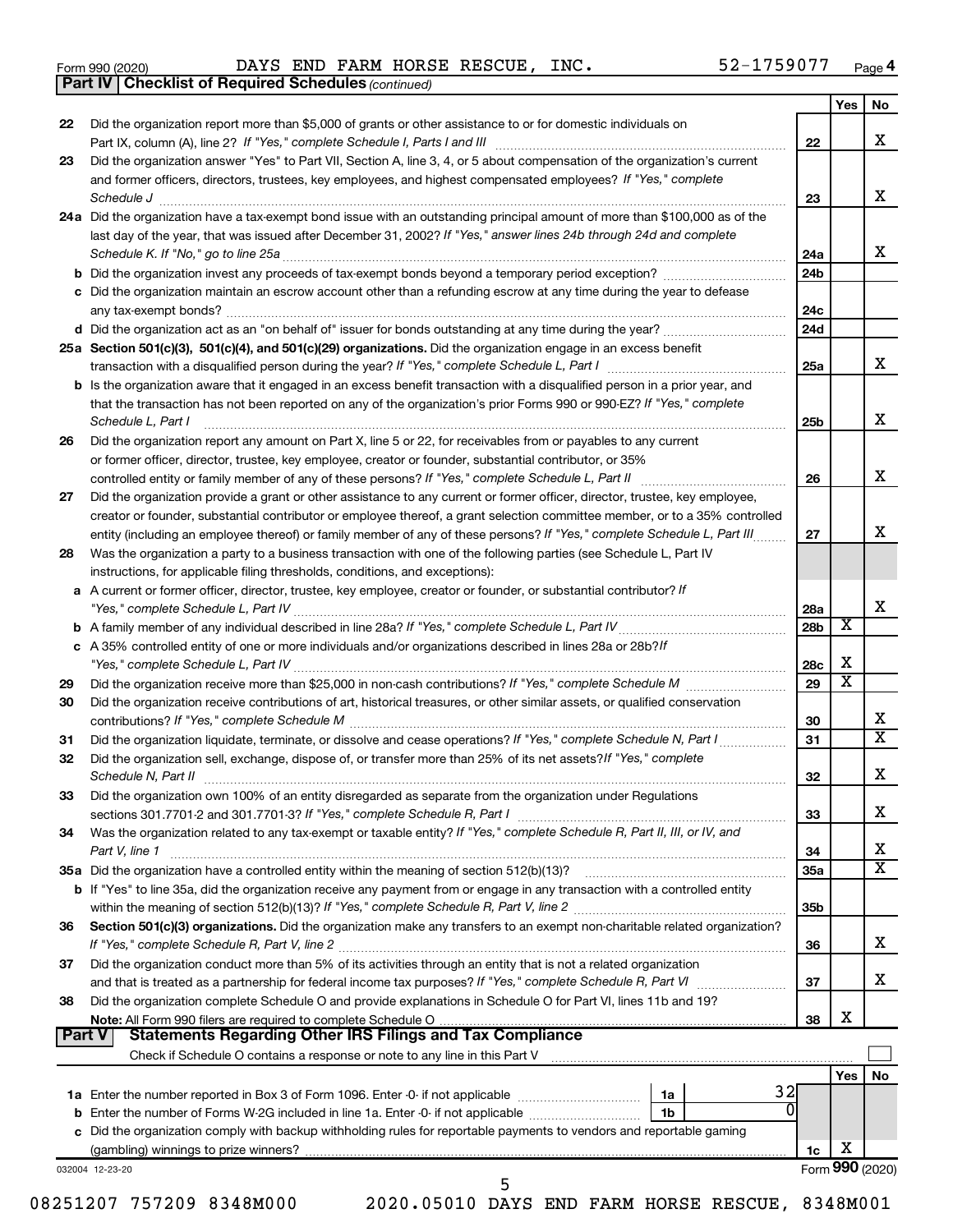|  | Form 990 (2020) |
|--|-----------------|
|  |                 |

**Part V** Statements Regarding Other IRS Filings and Tax Compliance (continued)

|    |                                                                                                                                                                                                                                  |                | Yes                     | No                      |
|----|----------------------------------------------------------------------------------------------------------------------------------------------------------------------------------------------------------------------------------|----------------|-------------------------|-------------------------|
|    | 2a Enter the number of employees reported on Form W-3, Transmittal of Wage and Tax Statements,                                                                                                                                   |                |                         |                         |
|    | 26<br>filed for the calendar year ending with or within the year covered by this return<br>2a                                                                                                                                    |                |                         |                         |
|    |                                                                                                                                                                                                                                  | 2b             | x                       |                         |
|    | <b>Note:</b> If the sum of lines 1a and 2a is greater than 250, you may be required to e-file (see instructions) <i>managererous</i>                                                                                             |                |                         |                         |
|    | 3a Did the organization have unrelated business gross income of \$1,000 or more during the year?                                                                                                                                 | За             |                         | x                       |
|    |                                                                                                                                                                                                                                  | 3b             |                         |                         |
|    | 4a At any time during the calendar year, did the organization have an interest in, or a signature or other authority over, a                                                                                                     |                |                         |                         |
|    | financial account in a foreign country (such as a bank account, securities account, or other financial account)?                                                                                                                 | 4a             |                         | X.                      |
|    | <b>b</b> If "Yes," enter the name of the foreign country $\blacktriangleright$                                                                                                                                                   |                |                         |                         |
|    | See instructions for filing requirements for FinCEN Form 114, Report of Foreign Bank and Financial Accounts (FBAR).                                                                                                              |                |                         |                         |
|    |                                                                                                                                                                                                                                  | 5a             |                         | x                       |
|    |                                                                                                                                                                                                                                  | 5b             |                         | $\overline{\mathbf{X}}$ |
|    |                                                                                                                                                                                                                                  | 5 <sub>c</sub> |                         |                         |
|    | 6a Does the organization have annual gross receipts that are normally greater than \$100,000, and did the organization solicit                                                                                                   |                |                         | x                       |
|    | any contributions that were not tax deductible as charitable contributions?                                                                                                                                                      | 6a             |                         |                         |
|    | b If "Yes," did the organization include with every solicitation an express statement that such contributions or gifts                                                                                                           |                |                         |                         |
|    | were not tax deductible?                                                                                                                                                                                                         | 6b             |                         |                         |
| 7  | Organizations that may receive deductible contributions under section 170(c).<br>Did the organization receive a payment in excess of \$75 made partly as a contribution and partly for goods and services provided to the payor? | 7a             | х                       |                         |
| a  |                                                                                                                                                                                                                                  | 7b             | $\overline{\textbf{x}}$ |                         |
|    | c Did the organization sell, exchange, or otherwise dispose of tangible personal property for which it was required                                                                                                              |                |                         |                         |
|    | to file Form 8282?                                                                                                                                                                                                               | 7c             |                         | x                       |
|    | 7d                                                                                                                                                                                                                               |                |                         |                         |
| е  | Did the organization receive any funds, directly or indirectly, to pay premiums on a personal benefit contract?                                                                                                                  | 7e             |                         | х                       |
|    |                                                                                                                                                                                                                                  | 7f             |                         | X                       |
| g  | If the organization received a contribution of qualified intellectual property, did the organization file Form 8899 as required?                                                                                                 | 7g             |                         |                         |
| h. | If the organization received a contribution of cars, boats, airplanes, or other vehicles, did the organization file a Form 1098-C?                                                                                               | 7h             |                         |                         |
| 8  | Sponsoring organizations maintaining donor advised funds. Did a donor advised fund maintained by the                                                                                                                             |                |                         |                         |
|    | sponsoring organization have excess business holdings at any time during the year?                                                                                                                                               | 8              |                         |                         |
| 9  | Sponsoring organizations maintaining donor advised funds.                                                                                                                                                                        |                |                         |                         |
| а  | Did the sponsoring organization make any taxable distributions under section 4966?                                                                                                                                               | 9а             |                         |                         |
| b  |                                                                                                                                                                                                                                  | 9b             |                         |                         |
| 10 | Section 501(c)(7) organizations. Enter:                                                                                                                                                                                          |                |                         |                         |
| а  | 10a                                                                                                                                                                                                                              |                |                         |                         |
| b  | 10 <sub>b</sub><br>Gross receipts, included on Form 990, Part VIII, line 12, for public use of club facilities <i>manumum</i>                                                                                                    |                |                         |                         |
| 11 | Section 501(c)(12) organizations. Enter:                                                                                                                                                                                         |                |                         |                         |
|    | 11a                                                                                                                                                                                                                              |                |                         |                         |
|    | <b>b</b> Gross income from other sources (Do not net amounts due or paid to other sources against                                                                                                                                |                |                         |                         |
|    | amounts due or received from them.)<br>11b<br>12a Section 4947(a)(1) non-exempt charitable trusts. Is the organization filing Form 990 in lieu of Form 1041?                                                                     | 12a            |                         |                         |
|    | <b>b</b> If "Yes," enter the amount of tax-exempt interest received or accrued during the year<br>12b                                                                                                                            |                |                         |                         |
| 13 | Section 501(c)(29) qualified nonprofit health insurance issuers.                                                                                                                                                                 |                |                         |                         |
|    | a Is the organization licensed to issue qualified health plans in more than one state?                                                                                                                                           | 13a            |                         |                         |
|    | Note: See the instructions for additional information the organization must report on Schedule O.                                                                                                                                |                |                         |                         |
|    | <b>b</b> Enter the amount of reserves the organization is required to maintain by the states in which the                                                                                                                        |                |                         |                         |
|    | 13 <sub>b</sub>                                                                                                                                                                                                                  |                |                         |                         |
|    | 13с<br><b>c</b> Enter the amount of reserves on hand                                                                                                                                                                             |                |                         |                         |
|    | 14a Did the organization receive any payments for indoor tanning services during the tax year?                                                                                                                                   | 14a            |                         | x                       |
|    | <b>b</b> If "Yes," has it filed a Form 720 to report these payments? If "No," provide an explanation on Schedule O                                                                                                               | 14b            |                         |                         |
| 15 | Is the organization subject to the section 4960 tax on payment(s) of more than \$1,000,000 in remuneration or                                                                                                                    |                |                         |                         |
|    | excess parachute payment(s) during the year?                                                                                                                                                                                     | 15             |                         | x                       |
|    | If "Yes," see instructions and file Form 4720, Schedule N.                                                                                                                                                                       |                |                         |                         |
| 16 | Is the organization an educational institution subject to the section 4968 excise tax on net investment income?                                                                                                                  | 16             |                         | х                       |
|    | If "Yes," complete Form 4720, Schedule O.                                                                                                                                                                                        |                |                         |                         |

Form (2020) **990**

032005 12-23-20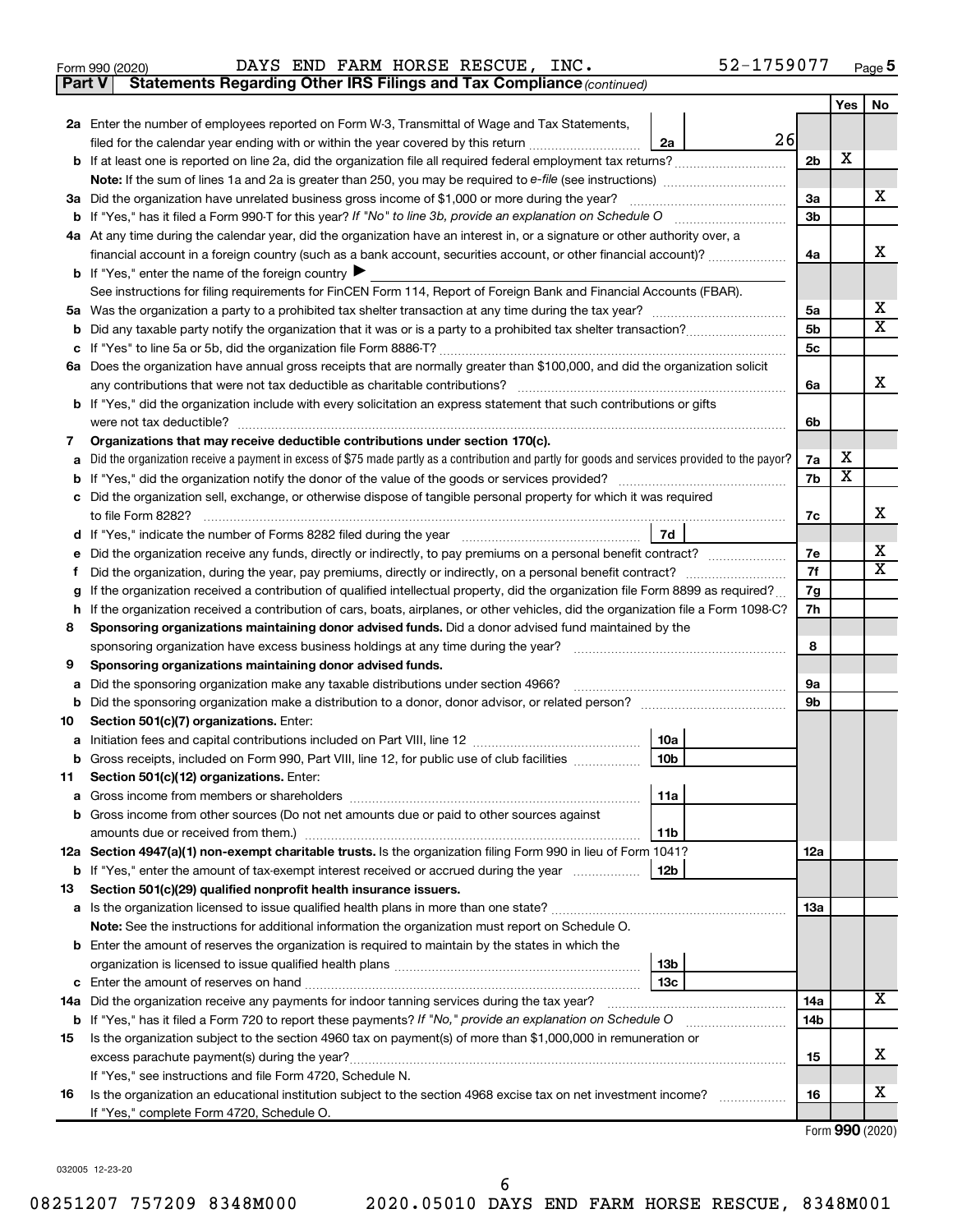| Form 990 (2020) |
|-----------------|
|-----------------|

Form 990 (2020) Page DAYS END FARM HORSE RESCUE, INC. 52-1759077

**Part VI** Governance, Management, and Disclosure For each "Yes" response to lines 2 through 7b below, and for a "No" response *to line 8a, 8b, or 10b below, describe the circumstances, processes, or changes on Schedule O. See instructions.*

|     | Check if Schedule O contains a response or note to any line in this Part VI                                                                                                                                                    |    |    |                 |                 | $\mathbf{X}$            |
|-----|--------------------------------------------------------------------------------------------------------------------------------------------------------------------------------------------------------------------------------|----|----|-----------------|-----------------|-------------------------|
|     | <b>Section A. Governing Body and Management</b>                                                                                                                                                                                |    |    |                 |                 |                         |
|     |                                                                                                                                                                                                                                |    |    |                 | Yes             | No                      |
|     | <b>1a</b> Enter the number of voting members of the governing body at the end of the tax year                                                                                                                                  | 1a | 17 |                 |                 |                         |
|     | If there are material differences in voting rights among members of the governing body, or if the governing                                                                                                                    |    |    |                 |                 |                         |
|     | body delegated broad authority to an executive committee or similar committee, explain on Schedule O.                                                                                                                          |    |    |                 |                 |                         |
| b   | Enter the number of voting members included on line 1a, above, who are independent                                                                                                                                             | 1b | 17 |                 |                 |                         |
| 2   | Did any officer, director, trustee, or key employee have a family relationship or a business relationship with any other                                                                                                       |    |    |                 |                 |                         |
|     | officer, director, trustee, or key employee?                                                                                                                                                                                   |    |    | $\mathbf{2}$    |                 | x                       |
| 3   | Did the organization delegate control over management duties customarily performed by or under the direct supervision                                                                                                          |    |    |                 |                 |                         |
|     |                                                                                                                                                                                                                                |    |    | 3               |                 | X                       |
| 4   | Did the organization make any significant changes to its governing documents since the prior Form 990 was filed?                                                                                                               |    |    | 4               |                 | $\overline{\textbf{x}}$ |
| 5   |                                                                                                                                                                                                                                |    |    | 5               |                 | $\overline{\mathbf{X}}$ |
| 6   |                                                                                                                                                                                                                                |    |    | 6               |                 | $\overline{\textbf{x}}$ |
| 7a  | Did the organization have members, stockholders, or other persons who had the power to elect or appoint one or                                                                                                                 |    |    |                 |                 |                         |
|     |                                                                                                                                                                                                                                |    |    | 7a              |                 | X                       |
| b   | Are any governance decisions of the organization reserved to (or subject to approval by) members, stockholders, or                                                                                                             |    |    |                 |                 |                         |
|     |                                                                                                                                                                                                                                |    |    | 7b              |                 | X                       |
| 8   | Did the organization contemporaneously document the meetings held or written actions undertaken during the year by the following:                                                                                              |    |    |                 |                 |                         |
| a   |                                                                                                                                                                                                                                |    |    | 8а              | х               |                         |
| b   |                                                                                                                                                                                                                                |    |    | 8b              | х               |                         |
| 9   | Is there any officer, director, trustee, or key employee listed in Part VII, Section A, who cannot be reached at the                                                                                                           |    |    |                 |                 |                         |
|     |                                                                                                                                                                                                                                |    |    | 9               |                 | x                       |
|     | Section B. Policies (This Section B requests information about policies not required by the Internal Revenue Code.)                                                                                                            |    |    |                 |                 |                         |
|     |                                                                                                                                                                                                                                |    |    |                 | Yes             | No                      |
|     |                                                                                                                                                                                                                                |    |    | 10a             |                 | $\overline{\text{X}}$   |
|     |                                                                                                                                                                                                                                |    |    |                 |                 |                         |
|     | <b>b</b> If "Yes," did the organization have written policies and procedures governing the activities of such chapters, affiliates,                                                                                            |    |    |                 |                 |                         |
|     |                                                                                                                                                                                                                                |    |    | 10 <sub>b</sub> | X               |                         |
|     | 11a Has the organization provided a complete copy of this Form 990 to all members of its governing body before filing the form?                                                                                                |    |    | 11a             |                 |                         |
|     | <b>b</b> Describe in Schedule O the process, if any, used by the organization to review this Form 990.                                                                                                                         |    |    |                 | х               |                         |
| 12a |                                                                                                                                                                                                                                |    |    | 12a             | X               |                         |
| b   | Were officers, directors, or trustees, and key employees required to disclose annually interests that could give rise to conflicts?                                                                                            |    |    | 12 <sub>b</sub> |                 |                         |
| с   | Did the organization regularly and consistently monitor and enforce compliance with the policy? If "Yes," describe                                                                                                             |    |    |                 |                 |                         |
|     | in Schedule O how this was done manufactured and continuum and contact the way to the set of the set of the schedule O how this was done                                                                                       |    |    | 12 <sub>c</sub> | х               |                         |
| 13  |                                                                                                                                                                                                                                |    |    | 13              | X               |                         |
| 14  | Did the organization have a written document retention and destruction policy? [11] manufaction manufaction in                                                                                                                 |    |    | 14              | X               |                         |
| 15  | Did the process for determining compensation of the following persons include a review and approval by independent                                                                                                             |    |    |                 |                 |                         |
|     | persons, comparability data, and contemporaneous substantiation of the deliberation and decision?                                                                                                                              |    |    |                 |                 |                         |
|     | a The organization's CEO, Executive Director, or top management official manufactured content content of the organization's CEO, Executive Director, or top management official manufactured content of the state of the state |    |    | 15a             | х               |                         |
|     |                                                                                                                                                                                                                                |    |    | 15b             |                 | X                       |
|     | If "Yes" to line 15a or 15b, describe the process in Schedule O (see instructions).                                                                                                                                            |    |    |                 |                 |                         |
|     | 16a Did the organization invest in, contribute assets to, or participate in a joint venture or similar arrangement with a                                                                                                      |    |    |                 |                 |                         |
|     | taxable entity during the year?                                                                                                                                                                                                |    |    | 16a             |                 | х                       |
|     | b If "Yes," did the organization follow a written policy or procedure requiring the organization to evaluate its participation                                                                                                 |    |    |                 |                 |                         |
|     | in joint venture arrangements under applicable federal tax law, and take steps to safeguard the organization's                                                                                                                 |    |    |                 |                 |                         |
|     | exempt status with respect to such arrangements?                                                                                                                                                                               |    |    | 16b             |                 |                         |
|     | <b>Section C. Disclosure</b>                                                                                                                                                                                                   |    |    |                 |                 |                         |
| 17  | List the states with which a copy of this Form 990 is required to be filed MD, CT, FL, IL, MI, NJ, NC, OH, VA, WA, MO                                                                                                          |    |    |                 |                 |                         |
| 18  | Section 6104 requires an organization to make its Forms 1023 (1024 or 1024-A, if applicable), 990, and 990-T (Section 501(c)(3)s only) available                                                                               |    |    |                 |                 |                         |
|     | for public inspection. Indicate how you made these available. Check all that apply.                                                                                                                                            |    |    |                 |                 |                         |
|     | $\lfloor x \rfloor$ Upon request<br><b>X</b> Own website<br>Another's website<br>Other (explain on Schedule O)                                                                                                                 |    |    |                 |                 |                         |
| 19  | Describe on Schedule O whether (and if so, how) the organization made its governing documents, conflict of interest policy, and financial                                                                                      |    |    |                 |                 |                         |
|     | statements available to the public during the tax year.                                                                                                                                                                        |    |    |                 |                 |                         |
| 20  | State the name, address, and telephone number of the person who possesses the organization's books and records                                                                                                                 |    |    |                 |                 |                         |
|     | THE ORGANIZATION - 301-854-5037                                                                                                                                                                                                |    |    |                 |                 |                         |
|     | 1372 WOODBINE ROAD, WOODBINE, MD<br>21797-8514                                                                                                                                                                                 |    |    |                 |                 |                         |
|     | 032006 12-23-20                                                                                                                                                                                                                |    |    |                 | Form 990 (2020) |                         |
|     | 7                                                                                                                                                                                                                              |    |    |                 |                 |                         |
|     | 08251207 757209 8348M000<br>2020.05010 DAYS END FARM HORSE RESCUE, 8348M001                                                                                                                                                    |    |    |                 |                 |                         |
|     |                                                                                                                                                                                                                                |    |    |                 |                 |                         |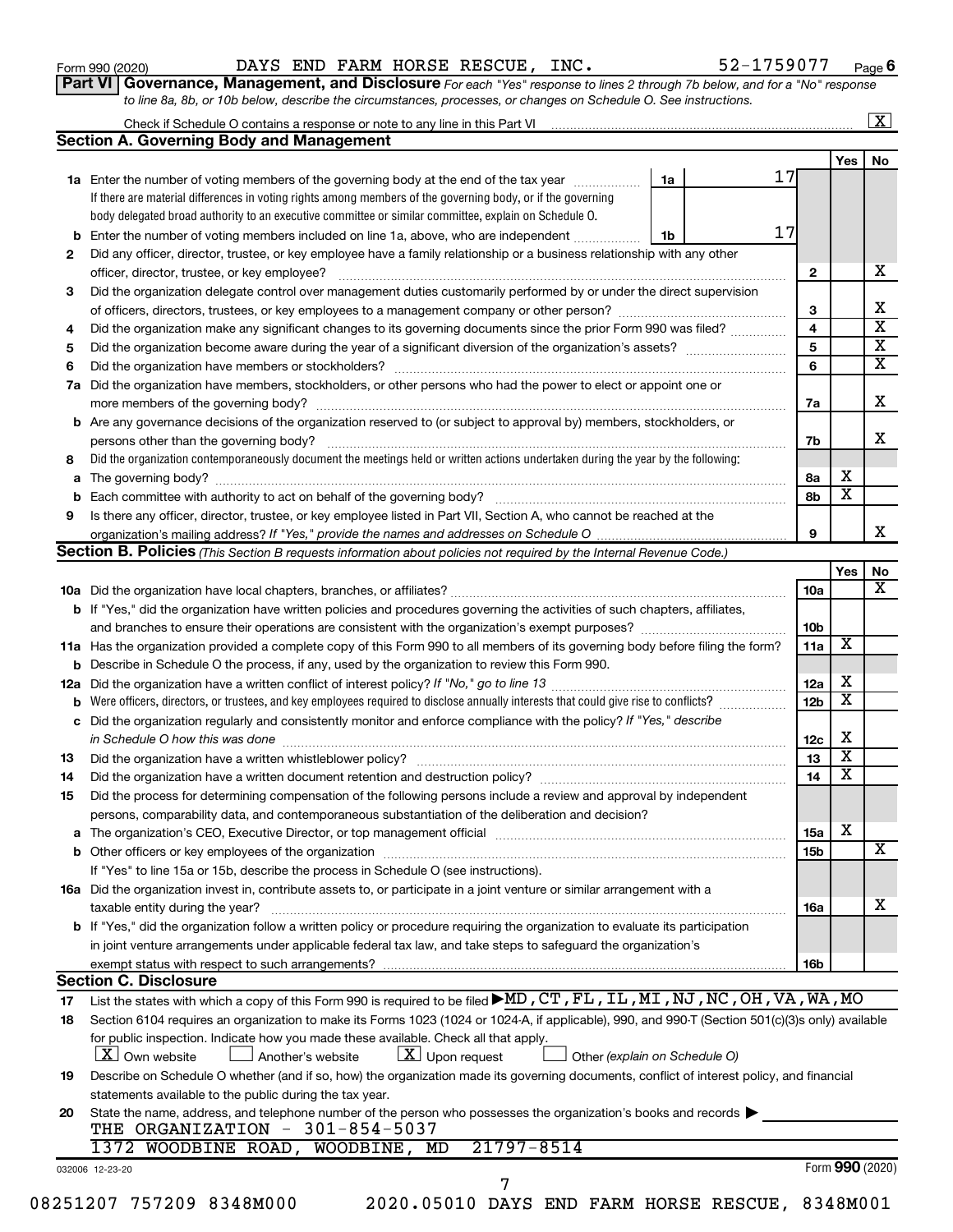$\Box$ 

| Part VII Compensation of Officers, Directors, Trustees, Key Employees, Highest Compensated |  |
|--------------------------------------------------------------------------------------------|--|
| <b>Employees, and Independent Contractors</b>                                              |  |

Check if Schedule O contains a response or note to any line in this Part VII

**Section A. Officers, Directors, Trustees, Key Employees, and Highest Compensated Employees**

**1a**  Complete this table for all persons required to be listed. Report compensation for the calendar year ending with or within the organization's tax year.  $\bullet$  List all of the organization's current officers, directors, trustees (whether individuals or organizations), regardless of amount of compensation.

Enter -0- in columns (D), (E), and (F) if no compensation was paid.

**•** List all of the organization's current key employees, if any. See instructions for definition of "key employee."

• List the organization's five *current* highest compensated employees (other than an officer, director, trustee, or key employee) who received reportable compensation (Box 5 of Form W-2 and/or Box 7 of Form 1099-MISC) of more than \$100,000 from the organization and any related organizations.

 $\bullet$  List all of the organization's former officers, key employees, and highest compensated employees who received more than \$100,000 of reportable compensation from the organization and any related organizations.

**•** List all of the organization's former directors or trustees that received, in the capacity as a former director or trustee of the organization, more than \$10,000 of reportable compensation from the organization and any related organizations.

See instructions for the order in which to list the persons above.

Check this box if neither the organization nor any related organization compensated any current officer, director, or trustee.  $\Box$ 

| (A)                         | (B)                  |                                |                                                                  | (C)         |              |                                   |        | (D)                             | (E)             | (F)                      |
|-----------------------------|----------------------|--------------------------------|------------------------------------------------------------------|-------------|--------------|-----------------------------------|--------|---------------------------------|-----------------|--------------------------|
| Name and title              | Average              |                                | (do not check more than one                                      | Position    |              |                                   |        | Reportable                      | Reportable      | Estimated                |
|                             | hours per            |                                | box, unless person is both an<br>officer and a director/trustee) |             |              |                                   |        | compensation                    | compensation    | amount of                |
|                             | week                 |                                |                                                                  |             |              |                                   |        | from                            | from related    | other                    |
|                             | (list any            |                                |                                                                  |             |              |                                   |        | the                             | organizations   | compensation             |
|                             | hours for<br>related |                                |                                                                  |             |              |                                   |        | organization<br>(W-2/1099-MISC) | (W-2/1099-MISC) | from the<br>organization |
|                             | organizations        |                                |                                                                  |             |              |                                   |        |                                 |                 | and related              |
|                             | below                |                                |                                                                  |             |              |                                   |        |                                 |                 | organizations            |
|                             | line)                | Individual trustee or director | nstitutional trustee                                             | Officer     | Key employee | Highest compensated<br>  employee | Former |                                 |                 |                          |
| BRITTANY EBBERT<br>(1)      | 8.00                 |                                |                                                                  |             |              |                                   |        |                                 |                 |                          |
| <b>CHAIR</b>                |                      | $\mathbf x$                    |                                                                  | $\mathbf X$ |              |                                   |        | 0.                              | $\mathbf 0$ .   | 0.                       |
| LINDSEY M. GROFF<br>(2)     | 4.00                 |                                |                                                                  |             |              |                                   |        |                                 |                 |                          |
| VICE CHAIR                  |                      | $\mathbf X$                    |                                                                  | $\mathbf X$ |              |                                   |        | $\mathbf 0$ .                   | $\mathbf 0$ .   | $\mathbf 0$ .            |
| (3)<br>CHRISTOPHER SCHAEFER | 4.00                 |                                |                                                                  |             |              |                                   |        |                                 |                 |                          |
| <b>TREASURER</b>            |                      | X                              |                                                                  | X           |              |                                   |        | $\mathbf 0$ .                   | 0.              | 0.                       |
| LISA GRIMM<br>(4)           | 4.00                 |                                |                                                                  |             |              |                                   |        |                                 |                 |                          |
| <b>SECRETARY</b>            |                      | $\mathbf X$                    |                                                                  | $\mathbf X$ |              |                                   |        | $\mathbf 0$ .                   | $\mathbf 0$ .   | $\boldsymbol{0}$ .       |
| (5)<br>CHRISTA COOPER       | 2.00                 |                                |                                                                  |             |              |                                   |        |                                 |                 |                          |
| <b>MEMBER</b>               |                      | X                              |                                                                  |             |              |                                   |        | $\mathbf 0$ .                   | $\mathbf 0$ .   | $\mathbf 0$ .            |
| CHRIS GORDON<br>(6)         | 2.00                 |                                |                                                                  |             |              |                                   |        |                                 |                 |                          |
| <b>MEMBER</b>               |                      | X                              |                                                                  |             |              |                                   |        | $\mathbf 0$ .                   | $\mathbf 0$ .   | $\mathbf 0$ .            |
| (7)<br>CAROLINE GRIFFIN     | 2.00                 |                                |                                                                  |             |              |                                   |        |                                 |                 |                          |
| <b>MEMBER</b>               |                      | X                              |                                                                  |             |              |                                   |        | $\mathbf 0$ .                   | $\mathbf 0$ .   | $\mathbf 0$ .            |
| SUSAN FLAHERTY<br>(8)       | 2.00                 |                                |                                                                  |             |              |                                   |        |                                 |                 |                          |
| <b>MEMBER</b>               |                      | X                              |                                                                  |             |              |                                   |        | $\mathbf 0$ .                   | $\mathbf 0$ .   | $\mathbf 0$ .            |
| ELISA HARVEY<br>(9)         | 2.00                 |                                |                                                                  |             |              |                                   |        |                                 |                 |                          |
| <b>MEMBER</b>               |                      | $\mathbf X$                    |                                                                  |             |              |                                   |        | $\mathbf{0}$ .                  | $\mathbf 0$ .   | $\mathbf 0$ .            |
| (10) CHRISTINA KING         | 2.00                 |                                |                                                                  |             |              |                                   |        |                                 |                 |                          |
| <b>MEMBER</b>               |                      | $\mathbf X$                    |                                                                  |             |              |                                   |        | $\mathbf 0$ .                   | $\mathbf 0$ .   | 0.                       |
| (11) ALEXANDRA M. LEDBETTER | 2.00                 |                                |                                                                  |             |              |                                   |        |                                 |                 |                          |
| <b>MEMBER</b>               |                      | $\mathbf X$                    |                                                                  |             |              |                                   |        | 0.                              | $\mathbf 0$ .   | $\mathbf 0$ .            |
| (12) KATHRYN MICHEL         | 2.00                 |                                |                                                                  |             |              |                                   |        |                                 |                 |                          |
| <b>MEMBER</b>               |                      | $\mathbf X$                    |                                                                  |             |              |                                   |        | $\mathbf 0$ .                   | $\mathbf 0$ .   | $\mathbf 0$ .            |
| (13) CAROLYN NORDBERG       | 2.00                 |                                |                                                                  |             |              |                                   |        |                                 |                 |                          |
| <b>MEMBER</b>               |                      | $\mathbf X$                    |                                                                  |             |              |                                   |        | $\mathbf 0$ .                   | 0.              | $\mathbf 0$ .            |
| (14) ROBIN SAGOSKIN         | 2.00                 |                                |                                                                  |             |              |                                   |        |                                 |                 |                          |
| <b>MEMBER</b>               |                      | $\mathbf X$                    |                                                                  |             |              |                                   |        | 0.                              | $\mathbf 0$ .   | $\mathbf 0$ .            |
| (15) DANA SCANLON           | 2.00                 |                                |                                                                  |             |              |                                   |        |                                 |                 |                          |
| <b>MEMBER</b>               |                      | X                              |                                                                  |             |              |                                   |        | $\mathbf 0$                     | $\mathbf 0$ .   | $\mathbf 0$ .            |
| (16) YORAM TANAY            | 2.00                 |                                |                                                                  |             |              |                                   |        |                                 |                 |                          |
| <b>MEMBER</b>               |                      | $\mathbf X$                    |                                                                  |             |              |                                   |        | 0.                              | $\mathbf 0$ .   | $0$ .                    |
| (17) WAYNE M. WILLOUGHBY    | 2.00                 |                                |                                                                  |             |              |                                   |        |                                 |                 |                          |
| <b>MEMBER</b>               |                      | $\mathbf X$                    |                                                                  |             |              |                                   |        | 0.                              | $\mathbf 0$ .   | $0$ .                    |
| 032007 12-23-20             |                      |                                |                                                                  |             |              |                                   |        |                                 |                 | Form 990 (2020)          |

8

08251207 757209 8348M000 2020.05010 DAYS END FARM HORSE RESCUE, 8348M001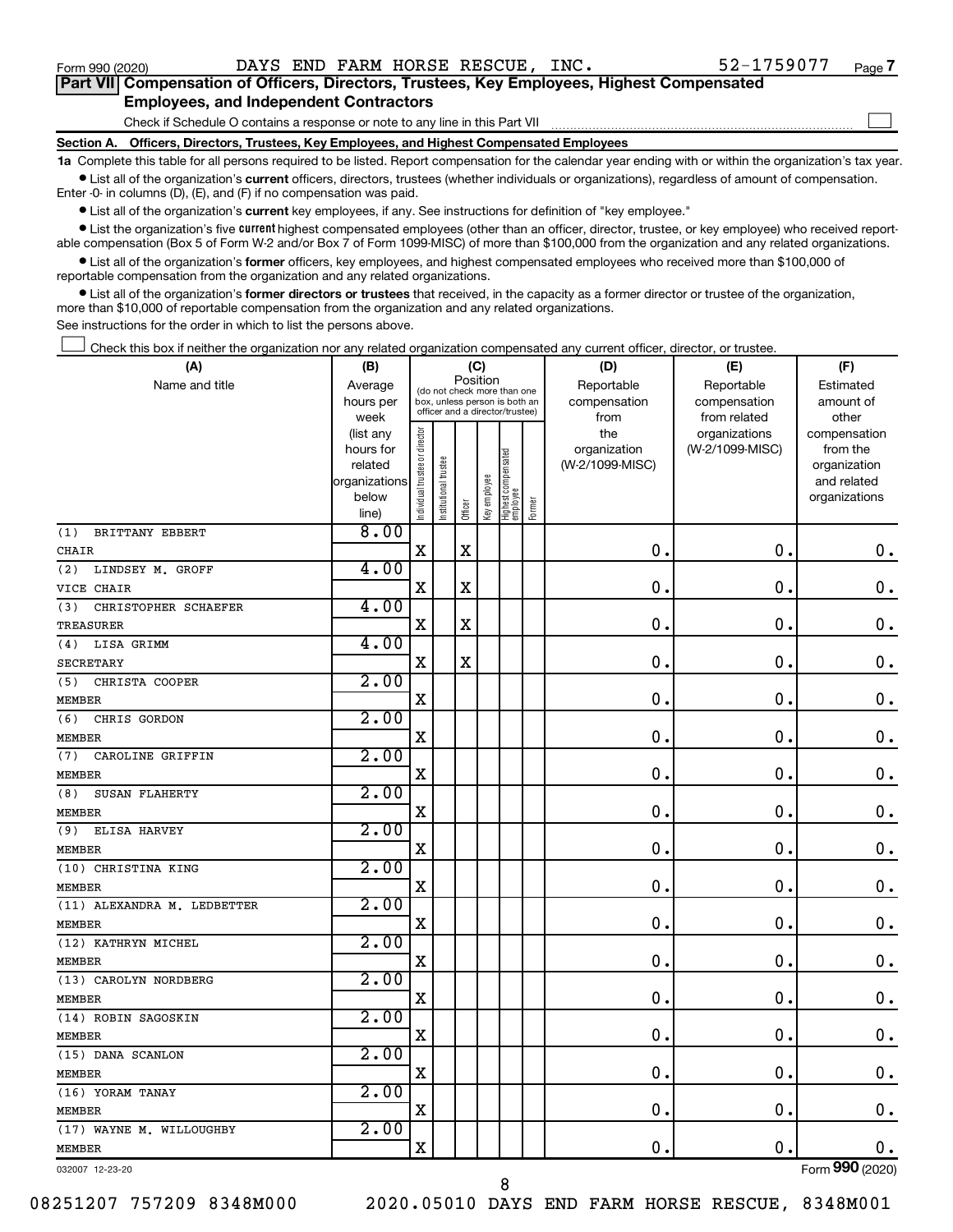|                 | DAYS END FARM HORSE RESCUE, INC.<br>Form 990 (2020)                                                                                        |               |                                |                       |          |              |                                                              |        |                         | 52-1759077      |    |     |               | Page 8           |
|-----------------|--------------------------------------------------------------------------------------------------------------------------------------------|---------------|--------------------------------|-----------------------|----------|--------------|--------------------------------------------------------------|--------|-------------------------|-----------------|----|-----|---------------|------------------|
| <b>Part VII</b> | Section A. Officers, Directors, Trustees, Key Employees, and Highest Compensated Employees (continued)                                     |               |                                |                       |          |              |                                                              |        |                         |                 |    |     |               |                  |
|                 | (A)                                                                                                                                        | (B)           |                                |                       |          | (C)          |                                                              |        | (D)                     | (E)             |    |     | (F)           |                  |
|                 | Name and title                                                                                                                             | Average       |                                |                       | Position |              |                                                              |        | Reportable              | Reportable      |    |     | Estimated     |                  |
|                 |                                                                                                                                            | hours per     |                                |                       |          |              | (do not check more than one<br>box, unless person is both an |        | compensation            | compensation    |    |     | amount of     |                  |
|                 |                                                                                                                                            | week          |                                |                       |          |              | officer and a director/trustee)                              |        | from                    | from related    |    |     | other         |                  |
|                 |                                                                                                                                            | (list any     |                                |                       |          |              |                                                              |        | the                     | organizations   |    |     | compensation  |                  |
|                 |                                                                                                                                            | hours for     |                                |                       |          |              |                                                              |        | organization            | (W-2/1099-MISC) |    |     | from the      |                  |
|                 |                                                                                                                                            | related       |                                |                       |          |              |                                                              |        | (W-2/1099-MISC)         |                 |    |     | organization  |                  |
|                 |                                                                                                                                            | organizations |                                |                       |          |              |                                                              |        |                         |                 |    |     | and related   |                  |
|                 |                                                                                                                                            | below         | Individual trustee or director | Institutional trustee |          | Key employee |                                                              | Former |                         |                 |    |     | organizations |                  |
|                 |                                                                                                                                            | line)         |                                |                       | Officer  |              | Highest compensated<br>  employee                            |        |                         |                 |    |     |               |                  |
|                 | (18) ERIN CLEMM OCHOA                                                                                                                      | 50.00         |                                |                       |          |              |                                                              |        |                         |                 |    |     |               |                  |
| CEO             |                                                                                                                                            |               |                                |                       | X        |              |                                                              |        | 100,831.                |                 | 0. |     |               | 8,072.           |
|                 |                                                                                                                                            |               |                                |                       |          |              |                                                              |        |                         |                 |    |     |               |                  |
|                 |                                                                                                                                            |               |                                |                       |          |              |                                                              |        |                         |                 |    |     |               |                  |
|                 |                                                                                                                                            |               |                                |                       |          |              |                                                              |        |                         |                 |    |     |               |                  |
|                 |                                                                                                                                            |               |                                |                       |          |              |                                                              |        |                         |                 |    |     |               |                  |
|                 |                                                                                                                                            |               |                                |                       |          |              |                                                              |        |                         |                 |    |     |               |                  |
|                 |                                                                                                                                            |               |                                |                       |          |              |                                                              |        |                         |                 |    |     |               |                  |
|                 |                                                                                                                                            |               |                                |                       |          |              |                                                              |        |                         |                 |    |     |               |                  |
|                 |                                                                                                                                            |               |                                |                       |          |              |                                                              |        |                         |                 |    |     |               |                  |
|                 |                                                                                                                                            |               |                                |                       |          |              |                                                              |        |                         |                 |    |     |               |                  |
|                 |                                                                                                                                            |               |                                |                       |          |              |                                                              |        |                         |                 |    |     |               |                  |
|                 |                                                                                                                                            |               |                                |                       |          |              |                                                              |        |                         |                 |    |     |               |                  |
|                 |                                                                                                                                            |               |                                |                       |          |              |                                                              |        |                         |                 |    |     |               |                  |
|                 |                                                                                                                                            |               |                                |                       |          |              |                                                              |        |                         |                 |    |     |               |                  |
|                 |                                                                                                                                            |               |                                |                       |          |              |                                                              |        |                         |                 |    |     |               |                  |
|                 |                                                                                                                                            |               |                                |                       |          |              |                                                              |        |                         |                 |    |     |               |                  |
|                 |                                                                                                                                            |               |                                |                       |          |              |                                                              |        |                         |                 |    |     |               |                  |
|                 |                                                                                                                                            |               |                                |                       |          |              |                                                              |        |                         |                 |    |     |               |                  |
|                 |                                                                                                                                            |               |                                |                       |          |              |                                                              |        | 100, 831.               |                 | σ. |     |               | 8,072.           |
|                 | c Total from continuation sheets to Part VII, Section A manuscription of                                                                   |               |                                |                       |          |              |                                                              |        | σ.                      |                 | σ. |     |               | $\overline{0}$ . |
|                 |                                                                                                                                            |               |                                |                       |          |              |                                                              |        | 100, 831.               |                 | О. |     |               | 8,072.           |
| 2               | Total number of individuals (including but not limited to those listed above) who received more than \$100,000 of reportable               |               |                                |                       |          |              |                                                              |        |                         |                 |    |     |               |                  |
|                 |                                                                                                                                            |               |                                |                       |          |              |                                                              |        |                         |                 |    |     |               |                  |
|                 | compensation from the organization $\blacktriangleright$                                                                                   |               |                                |                       |          |              |                                                              |        |                         |                 |    |     | Yes           | No               |
|                 |                                                                                                                                            |               |                                |                       |          |              |                                                              |        |                         |                 |    |     |               |                  |
| 3               | Did the organization list any former officer, director, trustee, key employee, or highest compensated employee on                          |               |                                |                       |          |              |                                                              |        |                         |                 |    |     |               |                  |
|                 | line 1a? If "Yes," complete Schedule J for such individual manufacture content to the set of the set of the schedule J for such individual |               |                                |                       |          |              |                                                              |        |                         |                 |    | 3   |               | х                |
|                 | For any individual listed on line 1a, is the sum of reportable compensation and other compensation from the organization                   |               |                                |                       |          |              |                                                              |        |                         |                 |    |     |               |                  |
|                 | and related organizations greater than \$150,000? If "Yes," complete Schedule J for such individual                                        |               |                                |                       |          |              |                                                              |        |                         |                 |    | 4   |               | х                |
| 5               | Did any person listed on line 1a receive or accrue compensation from any unrelated organization or individual for services                 |               |                                |                       |          |              |                                                              |        |                         |                 |    |     |               |                  |
|                 |                                                                                                                                            |               |                                |                       |          |              |                                                              |        |                         |                 |    | 5   |               | х                |
|                 | <b>Section B. Independent Contractors</b>                                                                                                  |               |                                |                       |          |              |                                                              |        |                         |                 |    |     |               |                  |
| 1               | Complete this table for your five highest compensated independent contractors that received more than \$100,000 of compensation from       |               |                                |                       |          |              |                                                              |        |                         |                 |    |     |               |                  |
|                 | the organization. Report compensation for the calendar year ending with or within the organization's tax year.                             |               |                                |                       |          |              |                                                              |        |                         |                 |    |     |               |                  |
|                 | (A)                                                                                                                                        |               |                                |                       |          |              |                                                              |        | (B)                     |                 |    | (C) |               |                  |
|                 | Name and business address                                                                                                                  |               |                                | <b>NONE</b>           |          |              |                                                              |        | Description of services |                 |    |     | Compensation  |                  |
|                 |                                                                                                                                            |               |                                |                       |          |              |                                                              |        |                         |                 |    |     |               |                  |
|                 |                                                                                                                                            |               |                                |                       |          |              |                                                              |        |                         |                 |    |     |               |                  |
|                 |                                                                                                                                            |               |                                |                       |          |              |                                                              |        |                         |                 |    |     |               |                  |
|                 |                                                                                                                                            |               |                                |                       |          |              |                                                              |        |                         |                 |    |     |               |                  |
|                 |                                                                                                                                            |               |                                |                       |          |              |                                                              |        |                         |                 |    |     |               |                  |
|                 |                                                                                                                                            |               |                                |                       |          |              |                                                              |        |                         |                 |    |     |               |                  |
|                 |                                                                                                                                            |               |                                |                       |          |              |                                                              |        |                         |                 |    |     |               |                  |
|                 |                                                                                                                                            |               |                                |                       |          |              |                                                              |        |                         |                 |    |     |               |                  |
|                 |                                                                                                                                            |               |                                |                       |          |              |                                                              |        |                         |                 |    |     |               |                  |
|                 |                                                                                                                                            |               |                                |                       |          |              |                                                              |        |                         |                 |    |     |               |                  |
|                 |                                                                                                                                            |               |                                |                       |          |              |                                                              |        |                         |                 |    |     |               |                  |
| 2               | Total number of independent contractors (including but not limited to those listed above) who received more than                           |               |                                |                       |          |              |                                                              |        |                         |                 |    |     |               |                  |
|                 | \$100,000 of compensation from the organization                                                                                            |               |                                |                       |          |              | 0                                                            |        |                         |                 |    |     |               |                  |
|                 |                                                                                                                                            |               |                                |                       |          |              |                                                              |        |                         |                 |    |     |               | Form 990 (2020)  |

032008 12-23-20

Form 990 (2020)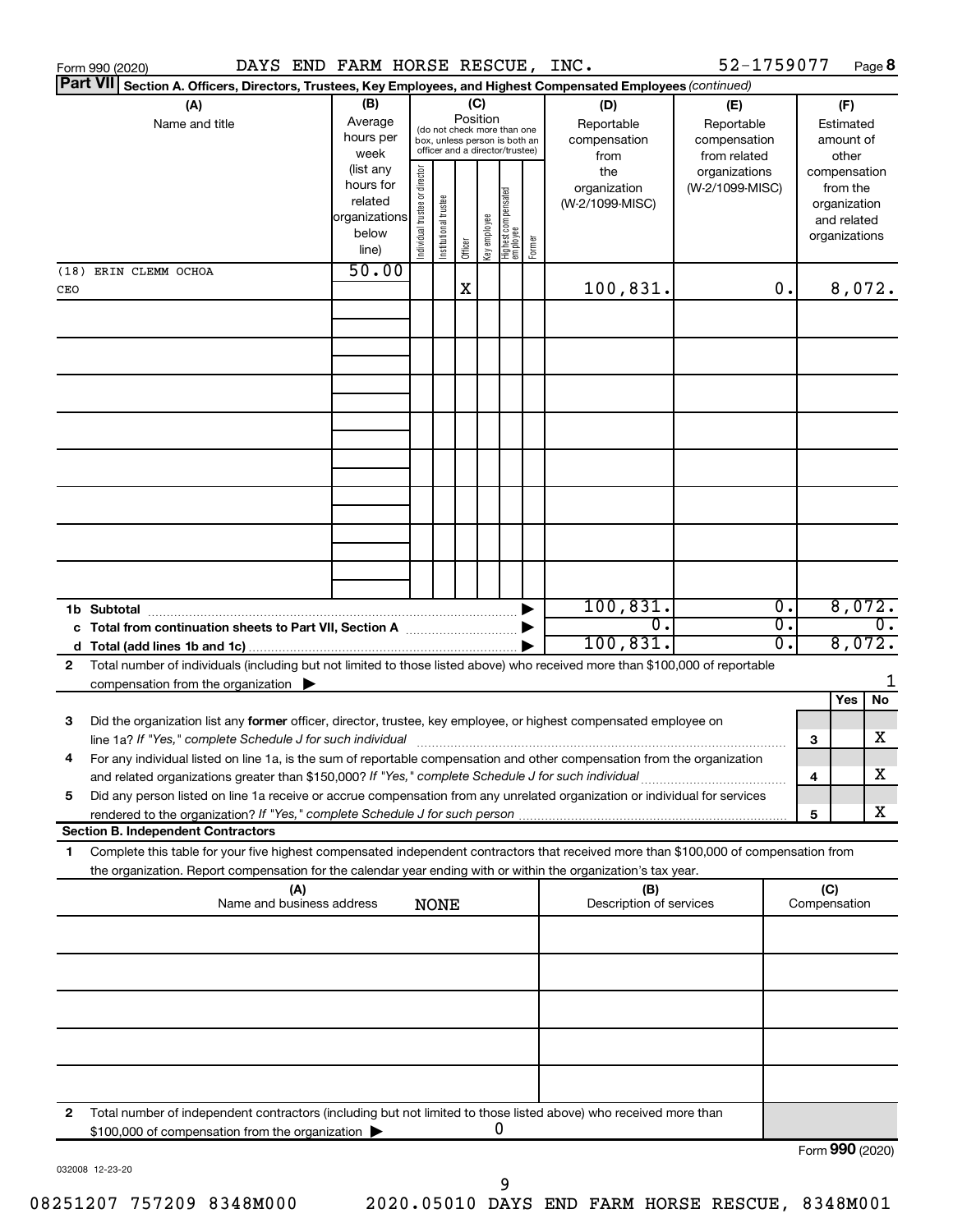|                                                           |                  | DAYS END FARM HORSE RESCUE, INC.<br>Form 990 (2020)                                  |                                                    |                                                      |                                                     | 52-1759077                    | Page 9                                                          |
|-----------------------------------------------------------|------------------|--------------------------------------------------------------------------------------|----------------------------------------------------|------------------------------------------------------|-----------------------------------------------------|-------------------------------|-----------------------------------------------------------------|
|                                                           | <b>Part VIII</b> | <b>Statement of Revenue</b>                                                          |                                                    |                                                      |                                                     |                               |                                                                 |
|                                                           |                  | Check if Schedule O contains a response or note to any line in this Part VIII        |                                                    |                                                      | $\overline{(\mathsf{B})}$ $\overline{(\mathsf{C})}$ |                               |                                                                 |
|                                                           |                  |                                                                                      |                                                    | (A)<br>Total revenue                                 | Related or exempt<br>function revenue               | Unrelated<br>business revenue | (D)<br>Revenue excluded<br>from tax under<br>sections 512 - 514 |
| Contributions, Gifts, Grants<br>and Other Similar Amounts |                  | 1 a Federated campaigns<br>1a                                                        |                                                    |                                                      |                                                     |                               |                                                                 |
|                                                           | b                | 1 <sub>b</sub><br>Membership dues                                                    | 33,008.                                            |                                                      |                                                     |                               |                                                                 |
|                                                           | с                | 1 <sub>c</sub><br>Fundraising events                                                 |                                                    |                                                      |                                                     |                               |                                                                 |
|                                                           |                  | 1d<br>Related organizations<br>d<br>.<br>1e                                          | 155, 117.                                          |                                                      |                                                     |                               |                                                                 |
|                                                           |                  | Government grants (contributions)<br>f All other contributions, gifts, grants, and   |                                                    |                                                      |                                                     |                               |                                                                 |
|                                                           |                  | similar amounts not included above<br>1f                                             | 1,574,183.                                         |                                                      |                                                     |                               |                                                                 |
|                                                           | g                | $ 1g $ \$<br>Noncash contributions included in lines 1a-1f                           | 227,024.                                           |                                                      |                                                     |                               |                                                                 |
|                                                           |                  | h.                                                                                   |                                                    | $\mathfrak{\texttt{1}}$ , 762 , 308 $\boldsymbol{.}$ |                                                     |                               |                                                                 |
|                                                           |                  |                                                                                      | <b>Business Code</b>                               |                                                      |                                                     |                               |                                                                 |
|                                                           |                  | 2 a HORSE RESCUE & REHABIL                                                           | 611710                                             | 74, 755.                                             | 74, 755.                                            |                               |                                                                 |
|                                                           | b                | <b>EDUCATION</b>                                                                     | 611710                                             | 32,061.                                              | 32,061.                                             |                               |                                                                 |
|                                                           | c                |                                                                                      |                                                    |                                                      |                                                     |                               |                                                                 |
| Program Service<br>Revenue                                | d                |                                                                                      |                                                    |                                                      |                                                     |                               |                                                                 |
|                                                           | е                |                                                                                      |                                                    |                                                      |                                                     |                               |                                                                 |
|                                                           | f                | All other program service revenue                                                    |                                                    |                                                      |                                                     |                               |                                                                 |
|                                                           |                  |                                                                                      |                                                    | 106, 816.                                            |                                                     |                               |                                                                 |
|                                                           | 3                | Investment income (including dividends, interest, and                                |                                                    |                                                      |                                                     |                               |                                                                 |
|                                                           |                  |                                                                                      |                                                    | 10,429.                                              |                                                     |                               | 10,429.                                                         |
|                                                           | 4                | Income from investment of tax-exempt bond proceeds                                   |                                                    |                                                      |                                                     |                               |                                                                 |
|                                                           | 5                |                                                                                      |                                                    |                                                      |                                                     |                               |                                                                 |
|                                                           |                  | (i) Real                                                                             | (ii) Personal                                      |                                                      |                                                     |                               |                                                                 |
|                                                           |                  | 6a<br>6 a Gross rents<br>.                                                           |                                                    |                                                      |                                                     |                               |                                                                 |
|                                                           | b                | 6 <sub>b</sub><br>Less: rental expenses                                              |                                                    |                                                      |                                                     |                               |                                                                 |
|                                                           |                  | 6c<br>Rental income or (loss)                                                        |                                                    |                                                      |                                                     |                               |                                                                 |
|                                                           |                  | Net rental income or (loss)<br>d<br>(i) Securities<br>7 a Gross amount from sales of | (ii) Other                                         |                                                      |                                                     |                               |                                                                 |
|                                                           |                  | 7a 112, 397.<br>assets other than inventory                                          |                                                    |                                                      |                                                     |                               |                                                                 |
|                                                           |                  | <b>b</b> Less: cost or other basis                                                   |                                                    |                                                      |                                                     |                               |                                                                 |
|                                                           |                  | $7b$ 116,603.<br>and sales expenses                                                  | $1,860$ .                                          |                                                      |                                                     |                               |                                                                 |
| evenue                                                    |                  | $-4, 206.$<br>7c<br>c Gain or (loss)                                                 | $-1,860.$                                          |                                                      |                                                     |                               |                                                                 |
| Œ                                                         |                  |                                                                                      |                                                    | $-6,066.$                                            | $-1,860.$                                           |                               | $-4,206$ .                                                      |
| Other                                                     |                  | 8 a Gross income from fundraising events (not                                        |                                                    |                                                      |                                                     |                               |                                                                 |
|                                                           |                  | including $$33,008.$ of                                                              |                                                    |                                                      |                                                     |                               |                                                                 |
|                                                           |                  | contributions reported on line 1c). See                                              |                                                    |                                                      |                                                     |                               |                                                                 |
|                                                           |                  | 8a                                                                                   | 200.                                               |                                                      |                                                     |                               |                                                                 |
|                                                           |                  | 8b                                                                                   | 4,332.                                             |                                                      |                                                     |                               |                                                                 |
|                                                           |                  | c Net income or (loss) from fundraising events                                       | .                                                  | $-4, 132.$                                           |                                                     |                               | $-4, 132.$                                                      |
|                                                           |                  | 9 a Gross income from gaming activities. See                                         |                                                    |                                                      |                                                     |                               |                                                                 |
|                                                           |                  | 9a                                                                                   |                                                    |                                                      |                                                     |                               |                                                                 |
|                                                           |                  | 9 <sub>b</sub><br><b>b</b> Less: direct expenses <b>manually</b>                     |                                                    |                                                      |                                                     |                               |                                                                 |
|                                                           |                  | c Net income or (loss) from gaming activities                                        |                                                    |                                                      |                                                     |                               |                                                                 |
|                                                           |                  | 10 a Gross sales of inventory, less returns                                          | $\begin{vmatrix} 10a & 44 \\ 11 & 7 \end{vmatrix}$ |                                                      |                                                     |                               |                                                                 |
|                                                           |                  | 10bl<br><b>b</b> Less: cost of goods sold                                            | 7,853.                                             |                                                      |                                                     |                               |                                                                 |
|                                                           |                  | c Net income or (loss) from sales of inventory                                       |                                                    | 36, 264.                                             | 36, 264.                                            |                               |                                                                 |
|                                                           |                  |                                                                                      | <b>Business Code</b>                               |                                                      |                                                     |                               |                                                                 |
| Miscellaneous<br>Revenue                                  |                  | 11 a MISCELLANEOUS                                                                   | 900099                                             | 50.                                                  | 50.                                                 |                               |                                                                 |
|                                                           | b                |                                                                                      |                                                    |                                                      |                                                     |                               |                                                                 |
|                                                           | c                |                                                                                      |                                                    |                                                      |                                                     |                               |                                                                 |
|                                                           |                  | d                                                                                    |                                                    |                                                      |                                                     |                               |                                                                 |
|                                                           |                  |                                                                                      |                                                    | 50.                                                  |                                                     |                               |                                                                 |
|                                                           | 12               |                                                                                      |                                                    | 1,905,669.                                           | 141, 270.                                           | $\overline{0}$ .              | 2,091.                                                          |
|                                                           | 032009 12-23-20  |                                                                                      |                                                    |                                                      |                                                     |                               | Form 990 (2020)                                                 |

**9**

 <sup>10</sup>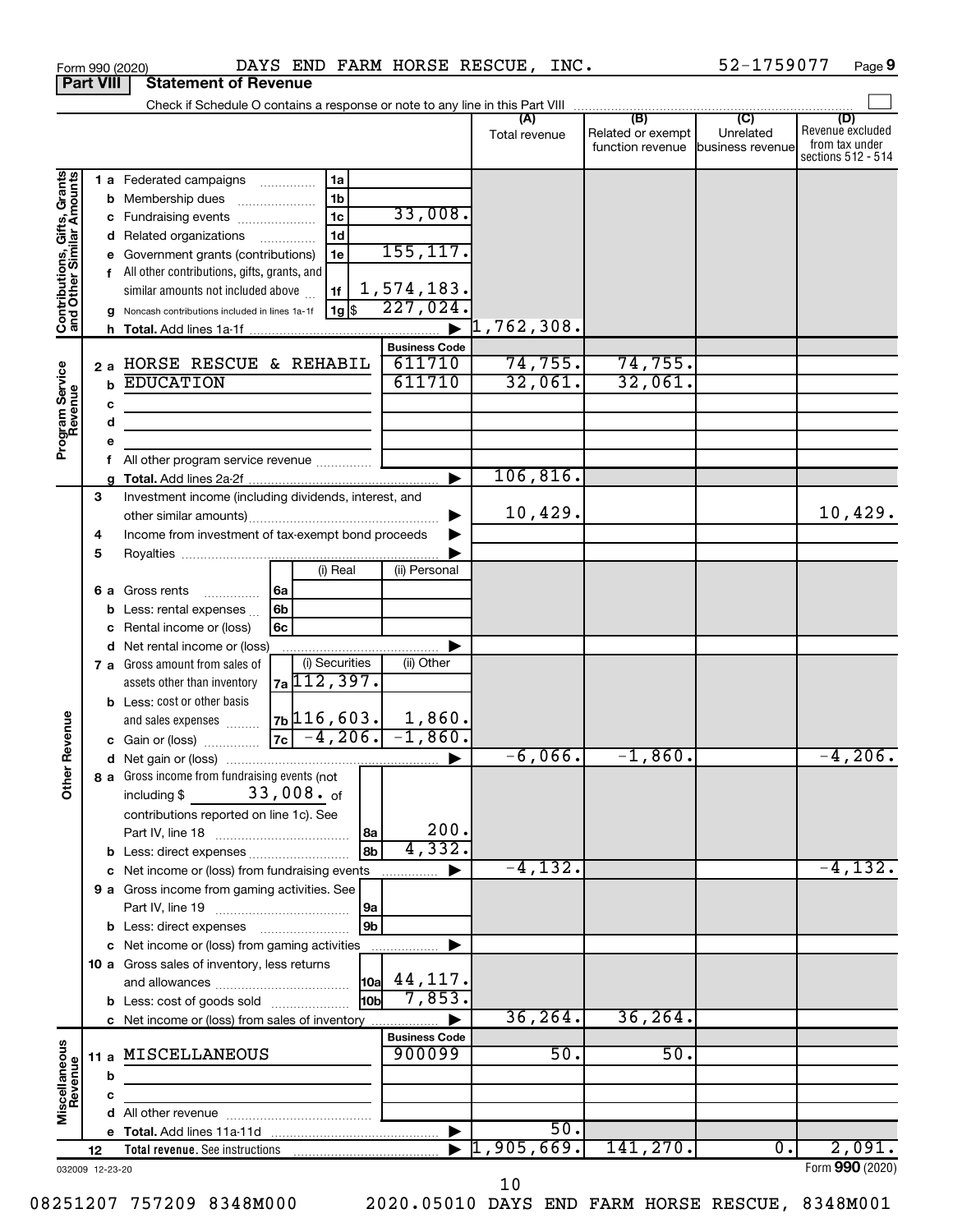Form 990 (2020) Page DAYS END FARM HORSE RESCUE, INC. 52-1759077 **Part IX Statement of Functional Expenses**

52-1759077 Page 10

|    | Section 501(c)(3) and 501(c)(4) organizations must complete all columns. All other organizations must complete column (A).                                                                                 |                        |                                    |                                           |                                       |  |  |  |  |  |  |  |
|----|------------------------------------------------------------------------------------------------------------------------------------------------------------------------------------------------------------|------------------------|------------------------------------|-------------------------------------------|---------------------------------------|--|--|--|--|--|--|--|
|    | Check if Schedule O contains a response or note to any line in this Part IX.                                                                                                                               |                        |                                    |                                           |                                       |  |  |  |  |  |  |  |
|    | Do not include amounts reported on lines 6b,<br>7b, 8b, 9b, and 10b of Part VIII.                                                                                                                          | (A)<br>Total expenses  | (B)<br>Program service<br>expenses | (C)<br>Management and<br>general expenses | (D)<br>Fundraising<br>expenses        |  |  |  |  |  |  |  |
| 1  | Grants and other assistance to domestic organizations                                                                                                                                                      |                        |                                    |                                           |                                       |  |  |  |  |  |  |  |
|    | and domestic governments. See Part IV, line 21                                                                                                                                                             |                        |                                    |                                           |                                       |  |  |  |  |  |  |  |
| 2  | Grants and other assistance to domestic                                                                                                                                                                    |                        |                                    |                                           |                                       |  |  |  |  |  |  |  |
|    | individuals. See Part IV, line 22                                                                                                                                                                          |                        |                                    |                                           |                                       |  |  |  |  |  |  |  |
| З  | Grants and other assistance to foreign                                                                                                                                                                     |                        |                                    |                                           |                                       |  |  |  |  |  |  |  |
|    | organizations, foreign governments, and foreign                                                                                                                                                            |                        |                                    |                                           |                                       |  |  |  |  |  |  |  |
|    | individuals. See Part IV, lines 15 and 16                                                                                                                                                                  |                        |                                    |                                           |                                       |  |  |  |  |  |  |  |
| 4  | Benefits paid to or for members                                                                                                                                                                            |                        |                                    |                                           |                                       |  |  |  |  |  |  |  |
| 5  | Compensation of current officers, directors,                                                                                                                                                               |                        |                                    |                                           |                                       |  |  |  |  |  |  |  |
|    | trustees, and key employees                                                                                                                                                                                | 100,045.               | 85,038.                            | 15,007.                                   |                                       |  |  |  |  |  |  |  |
| 6  | Compensation not included above to disqualified                                                                                                                                                            |                        |                                    |                                           |                                       |  |  |  |  |  |  |  |
|    | persons (as defined under section 4958(f)(1)) and                                                                                                                                                          |                        |                                    |                                           |                                       |  |  |  |  |  |  |  |
|    | persons described in section 4958(c)(3)(B)                                                                                                                                                                 |                        |                                    |                                           |                                       |  |  |  |  |  |  |  |
| 7  | Other salaries and wages                                                                                                                                                                                   | 589,615.               | 492,924.                           | 71, 273.                                  | 25,418.                               |  |  |  |  |  |  |  |
| 8  | Pension plan accruals and contributions (include                                                                                                                                                           |                        |                                    |                                           |                                       |  |  |  |  |  |  |  |
|    | section 401(k) and 403(b) employer contributions)                                                                                                                                                          | $\frac{9,204}{72,582}$ | $\frac{7,630}{60,428}$             | $\frac{1,136}{9,296}$ .                   |                                       |  |  |  |  |  |  |  |
| 9  |                                                                                                                                                                                                            |                        |                                    |                                           | $\frac{438}{2,858}$<br>$\frac{1,922}$ |  |  |  |  |  |  |  |
| 10 |                                                                                                                                                                                                            | 52, 384.               | 43,675.                            | 6,787.                                    |                                       |  |  |  |  |  |  |  |
| 11 | Fees for services (nonemployees):                                                                                                                                                                          |                        |                                    |                                           |                                       |  |  |  |  |  |  |  |
| а  |                                                                                                                                                                                                            |                        |                                    |                                           |                                       |  |  |  |  |  |  |  |
|    |                                                                                                                                                                                                            | 13,192.                |                                    | 13, 192.                                  |                                       |  |  |  |  |  |  |  |
|    |                                                                                                                                                                                                            | 30,080.                |                                    | 30,080.                                   |                                       |  |  |  |  |  |  |  |
|    |                                                                                                                                                                                                            |                        |                                    |                                           |                                       |  |  |  |  |  |  |  |
| е  | Professional fundraising services. See Part IV, line 17                                                                                                                                                    |                        |                                    |                                           |                                       |  |  |  |  |  |  |  |
|    | Investment management fees                                                                                                                                                                                 |                        |                                    |                                           |                                       |  |  |  |  |  |  |  |
| g  | Other. (If line 11g amount exceeds 10% of line 25,                                                                                                                                                         |                        |                                    |                                           |                                       |  |  |  |  |  |  |  |
|    | column (A) amount, list line 11g expenses on Sch O.)                                                                                                                                                       | 129,048.<br>8,123.     | 123,287.                           | $\frac{5,742}{812}$                       | $\frac{19}{7,311}$ .                  |  |  |  |  |  |  |  |
| 12 |                                                                                                                                                                                                            | 92,697.                | 47, 215.                           | 27,701.                                   | 17,781.                               |  |  |  |  |  |  |  |
| 13 |                                                                                                                                                                                                            | 11,538.                | 9,620.                             | 1,495.                                    | 423.                                  |  |  |  |  |  |  |  |
| 14 |                                                                                                                                                                                                            |                        |                                    |                                           |                                       |  |  |  |  |  |  |  |
| 15 |                                                                                                                                                                                                            | 133, 194.              | 120,611.                           | 11,582.                                   | 1,001.                                |  |  |  |  |  |  |  |
| 16 |                                                                                                                                                                                                            |                        |                                    |                                           |                                       |  |  |  |  |  |  |  |
| 17 |                                                                                                                                                                                                            |                        |                                    |                                           |                                       |  |  |  |  |  |  |  |
| 18 | Payments of travel or entertainment expenses                                                                                                                                                               |                        |                                    |                                           |                                       |  |  |  |  |  |  |  |
| 19 | for any federal, state, or local public officials<br>Conferences, conventions, and meetings                                                                                                                |                        |                                    |                                           |                                       |  |  |  |  |  |  |  |
| 20 | Interest                                                                                                                                                                                                   |                        |                                    |                                           |                                       |  |  |  |  |  |  |  |
| 21 |                                                                                                                                                                                                            |                        |                                    |                                           |                                       |  |  |  |  |  |  |  |
| 22 | Depreciation, depletion, and amortization                                                                                                                                                                  | 60, 260.               | 56, 575.                           | 3,685.                                    |                                       |  |  |  |  |  |  |  |
| 23 | Insurance                                                                                                                                                                                                  |                        |                                    |                                           |                                       |  |  |  |  |  |  |  |
| 24 | Other expenses. Itemize expenses not covered<br>above (List miscellaneous expenses on line 24e. If<br>line 24e amount exceeds 10% of line 25, column (A)<br>amount, list line 24e expenses on Schedule O.) |                        |                                    |                                           |                                       |  |  |  |  |  |  |  |
| a  | CONTRIBUTED MATERIALS                                                                                                                                                                                      | 221,791.               | 221,791.                           | о.                                        | о.                                    |  |  |  |  |  |  |  |
| h  | <b>SUPPLIES</b>                                                                                                                                                                                            | 152,055.               | 150,071.                           | 1,546.                                    | $\overline{438}$ .                    |  |  |  |  |  |  |  |
|    | EQUIPMENT MAINTENANCE &                                                                                                                                                                                    | 90,570.                | 87,784.                            | 2,171.                                    | 615.                                  |  |  |  |  |  |  |  |
| d  | PUBLIC AWARENESS & EDUC                                                                                                                                                                                    | 21,125.                | 21, 125.                           | $\overline{0}$ .                          | 0.                                    |  |  |  |  |  |  |  |
| е  | All other expenses                                                                                                                                                                                         | 8,764.                 | 7,307.                             | 1,135.                                    | 322.                                  |  |  |  |  |  |  |  |
| 25 | Total functional expenses. Add lines 1 through 24e                                                                                                                                                         | $1,796,267$ .          | 1,535,081.                         | 202,640.                                  | 58,546.                               |  |  |  |  |  |  |  |
| 26 | Joint costs. Complete this line only if the organization                                                                                                                                                   |                        |                                    |                                           |                                       |  |  |  |  |  |  |  |
|    | reported in column (B) joint costs from a combined                                                                                                                                                         |                        |                                    |                                           |                                       |  |  |  |  |  |  |  |
|    | educational campaign and fundraising solicitation.                                                                                                                                                         |                        |                                    |                                           |                                       |  |  |  |  |  |  |  |
|    | Check here $\blacktriangleright$<br>if following SOP 98-2 (ASC 958-720)                                                                                                                                    |                        |                                    |                                           |                                       |  |  |  |  |  |  |  |

032010 12-23-20

Form (2020) **990**

08251207 757209 8348M000 2020.05010 DAYS END FARM HORSE RESCUE, 8348M001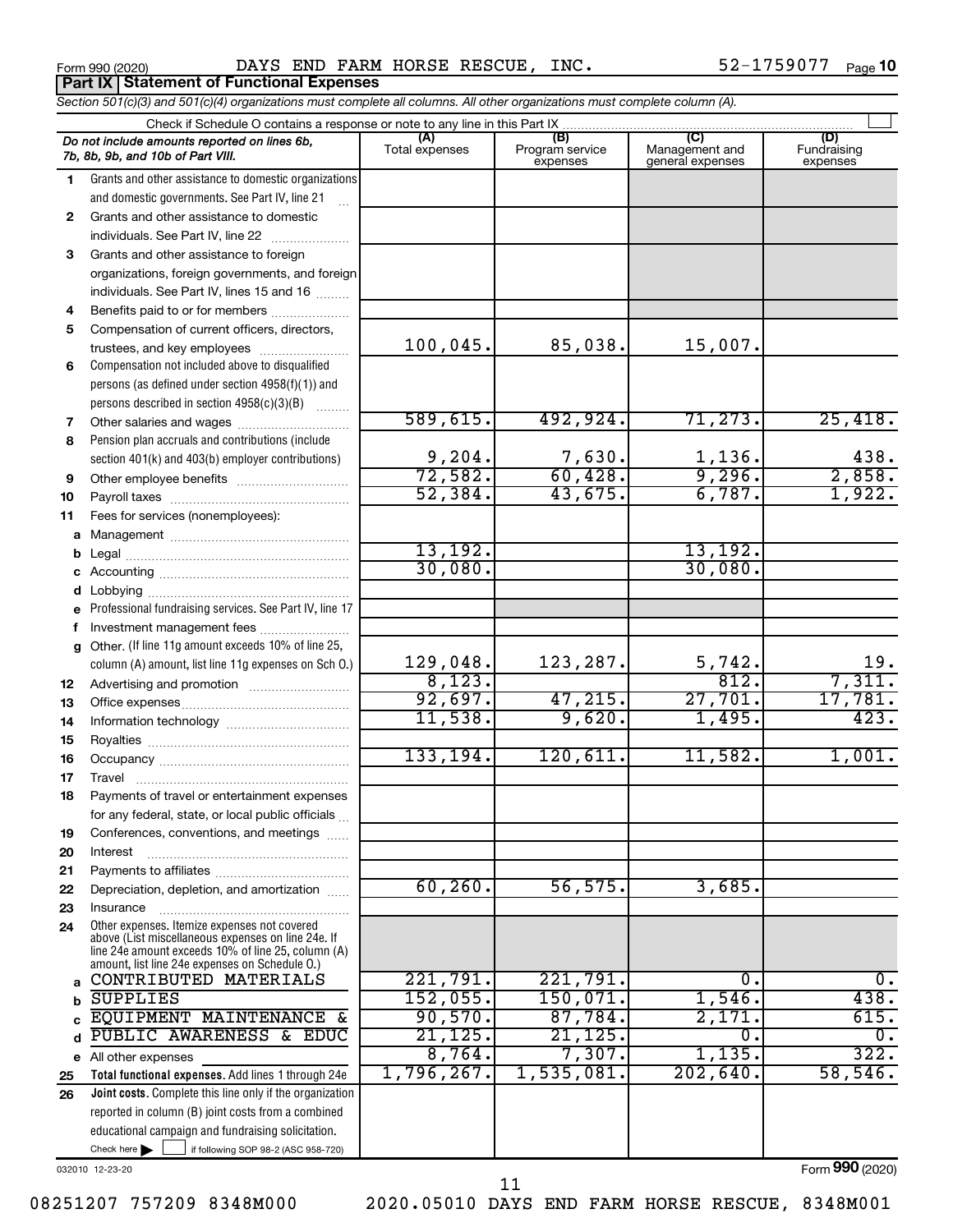Form 990 (2020) Page DAYS END FARM HORSE RESCUE, INC. 52-1759077

52-1759077 Page 11

|                             |          |                                                                                                                                                                                                                                |         |            | (A)               |                 | (B)          |
|-----------------------------|----------|--------------------------------------------------------------------------------------------------------------------------------------------------------------------------------------------------------------------------------|---------|------------|-------------------|-----------------|--------------|
|                             |          |                                                                                                                                                                                                                                |         |            | Beginning of year |                 | End of year  |
|                             | 1        |                                                                                                                                                                                                                                |         |            | 677,707.          | 1               | 483,947.     |
|                             | 2        |                                                                                                                                                                                                                                |         |            | 1, 179, 390.      | $\overline{2}$  | 1, 179, 573. |
|                             | 3        |                                                                                                                                                                                                                                |         |            | 168,098.          | 3               | 59,890.      |
|                             | 4        |                                                                                                                                                                                                                                |         |            | 3,346.            | 4               | 12,399.      |
|                             | 5        | Loans and other receivables from any current or former officer, director,                                                                                                                                                      |         |            |                   |                 |              |
|                             |          | trustee, key employee, creator or founder, substantial contributor, or 35%                                                                                                                                                     |         |            |                   |                 |              |
|                             |          | controlled entity or family member of any of these persons                                                                                                                                                                     |         |            |                   | 5               |              |
|                             | 6        | Loans and other receivables from other disqualified persons (as defined                                                                                                                                                        |         |            |                   |                 |              |
|                             |          | under section 4958(f)(1)), and persons described in section 4958(c)(3)(B)                                                                                                                                                      |         |            |                   | 6               |              |
|                             | 7        |                                                                                                                                                                                                                                |         |            | 7                 |                 |              |
| Assets                      | 8        |                                                                                                                                                                                                                                |         |            |                   | 8               |              |
|                             | 9        | Prepaid expenses and deferred charges [11] [11] prepaid expenses and deferred charges [11] [11] presummation and the Prepaid expension and the Prepaid expension and the Prepaid experiment of Prepaid experiment and the Prep |         |            | 25, 255.          | 9               | 33, 266.     |
|                             |          | <b>10a</b> Land, buildings, and equipment: cost or other                                                                                                                                                                       |         |            |                   |                 |              |
|                             |          | basis. Complete Part VI of Schedule D  10a                                                                                                                                                                                     |         | 2,100,923. |                   |                 |              |
|                             |          |                                                                                                                                                                                                                                |         | 338, 285.  | 1,562,093.        | 10 <sub>c</sub> | 1,762,638.   |
|                             | 11       |                                                                                                                                                                                                                                |         | 580, 916.  | 11                | 798,656.        |              |
|                             | 12       |                                                                                                                                                                                                                                |         | 12         |                   |                 |              |
|                             | 13       |                                                                                                                                                                                                                                |         | 13         |                   |                 |              |
|                             | 14       |                                                                                                                                                                                                                                |         |            |                   | 14              |              |
|                             | 15       |                                                                                                                                                                                                                                |         |            | 217,696.          | 15              | 254,893.     |
|                             | 16       |                                                                                                                                                                                                                                |         |            | 4,414,501.        | 16              | 4,585,262.   |
|                             | 17       |                                                                                                                                                                                                                                |         |            | 87,144.           | 17              | 112,897.     |
|                             | 18       |                                                                                                                                                                                                                                |         | 18         |                   |                 |              |
|                             | 19       |                                                                                                                                                                                                                                | 49,190. | 19         | 0.                |                 |              |
|                             | 20       |                                                                                                                                                                                                                                |         |            |                   | 20              |              |
|                             | 21       | Escrow or custodial account liability. Complete Part IV of Schedule D                                                                                                                                                          |         |            |                   | 21              |              |
|                             | 22       | Loans and other payables to any current or former officer, director,                                                                                                                                                           |         |            |                   |                 |              |
| Liabilities                 |          | trustee, key employee, creator or founder, substantial contributor, or 35%                                                                                                                                                     |         |            |                   |                 |              |
|                             |          | controlled entity or family member of any of these persons                                                                                                                                                                     |         |            |                   | 22              |              |
|                             | 23       | Secured mortgages and notes payable to unrelated third parties                                                                                                                                                                 |         |            | 721,505.          | 23              | 676,593.     |
|                             | 24       | Unsecured notes and loans payable to unrelated third parties                                                                                                                                                                   |         |            | 153,890.          | 24              | 150,000.     |
|                             | 25       | Other liabilities (including federal income tax, payables to related third                                                                                                                                                     |         |            |                   |                 |              |
|                             |          | parties, and other liabilities not included on lines 17-24). Complete Part X                                                                                                                                                   |         |            |                   |                 |              |
|                             |          | of Schedule D                                                                                                                                                                                                                  |         |            | 40,513.           | 25              | 53,264.      |
|                             | 26       | Total liabilities. Add lines 17 through 25                                                                                                                                                                                     |         |            | 1,052,242.        | 26              | 992,754.     |
|                             |          | Organizations that follow FASB ASC 958, check here $\blacktriangleright \lfloor \underline{X} \rfloor$                                                                                                                         |         |            |                   |                 |              |
|                             |          | and complete lines 27, 28, 32, and 33.                                                                                                                                                                                         |         |            | 2,925,121.        |                 | 3, 254, 176. |
|                             | 27       |                                                                                                                                                                                                                                |         |            | 437, 138.         | 27              | 338, 332.    |
|                             | 28       |                                                                                                                                                                                                                                |         | 28         |                   |                 |              |
|                             |          | Organizations that do not follow FASB ASC 958, check here ▶ L                                                                                                                                                                  |         |            |                   |                 |              |
|                             |          | and complete lines 29 through 33.                                                                                                                                                                                              |         |            |                   |                 |              |
|                             | 29       |                                                                                                                                                                                                                                |         |            |                   | 29              |              |
|                             | 30       | Paid-in or capital surplus, or land, building, or equipment fund                                                                                                                                                               |         |            |                   | 30              |              |
| Net Assets or Fund Balances | 31<br>32 | Retained earnings, endowment, accumulated income, or other funds                                                                                                                                                               |         |            | 3,362,259.        | 31<br>32        | 3,592,508.   |
|                             | 33       |                                                                                                                                                                                                                                |         |            | 4,414,501.        | 33              | 4,585,262.   |
|                             |          |                                                                                                                                                                                                                                |         |            |                   |                 |              |

**Part X Balance Sheet**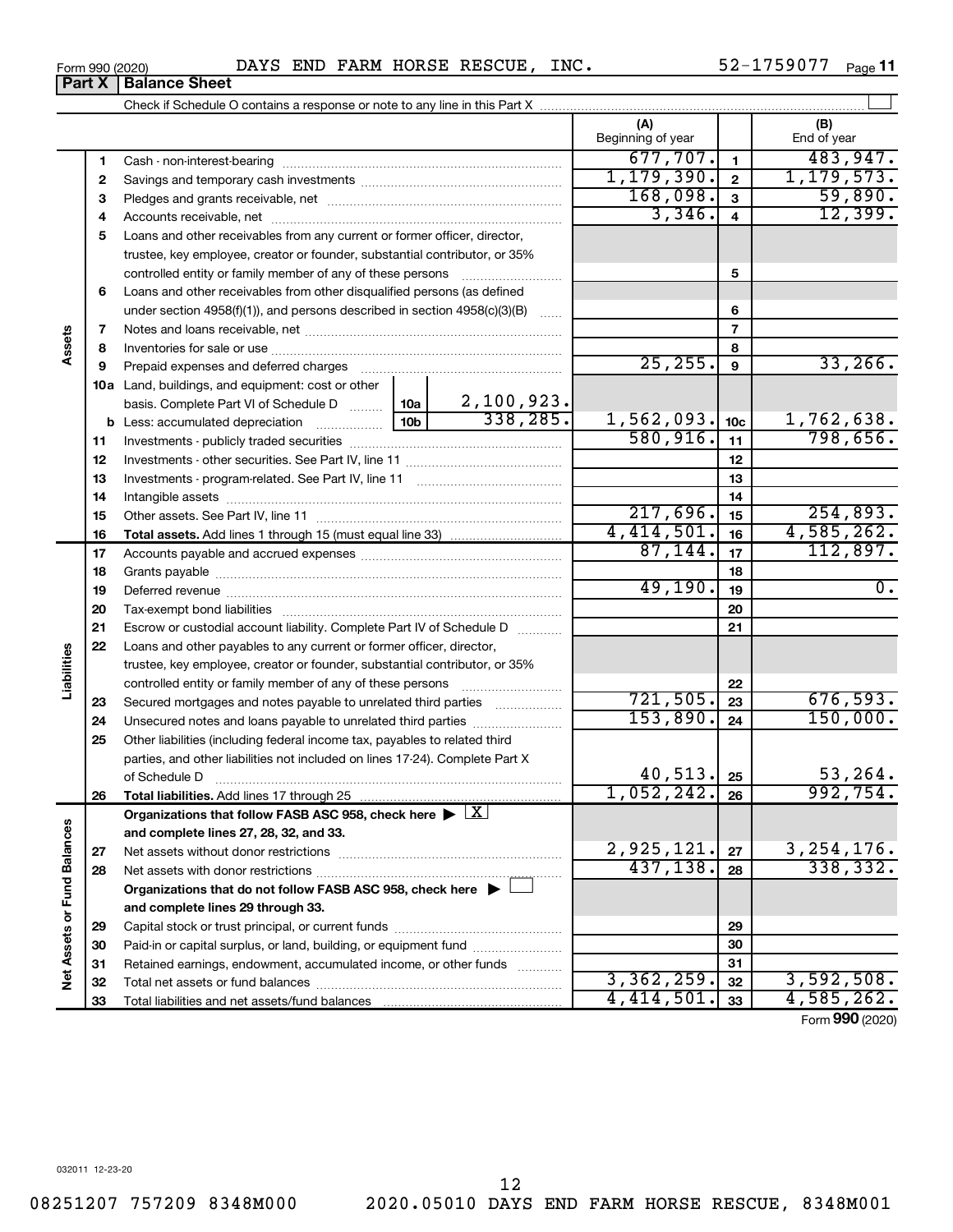|    | DAYS END FARM HORSE RESCUE, INC.<br>Form 990 (2020)                                                                                                                                                                            | 52-1759077              |                |     | Page 12                  |
|----|--------------------------------------------------------------------------------------------------------------------------------------------------------------------------------------------------------------------------------|-------------------------|----------------|-----|--------------------------|
|    | Part XI Reconciliation of Net Assets                                                                                                                                                                                           |                         |                |     |                          |
|    |                                                                                                                                                                                                                                |                         |                |     |                          |
|    |                                                                                                                                                                                                                                |                         |                |     |                          |
| 1  |                                                                                                                                                                                                                                | $\mathbf{1}$            | 1,905,669.     |     |                          |
| 2  |                                                                                                                                                                                                                                | $\overline{2}$          | 1,796,267.     |     |                          |
| З  |                                                                                                                                                                                                                                | 3                       |                |     | 109,402.                 |
| 4  |                                                                                                                                                                                                                                | $\overline{\mathbf{4}}$ | 3,362,259.     |     |                          |
| 5  | Net unrealized gains (losses) on investments [111] matter in the contract of the contract of the contract of the contract of the contract of the contract of the contract of the contract of the contract of the contract of t | 5                       |                |     | 120,847.                 |
| 6  |                                                                                                                                                                                                                                | 6                       |                |     |                          |
| 7  | Investment expenses www.communication.com/www.communication.com/www.communication.com/www.com                                                                                                                                  | $\overline{7}$          |                |     |                          |
| 8  | Prior period adjustments material contents and content and content and content and content and content and content and content and content and content and content and content and content and content and content and content | 8                       |                |     |                          |
| 9  | Other changes in net assets or fund balances (explain on Schedule O)                                                                                                                                                           | 9                       |                |     | $\overline{0}$ .         |
| 10 | Net assets or fund balances at end of year. Combine lines 3 through 9 (must equal Part X, line 32,                                                                                                                             |                         |                |     |                          |
|    |                                                                                                                                                                                                                                | 10                      | 3,592,508.     |     |                          |
|    | Part XII Financial Statements and Reporting                                                                                                                                                                                    |                         |                |     | X                        |
|    |                                                                                                                                                                                                                                |                         |                |     |                          |
|    |                                                                                                                                                                                                                                |                         |                | Yes | No.                      |
| 1. | $\lfloor \mathbf{X} \rfloor$ Accrual<br>Accounting method used to prepare the Form 990: [130] Cash<br>Other<br><b>Contract</b>                                                                                                 |                         |                |     |                          |
|    | If the organization changed its method of accounting from a prior year or checked "Other," explain in Schedule O.                                                                                                              |                         |                |     | x                        |
|    |                                                                                                                                                                                                                                |                         | 2a             |     |                          |
|    | If "Yes," check a box below to indicate whether the financial statements for the year were compiled or reviewed on a                                                                                                           |                         |                |     |                          |
|    | separate basis, consolidated basis, or both:<br>Consolidated basis                                                                                                                                                             |                         |                |     |                          |
|    | Both consolidated and separate basis<br>Separate basis                                                                                                                                                                         |                         | 2 <sub>b</sub> | х   |                          |
|    |                                                                                                                                                                                                                                |                         |                |     |                          |
|    | If "Yes," check a box below to indicate whether the financial statements for the year were audited on a separate basis,<br>consolidated basis, or both:                                                                        |                         |                |     |                          |
|    | $\boxed{\mathbf{X}}$ Separate basis<br>Consolidated basis<br>Both consolidated and separate basis                                                                                                                              |                         |                |     |                          |
|    | c If "Yes" to line 2a or 2b, does the organization have a committee that assumes responsibility for oversight of the audit,                                                                                                    |                         |                |     |                          |
|    |                                                                                                                                                                                                                                |                         | 2c             | X   |                          |
|    | If the organization changed either its oversight process or selection process during the tax year, explain on Schedule O.                                                                                                      |                         |                |     |                          |
|    | 3a As a result of a federal award, was the organization required to undergo an audit or audits as set forth in the Single Audit                                                                                                |                         |                |     |                          |
|    |                                                                                                                                                                                                                                |                         | За             |     | x                        |
|    | <b>b</b> If "Yes," did the organization undergo the required audit or audits? If the organization did not undergo the required audit                                                                                           |                         |                |     |                          |
|    |                                                                                                                                                                                                                                |                         | 3 <sub>b</sub> |     |                          |
|    |                                                                                                                                                                                                                                |                         |                |     | $F_{\rm OCD}$ 990 (2020) |

Form (2020) **990**

032012 12-23-20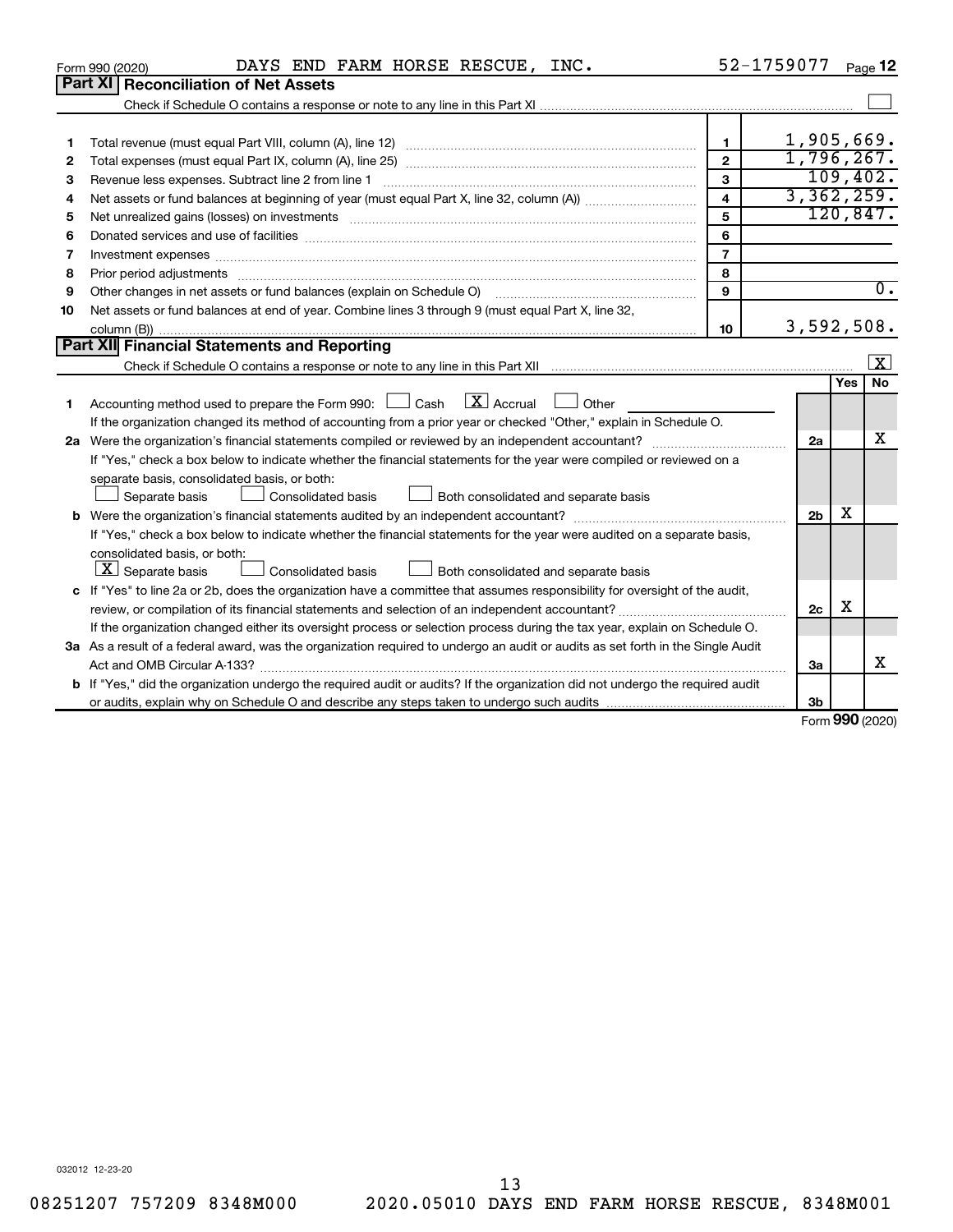**SCHEDULE A**

Department of the Treasury

# Form 990 or 990-EZ) **Public Charity Status and Public Support**<br>
Complete if the organization is a section 501(c)(3) organization or a section<br> **2020**

**4947(a)(1) nonexempt charitable trust. | Attach to Form 990 or Form 990-EZ.** 

| OMB No. 1545-0047                   |
|-------------------------------------|
| 020                                 |
| <b>Open to Public</b><br>Inspection |
|                                     |

| Internal Revenue Service<br>Inspection<br>Go to www.irs.gov/Form990 for instructions and the latest information. |                          |                                               |                                                                        |                                                                                                                                                                                                                      |                                                                |    |                            |  |                                                     |
|------------------------------------------------------------------------------------------------------------------|--------------------------|-----------------------------------------------|------------------------------------------------------------------------|----------------------------------------------------------------------------------------------------------------------------------------------------------------------------------------------------------------------|----------------------------------------------------------------|----|----------------------------|--|-----------------------------------------------------|
|                                                                                                                  | Name of the organization |                                               |                                                                        | DAYS END FARM HORSE RESCUE, INC.                                                                                                                                                                                     |                                                                |    |                            |  | <b>Employer identification number</b><br>52-1759077 |
| <b>Part I</b>                                                                                                    |                          |                                               |                                                                        | Reason for Public Charity Status. (All organizations must complete this part.) See instructions.                                                                                                                     |                                                                |    |                            |  |                                                     |
|                                                                                                                  |                          |                                               |                                                                        | The organization is not a private foundation because it is: (For lines 1 through 12, check only one box.)                                                                                                            |                                                                |    |                            |  |                                                     |
| 1                                                                                                                |                          |                                               |                                                                        | A church, convention of churches, or association of churches described in <b>section 170(b)(1)(A)(i).</b>                                                                                                            |                                                                |    |                            |  |                                                     |
| 2                                                                                                                |                          |                                               |                                                                        | A school described in section 170(b)(1)(A)(ii). (Attach Schedule E (Form 990 or 990-EZ).)                                                                                                                            |                                                                |    |                            |  |                                                     |
| з                                                                                                                |                          |                                               |                                                                        | A hospital or a cooperative hospital service organization described in section 170(b)(1)(A)(iii).                                                                                                                    |                                                                |    |                            |  |                                                     |
| 4                                                                                                                |                          |                                               |                                                                        | A medical research organization operated in conjunction with a hospital described in section 170(b)(1)(A)(iii). Enter the hospital's name,                                                                           |                                                                |    |                            |  |                                                     |
|                                                                                                                  | city, and state:         |                                               |                                                                        |                                                                                                                                                                                                                      |                                                                |    |                            |  |                                                     |
| 5                                                                                                                |                          |                                               |                                                                        | An organization operated for the benefit of a college or university owned or operated by a governmental unit described in                                                                                            |                                                                |    |                            |  |                                                     |
|                                                                                                                  |                          |                                               | section $170(b)(1)(A)(iv)$ . (Complete Part II.)                       |                                                                                                                                                                                                                      |                                                                |    |                            |  |                                                     |
| 6                                                                                                                |                          |                                               |                                                                        | A federal, state, or local government or governmental unit described in section 170(b)(1)(A)(v).                                                                                                                     |                                                                |    |                            |  |                                                     |
| $\lfloor x \rfloor$<br>7                                                                                         |                          |                                               |                                                                        | An organization that normally receives a substantial part of its support from a governmental unit or from the general public described in                                                                            |                                                                |    |                            |  |                                                     |
|                                                                                                                  |                          |                                               | section 170(b)(1)(A)(vi). (Complete Part II.)                          |                                                                                                                                                                                                                      |                                                                |    |                            |  |                                                     |
| 8                                                                                                                |                          |                                               |                                                                        | A community trust described in section 170(b)(1)(A)(vi). (Complete Part II.)                                                                                                                                         |                                                                |    |                            |  |                                                     |
| 9                                                                                                                |                          |                                               |                                                                        | An agricultural research organization described in section 170(b)(1)(A)(ix) operated in conjunction with a land-grant college                                                                                        |                                                                |    |                            |  |                                                     |
|                                                                                                                  |                          |                                               |                                                                        | or university or a non-land-grant college of agriculture (see instructions). Enter the name, city, and state of the college or                                                                                       |                                                                |    |                            |  |                                                     |
|                                                                                                                  | university:              |                                               |                                                                        |                                                                                                                                                                                                                      |                                                                |    |                            |  |                                                     |
| 10                                                                                                               |                          |                                               |                                                                        | An organization that normally receives (1) more than 33 1/3% of its support from contributions, membership fees, and gross receipts from                                                                             |                                                                |    |                            |  |                                                     |
|                                                                                                                  |                          |                                               |                                                                        | activities related to its exempt functions, subject to certain exceptions; and (2) no more than 33 1/3% of its support from gross investment                                                                         |                                                                |    |                            |  |                                                     |
|                                                                                                                  |                          |                                               |                                                                        | income and unrelated business taxable income (less section 511 tax) from businesses acquired by the organization after June 30, 1975.                                                                                |                                                                |    |                            |  |                                                     |
|                                                                                                                  |                          |                                               | See section 509(a)(2). (Complete Part III.)                            |                                                                                                                                                                                                                      |                                                                |    |                            |  |                                                     |
| 11                                                                                                               |                          |                                               |                                                                        | An organization organized and operated exclusively to test for public safety. See section 509(a)(4).                                                                                                                 |                                                                |    |                            |  |                                                     |
| 12                                                                                                               |                          |                                               |                                                                        | An organization organized and operated exclusively for the benefit of, to perform the functions of, or to carry out the purposes of one or                                                                           |                                                                |    |                            |  |                                                     |
|                                                                                                                  |                          |                                               |                                                                        | more publicly supported organizations described in section 509(a)(1) or section 509(a)(2). See section 509(a)(3). Check the box in                                                                                   |                                                                |    |                            |  |                                                     |
|                                                                                                                  |                          |                                               |                                                                        | lines 12a through 12d that describes the type of supporting organization and complete lines 12e, 12f, and 12g.                                                                                                       |                                                                |    |                            |  |                                                     |
| а                                                                                                                |                          |                                               |                                                                        | Type I. A supporting organization operated, supervised, or controlled by its supported organization(s), typically by giving                                                                                          |                                                                |    |                            |  |                                                     |
|                                                                                                                  |                          |                                               |                                                                        | the supported organization(s) the power to regularly appoint or elect a majority of the directors or trustees of the supporting                                                                                      |                                                                |    |                            |  |                                                     |
|                                                                                                                  |                          |                                               | organization. You must complete Part IV, Sections A and B.             |                                                                                                                                                                                                                      |                                                                |    |                            |  |                                                     |
| b                                                                                                                |                          |                                               |                                                                        | Type II. A supporting organization supervised or controlled in connection with its supported organization(s), by having                                                                                              |                                                                |    |                            |  |                                                     |
|                                                                                                                  |                          |                                               |                                                                        | control or management of the supporting organization vested in the same persons that control or manage the supported                                                                                                 |                                                                |    |                            |  |                                                     |
|                                                                                                                  |                          |                                               | organization(s). You must complete Part IV, Sections A and C.          |                                                                                                                                                                                                                      |                                                                |    |                            |  |                                                     |
|                                                                                                                  |                          |                                               |                                                                        | Type III functionally integrated. A supporting organization operated in connection with, and functionally integrated with,                                                                                           |                                                                |    |                            |  |                                                     |
|                                                                                                                  |                          |                                               |                                                                        | its supported organization(s) (see instructions). You must complete Part IV, Sections A, D, and E.                                                                                                                   |                                                                |    |                            |  |                                                     |
| d                                                                                                                |                          |                                               |                                                                        | Type III non-functionally integrated. A supporting organization operated in connection with its supported organization(s)                                                                                            |                                                                |    |                            |  |                                                     |
|                                                                                                                  |                          |                                               |                                                                        | that is not functionally integrated. The organization generally must satisfy a distribution requirement and an attentiveness                                                                                         |                                                                |    |                            |  |                                                     |
|                                                                                                                  |                          |                                               |                                                                        | requirement (see instructions). You must complete Part IV, Sections A and D, and Part V.                                                                                                                             |                                                                |    |                            |  |                                                     |
| е                                                                                                                |                          |                                               |                                                                        | Check this box if the organization received a written determination from the IRS that it is a Type I, Type II, Type III<br>functionally integrated, or Type III non-functionally integrated supporting organization. |                                                                |    |                            |  |                                                     |
|                                                                                                                  |                          | f Enter the number of supported organizations |                                                                        |                                                                                                                                                                                                                      |                                                                |    |                            |  |                                                     |
|                                                                                                                  |                          |                                               | Provide the following information about the supported organization(s). |                                                                                                                                                                                                                      |                                                                |    |                            |  |                                                     |
|                                                                                                                  | (i) Name of supported    |                                               | (ii) EIN                                                               | (iii) Type of organization                                                                                                                                                                                           | (iv) Is the organization listed<br>in your governing document? |    | (v) Amount of monetary     |  | (vi) Amount of other                                |
|                                                                                                                  | organization             |                                               |                                                                        | (described on lines 1-10<br>above (see instructions))                                                                                                                                                                | Yes                                                            | No | support (see instructions) |  | support (see instructions)                          |
|                                                                                                                  |                          |                                               |                                                                        |                                                                                                                                                                                                                      |                                                                |    |                            |  |                                                     |
|                                                                                                                  |                          |                                               |                                                                        |                                                                                                                                                                                                                      |                                                                |    |                            |  |                                                     |
|                                                                                                                  |                          |                                               |                                                                        |                                                                                                                                                                                                                      |                                                                |    |                            |  |                                                     |
|                                                                                                                  |                          |                                               |                                                                        |                                                                                                                                                                                                                      |                                                                |    |                            |  |                                                     |
|                                                                                                                  |                          |                                               |                                                                        |                                                                                                                                                                                                                      |                                                                |    |                            |  |                                                     |
|                                                                                                                  |                          |                                               |                                                                        |                                                                                                                                                                                                                      |                                                                |    |                            |  |                                                     |
|                                                                                                                  |                          |                                               |                                                                        |                                                                                                                                                                                                                      |                                                                |    |                            |  |                                                     |
|                                                                                                                  |                          |                                               |                                                                        |                                                                                                                                                                                                                      |                                                                |    |                            |  |                                                     |
| Total                                                                                                            |                          |                                               |                                                                        |                                                                                                                                                                                                                      |                                                                |    |                            |  |                                                     |
|                                                                                                                  |                          |                                               |                                                                        |                                                                                                                                                                                                                      |                                                                |    |                            |  |                                                     |

LHA For Paperwork Reduction Act Notice, see the Instructions for Form 990 or 990-EZ. 032021 01-25-21 Schedule A (Form 990 or 990-EZ) 2020 14

08251207 757209 8348M000 2020.05010 DAYS END FARM HORSE RESCUE, 8348M001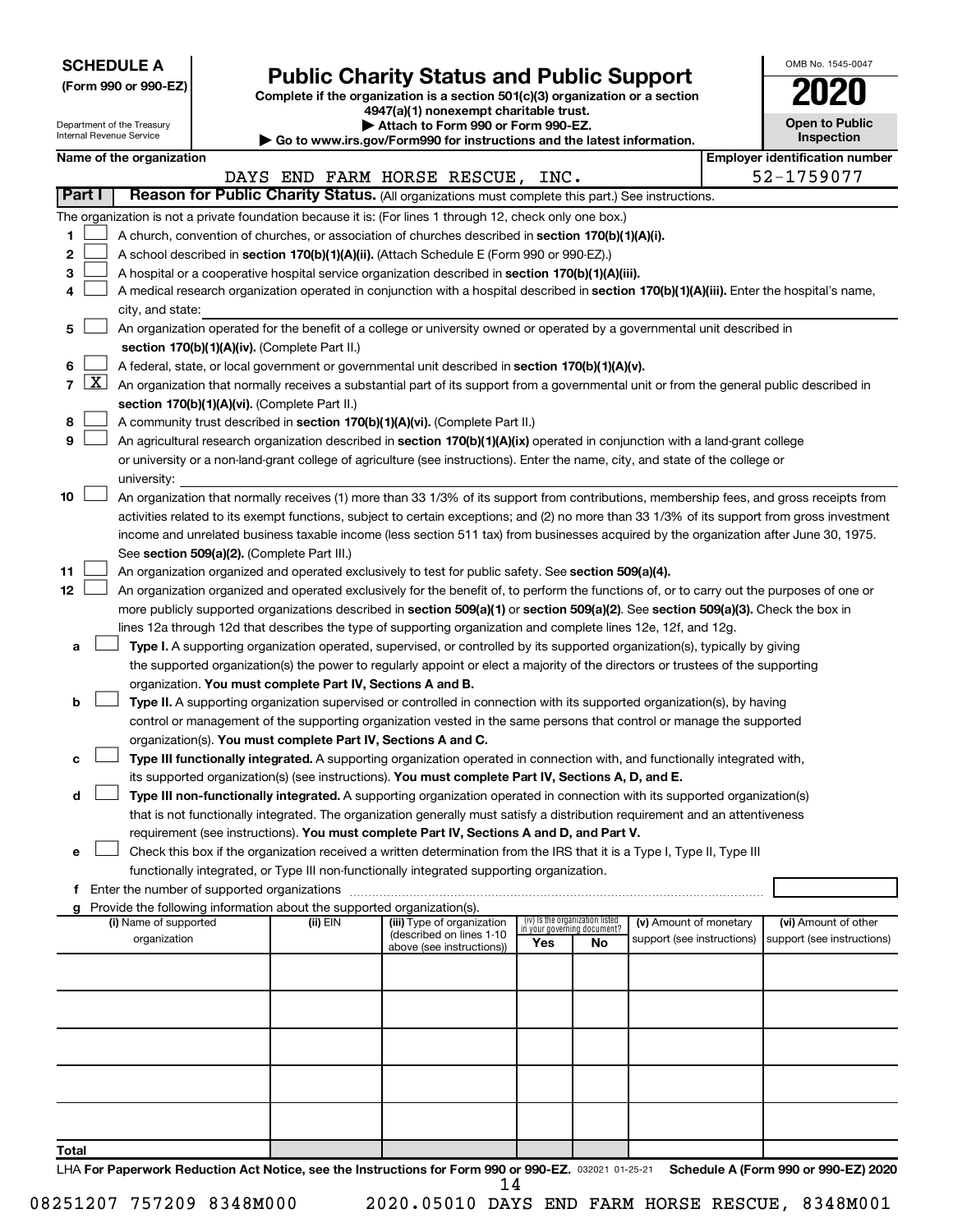### Schedule A (Form 990 or 990-EZ) 2020 DAYS END FARM HORSE RESCUE, INC.  $52-1759077$  Page

52-1759077 Page 2

**Part II Support Schedule for Organizations Described in Sections 170(b)(1)(A)(iv) and 170(b)(1)(A)(vi)**

(Complete only if you checked the box on line 5, 7, or 8 of Part I or if the organization failed to qualify under Part III. If the organization fails to qualify under the tests listed below, please complete Part III.)

|    | <b>Section A. Public Support</b>                                                                                                                                                                                               |          |          |            |            |                                      |                                            |
|----|--------------------------------------------------------------------------------------------------------------------------------------------------------------------------------------------------------------------------------|----------|----------|------------|------------|--------------------------------------|--------------------------------------------|
|    | Calendar year (or fiscal year beginning in)                                                                                                                                                                                    | (a) 2016 | (b) 2017 | $(c)$ 2018 | $(d)$ 2019 | (e) 2020                             | (f) Total                                  |
|    | 1 Gifts, grants, contributions, and                                                                                                                                                                                            |          |          |            |            |                                      |                                            |
|    | membership fees received. (Do not                                                                                                                                                                                              |          |          |            |            |                                      |                                            |
|    | include any "unusual grants.")                                                                                                                                                                                                 | 1545699. | 1887864. | 1628517.   | 2112330.   | 1762308.                             | 8936718.                                   |
|    | 2 Tax revenues levied for the organ-                                                                                                                                                                                           |          |          |            |            |                                      |                                            |
|    | ization's benefit and either paid to                                                                                                                                                                                           |          |          |            |            |                                      |                                            |
|    | or expended on its behalf                                                                                                                                                                                                      |          |          |            |            |                                      |                                            |
|    | 3 The value of services or facilities                                                                                                                                                                                          |          |          |            |            |                                      |                                            |
|    | furnished by a governmental unit to                                                                                                                                                                                            |          |          |            |            |                                      |                                            |
|    | the organization without charge                                                                                                                                                                                                |          |          |            |            |                                      |                                            |
|    | 4 Total. Add lines 1 through 3                                                                                                                                                                                                 | 1545699. | 1887864. | 1628517.   | 2112330.   | 1762308.                             | 8936718.                                   |
| 5  | The portion of total contributions                                                                                                                                                                                             |          |          |            |            |                                      |                                            |
|    | by each person (other than a                                                                                                                                                                                                   |          |          |            |            |                                      |                                            |
|    | governmental unit or publicly                                                                                                                                                                                                  |          |          |            |            |                                      |                                            |
|    | supported organization) included                                                                                                                                                                                               |          |          |            |            |                                      |                                            |
|    | on line 1 that exceeds 2% of the                                                                                                                                                                                               |          |          |            |            |                                      |                                            |
|    | amount shown on line 11,                                                                                                                                                                                                       |          |          |            |            |                                      |                                            |
|    | column (f)                                                                                                                                                                                                                     |          |          |            |            |                                      | 497,529.                                   |
|    | 6 Public support. Subtract line 5 from line 4.                                                                                                                                                                                 |          |          |            |            |                                      | 8439189.                                   |
|    | <b>Section B. Total Support</b>                                                                                                                                                                                                |          |          |            |            |                                      |                                            |
|    | Calendar year (or fiscal year beginning in)                                                                                                                                                                                    | (a) 2016 | (b) 2017 | $(c)$ 2018 | $(d)$ 2019 | (e) 2020                             |                                            |
|    | 7 Amounts from line 4                                                                                                                                                                                                          | 1545699. | 1887864  | 1628517    | 2112330    | 1762308.                             | $\underbrace{f\uparrow}$ Total<br>8936718. |
| 8  | Gross income from interest,                                                                                                                                                                                                    |          |          |            |            |                                      |                                            |
|    | dividends, payments received on                                                                                                                                                                                                |          |          |            |            |                                      |                                            |
|    | securities loans, rents, royalties,                                                                                                                                                                                            |          |          |            |            |                                      |                                            |
|    | and income from similar sources                                                                                                                                                                                                | 2,730.   | 4,228.   | 15,865.    | 22,187.    | 10,429.                              | 55,439.                                    |
| 9  | Net income from unrelated business                                                                                                                                                                                             |          |          |            |            |                                      |                                            |
|    | activities, whether or not the                                                                                                                                                                                                 |          |          |            |            |                                      |                                            |
|    | business is regularly carried on                                                                                                                                                                                               |          |          |            |            |                                      |                                            |
|    | 10 Other income. Do not include gain                                                                                                                                                                                           |          |          |            |            |                                      |                                            |
|    | or loss from the sale of capital                                                                                                                                                                                               |          |          |            |            |                                      |                                            |
|    | assets (Explain in Part VI.)                                                                                                                                                                                                   | 49,056.  | 15,640.  | 3,657.     | 60.        | 50.                                  | 68,463.                                    |
|    | 11 Total support. Add lines 7 through 10                                                                                                                                                                                       |          |          |            |            |                                      | 9060620.                                   |
|    | <b>12</b> Gross receipts from related activities, etc. (see instructions)                                                                                                                                                      |          |          |            |            | 12                                   |                                            |
|    | 13 First 5 years. If the Form 990 is for the organization's first, second, third, fourth, or fifth tax year as a section 501(c)(3)                                                                                             |          |          |            |            |                                      |                                            |
|    | organization, check this box and stop here                                                                                                                                                                                     |          |          |            |            |                                      |                                            |
|    | <b>Section C. Computation of Public Support Percentage</b>                                                                                                                                                                     |          |          |            |            |                                      |                                            |
|    |                                                                                                                                                                                                                                |          |          |            |            | 14                                   | 93.14<br>%                                 |
|    |                                                                                                                                                                                                                                |          |          |            |            | 15                                   | 93.26<br>%                                 |
|    | 16a 33 1/3% support test - 2020. If the organization did not check the box on line 13, and line 14 is 33 1/3% or more, check this box and                                                                                      |          |          |            |            |                                      |                                            |
|    | stop here. The organization qualifies as a publicly supported organization                                                                                                                                                     |          |          |            |            |                                      | $\blacktriangleright$ $\boxed{\text{X}}$   |
|    | b 33 1/3% support test - 2019. If the organization did not check a box on line 13 or 16a, and line 15 is 33 1/3% or more, check this box                                                                                       |          |          |            |            |                                      |                                            |
|    | and stop here. The organization qualifies as a publicly supported organization [11] manuscription manuscription manuscription manuscription manuscription manuscription manuscription manuscription manuscription manuscriptio |          |          |            |            |                                      |                                            |
|    | 17a 10% -facts-and-circumstances test - 2020. If the organization did not check a box on line 13, 16a, or 16b, and line 14 is 10% or more,                                                                                     |          |          |            |            |                                      |                                            |
|    | and if the organization meets the facts-and-circumstances test, check this box and stop here. Explain in Part VI how the organization                                                                                          |          |          |            |            |                                      |                                            |
|    | meets the facts-and-circumstances test. The organization qualifies as a publicly supported organization                                                                                                                        |          |          |            |            |                                      |                                            |
|    | <b>b 10%</b> -facts-and-circumstances test - 2019. If the organization did not check a box on line 13, 16a, 16b, or 17a, and line 15 is 10% or                                                                                 |          |          |            |            |                                      |                                            |
|    | more, and if the organization meets the facts-and-circumstances test, check this box and stop here. Explain in Part VI how the                                                                                                 |          |          |            |            |                                      |                                            |
|    | organization meets the facts-and-circumstances test. The organization qualifies as a publicly supported organization                                                                                                           |          |          |            |            |                                      |                                            |
| 18 | Private foundation. If the organization did not check a box on line 13, 16a, 16b, 17a, or 17b, check this box and see instructions                                                                                             |          |          |            |            |                                      |                                            |
|    |                                                                                                                                                                                                                                |          |          |            |            | Schedule A (Form 990 or 990-F7) 2020 |                                            |

**Schedule A (Form 990 or 990-EZ) 2020**

032022 01-25-21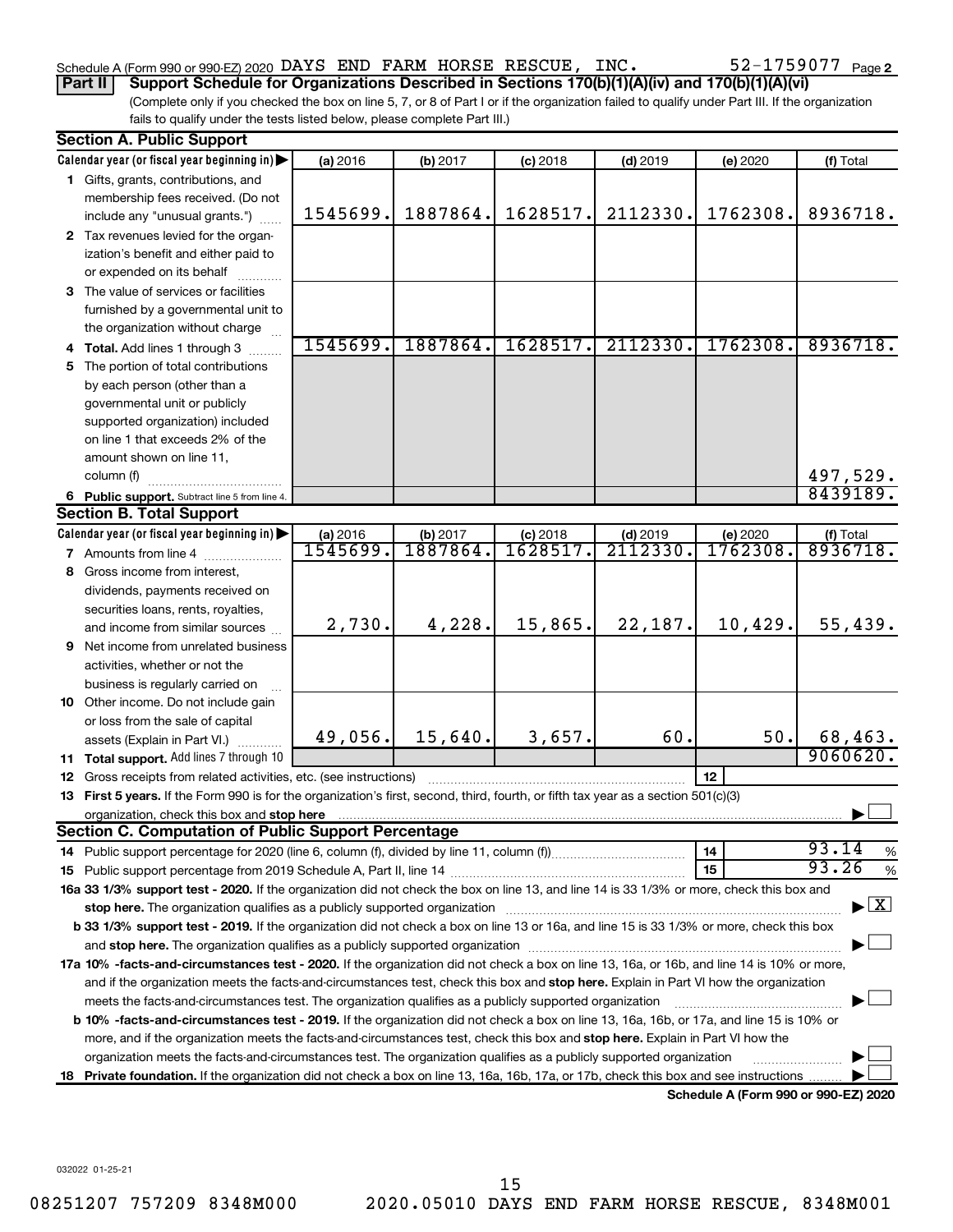### Schedule A (Form 990 or 990-EZ) 2020 DAYS END FARM HORSE RESCUE, INC.  $52-1759077$  Page **Part III Support Schedule for Organizations Described in Section 509(a)(2)**

(Complete only if you checked the box on line 10 of Part I or if the organization failed to qualify under Part II. If the organization fails to qualify under the tests listed below, please complete Part II.)

| Calendar year (or fiscal year beginning in)                                                                                                                                                                                                                                     | (a) 2016 | (b) 2017                 | $(c)$ 2018 | $(d)$ 2019 | (e) 2020 | (f) Total                                                                               |
|---------------------------------------------------------------------------------------------------------------------------------------------------------------------------------------------------------------------------------------------------------------------------------|----------|--------------------------|------------|------------|----------|-----------------------------------------------------------------------------------------|
| 1 Gifts, grants, contributions, and                                                                                                                                                                                                                                             |          |                          |            |            |          |                                                                                         |
| membership fees received. (Do not                                                                                                                                                                                                                                               |          |                          |            |            |          |                                                                                         |
| include any "unusual grants.")                                                                                                                                                                                                                                                  |          |                          |            |            |          |                                                                                         |
| 2 Gross receipts from admissions,<br>merchandise sold or services per-<br>formed, or facilities furnished in<br>any activity that is related to the                                                                                                                             |          |                          |            |            |          |                                                                                         |
| organization's tax-exempt purpose                                                                                                                                                                                                                                               |          |                          |            |            |          |                                                                                         |
| Gross receipts from activities that                                                                                                                                                                                                                                             |          |                          |            |            |          |                                                                                         |
| are not an unrelated trade or bus-<br>iness under section 513                                                                                                                                                                                                                   |          |                          |            |            |          |                                                                                         |
| Tax revenues levied for the organ-                                                                                                                                                                                                                                              |          |                          |            |            |          |                                                                                         |
| ization's benefit and either paid to<br>or expended on its behalf<br>.                                                                                                                                                                                                          |          |                          |            |            |          |                                                                                         |
| The value of services or facilities                                                                                                                                                                                                                                             |          |                          |            |            |          |                                                                                         |
| furnished by a governmental unit to<br>the organization without charge                                                                                                                                                                                                          |          |                          |            |            |          |                                                                                         |
| Total. Add lines 1 through 5                                                                                                                                                                                                                                                    |          |                          |            |            |          |                                                                                         |
| 7a Amounts included on lines 1, 2, and                                                                                                                                                                                                                                          |          |                          |            |            |          |                                                                                         |
| 3 received from disqualified persons                                                                                                                                                                                                                                            |          |                          |            |            |          |                                                                                         |
| <b>b</b> Amounts included on lines 2 and 3 received                                                                                                                                                                                                                             |          |                          |            |            |          |                                                                                         |
| from other than disqualified persons that<br>exceed the greater of \$5,000 or 1% of the<br>amount on line 13 for the year                                                                                                                                                       |          |                          |            |            |          |                                                                                         |
| c Add lines 7a and 7b                                                                                                                                                                                                                                                           |          |                          |            |            |          |                                                                                         |
| 8 Public support. (Subtract line 7c from line 6.)                                                                                                                                                                                                                               |          |                          |            |            |          |                                                                                         |
| <b>Section B. Total Support</b>                                                                                                                                                                                                                                                 |          |                          |            |            |          |                                                                                         |
| Calendar year (or fiscal year beginning in)                                                                                                                                                                                                                                     | (a) 2016 | (b) 2017                 | $(c)$ 2018 | $(d)$ 2019 | (e) 2020 | (f) Total                                                                               |
| <b>9</b> Amounts from line 6                                                                                                                                                                                                                                                    |          |                          |            |            |          |                                                                                         |
| <b>10a</b> Gross income from interest,<br>dividends, payments received on<br>securities loans, rents, royalties,<br>and income from similar sources                                                                                                                             |          |                          |            |            |          |                                                                                         |
| <b>b</b> Unrelated business taxable income                                                                                                                                                                                                                                      |          |                          |            |            |          |                                                                                         |
| (less section 511 taxes) from businesses<br>acquired after June 30, 1975 [[11, 11, 11, 11]                                                                                                                                                                                      |          |                          |            |            |          |                                                                                         |
| c Add lines 10a and 10b                                                                                                                                                                                                                                                         |          |                          |            |            |          |                                                                                         |
| Net income from unrelated business<br>activities not included in line 10b.<br>whether or not the business is<br>regularly carried on                                                                                                                                            |          |                          |            |            |          |                                                                                         |
| <b>12</b> Other income. Do not include gain<br>or loss from the sale of capital<br>assets (Explain in Part VI.)                                                                                                                                                                 |          |                          |            |            |          |                                                                                         |
| <b>13</b> Total support. (Add lines 9, 10c, 11, and 12.)                                                                                                                                                                                                                        |          |                          |            |            |          |                                                                                         |
| 14 First 5 years. If the Form 990 is for the organization's first, second, third, fourth, or fifth tax year as a section 501(c)(3) organization,                                                                                                                                |          |                          |            |            |          |                                                                                         |
|                                                                                                                                                                                                                                                                                 |          |                          |            |            |          |                                                                                         |
| Section C. Computation of Public Support Percentage                                                                                                                                                                                                                             |          |                          |            |            |          |                                                                                         |
|                                                                                                                                                                                                                                                                                 |          |                          |            |            | 15       | %                                                                                       |
|                                                                                                                                                                                                                                                                                 |          |                          |            |            | 16       | %                                                                                       |
| Section D. Computation of Investment Income Percentage                                                                                                                                                                                                                          |          |                          |            |            |          |                                                                                         |
|                                                                                                                                                                                                                                                                                 |          |                          |            |            | 17       | %                                                                                       |
| 18 Investment income percentage from 2019 Schedule A, Part III, line 17                                                                                                                                                                                                         |          |                          |            |            | 18       | %                                                                                       |
| 19a 33 1/3% support tests - 2020. If the organization did not check the box on line 14, and line 15 is more than 33 1/3%, and line 17 is not                                                                                                                                    |          |                          |            |            |          |                                                                                         |
| more than 33 1/3%, check this box and stop here. The organization qualifies as a publicly supported organization                                                                                                                                                                |          |                          |            |            |          |                                                                                         |
| <b>b 33 1/3% support tests - 2019.</b> If the organization did not check a box on line 14 or line 19a, and line 16 is more than 33 1/3%, and<br>line 18 is not more than 33 1/3%, check this box and stop here. The organization qualifies as a publicly supported organization |          |                          |            |            |          |                                                                                         |
|                                                                                                                                                                                                                                                                                 |          |                          |            |            |          |                                                                                         |
|                                                                                                                                                                                                                                                                                 |          |                          |            |            |          |                                                                                         |
|                                                                                                                                                                                                                                                                                 |          |                          |            |            |          |                                                                                         |
| 032023 01-25-21                                                                                                                                                                                                                                                                 |          | 08251207 757209 8348M000 |            | 16         |          | Schedule A (Form 990 or 990-EZ) 2020<br>2020.05010 DAYS END FARM HORSE RESCUE, 8348M001 |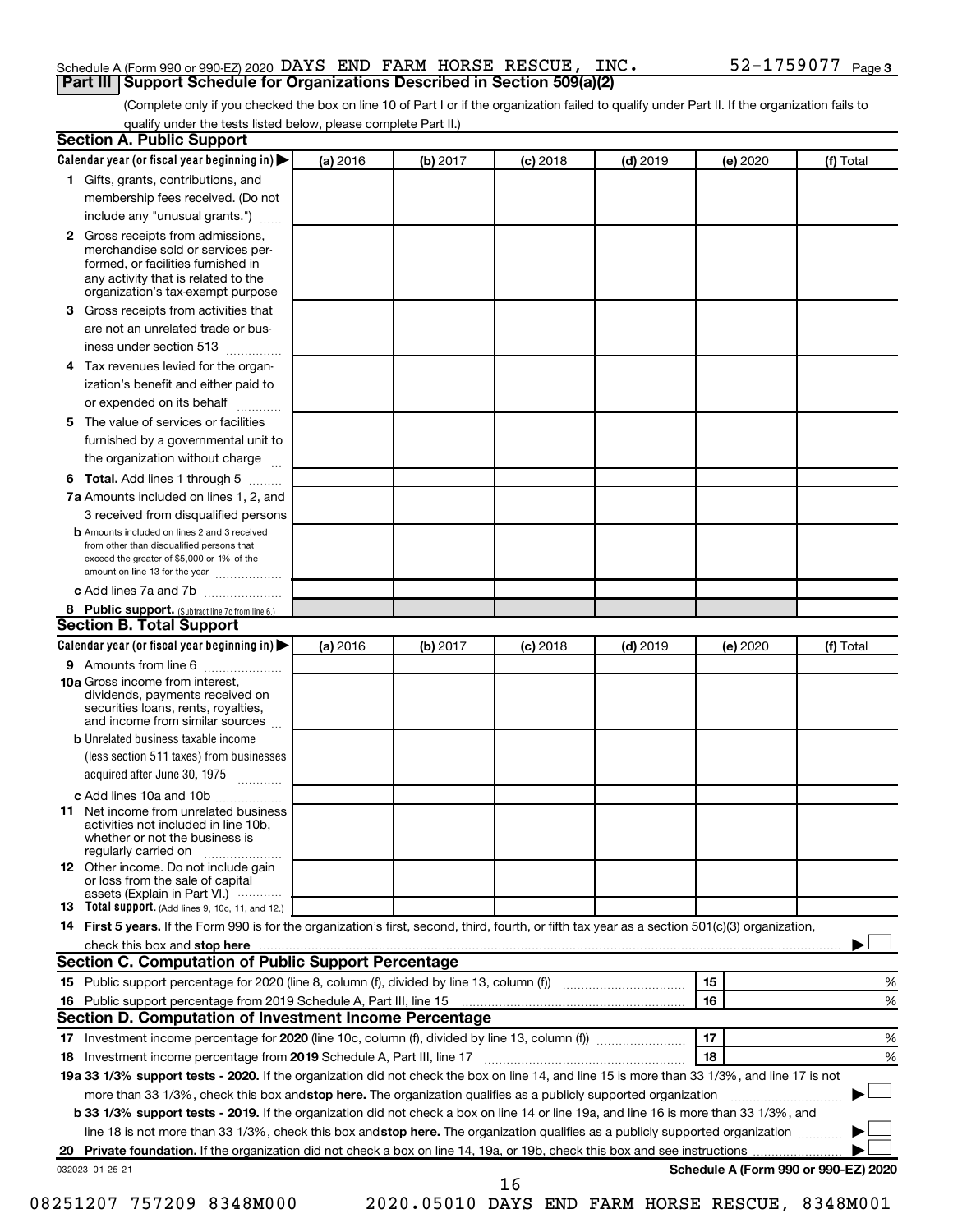**1**

**2**

**3a**

**3b**

**3c**

**4a**

**4b**

**4c**

**5a**

**5b 5c**

**6**

**7**

**8**

**9a**

**9b**

**9c**

**10a**

**10b**

**Yes No**

### **Part IV Supporting Organizations**

(Complete only if you checked a box in line 12 on Part I. If you checked box 12a, Part I, complete Sections A and B. If you checked box 12b, Part I, complete Sections A and C. If you checked box 12c, Part I, complete Sections A, D, and E. If you checked box 12d, Part I, complete Sections A and D, and complete Part V.)

### **Section A. All Supporting Organizations**

- **1** Are all of the organization's supported organizations listed by name in the organization's governing documents? If "No," describe in Part VI how the supported organizations are designated. If designated by *class or purpose, describe the designation. If historic and continuing relationship, explain.*
- **2** Did the organization have any supported organization that does not have an IRS determination of status under section 509(a)(1) or (2)? If "Yes," explain in Part **VI** how the organization determined that the supported *organization was described in section 509(a)(1) or (2).*
- **3a** Did the organization have a supported organization described in section 501(c)(4), (5), or (6)? If "Yes," answer *lines 3b and 3c below.*
- **b** Did the organization confirm that each supported organization qualified under section 501(c)(4), (5), or (6) and satisfied the public support tests under section 509(a)(2)? If "Yes," describe in Part VI when and how the *organization made the determination.*
- **c** Did the organization ensure that all support to such organizations was used exclusively for section 170(c)(2)(B) purposes? If "Yes," explain in Part VI what controls the organization put in place to ensure such use.
- **4 a** *If* Was any supported organization not organized in the United States ("foreign supported organization")? *"Yes," and if you checked box 12a or 12b in Part I, answer lines 4b and 4c below.*
- **b** Did the organization have ultimate control and discretion in deciding whether to make grants to the foreign supported organization? If "Yes," describe in Part VI how the organization had such control and discretion *despite being controlled or supervised by or in connection with its supported organizations.*
- **c** Did the organization support any foreign supported organization that does not have an IRS determination under sections 501(c)(3) and 509(a)(1) or (2)? If "Yes," explain in Part VI what controls the organization used *to ensure that all support to the foreign supported organization was used exclusively for section 170(c)(2)(B) purposes.*
- **5a** Did the organization add, substitute, or remove any supported organizations during the tax year? If "Yes," answer lines 5b and 5c below (if applicable). Also, provide detail in **Part VI,** including (i) the names and EIN *numbers of the supported organizations added, substituted, or removed; (ii) the reasons for each such action; (iii) the authority under the organization's organizing document authorizing such action; and (iv) how the action was accomplished (such as by amendment to the organizing document).*
- **b Type I or Type II only.** Was any added or substituted supported organization part of a class already designated in the organization's organizing document?
- **c Substitutions only.**  Was the substitution the result of an event beyond the organization's control?
- **6** Did the organization provide support (whether in the form of grants or the provision of services or facilities) to **Part VI.** support or benefit one or more of the filing organization's supported organizations? If "Yes," provide detail in anyone other than (i) its supported organizations, (ii) individuals that are part of the charitable class benefited by one or more of its supported organizations, or (iii) other supporting organizations that also
- **7** Did the organization provide a grant, loan, compensation, or other similar payment to a substantial contributor regard to a substantial contributor? If "Yes," complete Part I of Schedule L (Form 990 or 990-EZ). (as defined in section 4958(c)(3)(C)), a family member of a substantial contributor, or a 35% controlled entity with
- **8** Did the organization make a loan to a disqualified person (as defined in section 4958) not described in line 7? *If "Yes," complete Part I of Schedule L (Form 990 or 990-EZ).*
- **9 a** Was the organization controlled directly or indirectly at any time during the tax year by one or more in section 509(a)(1) or (2))? If "Yes," provide detail in **Part VI.** disqualified persons, as defined in section 4946 (other than foundation managers and organizations described
- **b** Did one or more disqualified persons (as defined in line 9a) hold a controlling interest in any entity in which the supporting organization had an interest? If "Yes," provide detail in Part VI.
- **c** Did a disqualified person (as defined in line 9a) have an ownership interest in, or derive any personal benefit from, assets in which the supporting organization also had an interest? If "Yes," provide detail in Part VI.
- **10 a** Was the organization subject to the excess business holdings rules of section 4943 because of section supporting organizations)? If "Yes," answer line 10b below. 4943(f) (regarding certain Type II supporting organizations, and all Type III non-functionally integrated
	- **b** Did the organization have any excess business holdings in the tax year? (Use Schedule C, Form 4720, to *determine whether the organization had excess business holdings.)*

032024 01-25-21

**Schedule A (Form 990 or 990-EZ) 2020**

08251207 757209 8348M000 2020.05010 DAYS END FARM HORSE RESCUE, 8348M001

17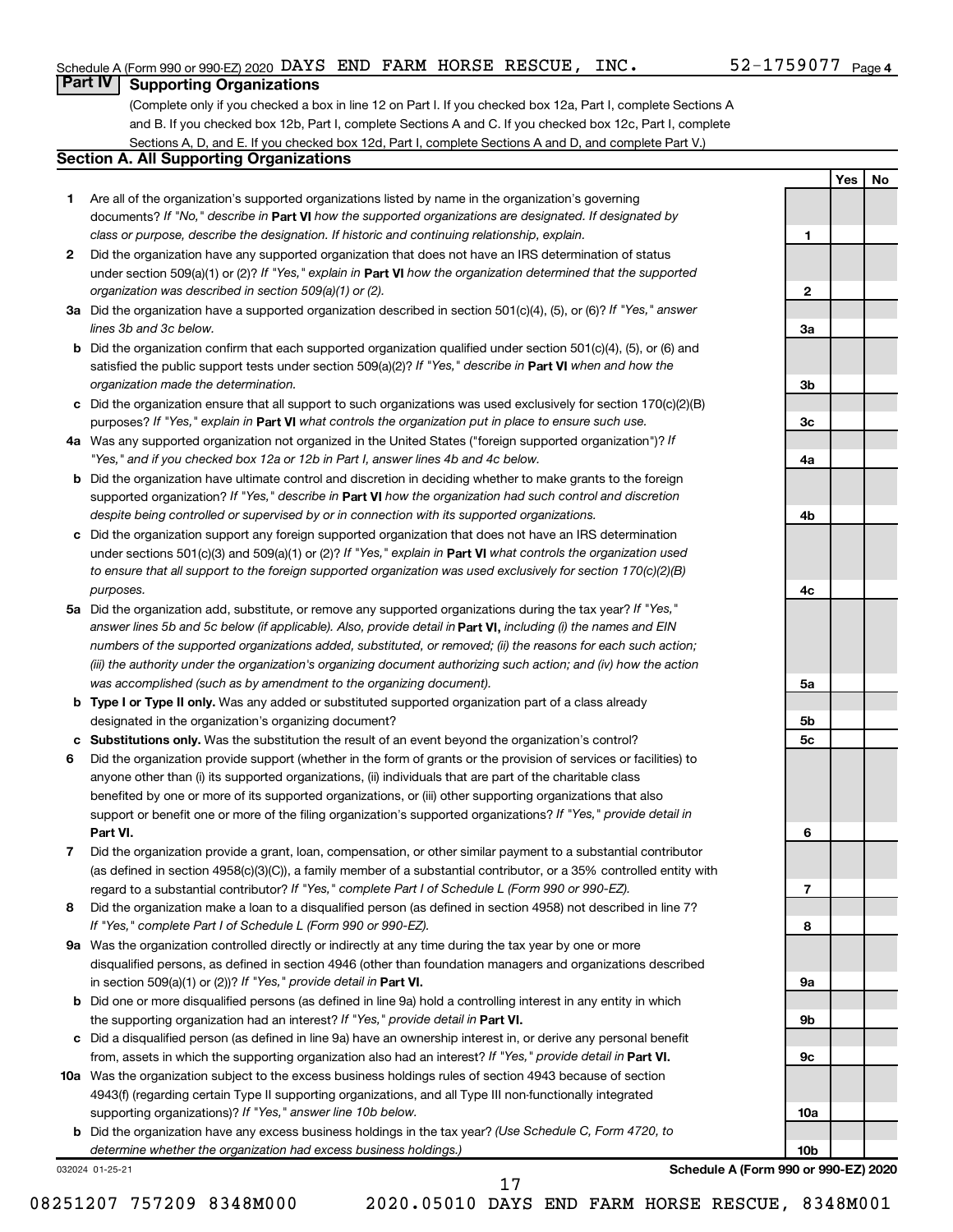### Schedule A (Form 990 or 990-EZ) 2020 DAYS END FARM HORSE RESCUE, INC.  $52 - 1759077$  Page **Part IV Supporting Organizations** *(continued)* DAYS END FARM HORSE RESCUE, INC. 52-1759077

|    |                                                                                                                                                                                                                                              |              | Yes | No |
|----|----------------------------------------------------------------------------------------------------------------------------------------------------------------------------------------------------------------------------------------------|--------------|-----|----|
| 11 | Has the organization accepted a gift or contribution from any of the following persons?                                                                                                                                                      |              |     |    |
|    | a A person who directly or indirectly controls, either alone or together with persons described in lines 11b and                                                                                                                             |              |     |    |
|    | 11c below, the governing body of a supported organization?                                                                                                                                                                                   | 11a          |     |    |
|    | <b>b</b> A family member of a person described in line 11a above?                                                                                                                                                                            | 11b          |     |    |
|    | c A 35% controlled entity of a person described in line 11a or 11b above? If "Yes" to line 11a, 11b, or 11c, provide                                                                                                                         |              |     |    |
|    | detail in Part VI.                                                                                                                                                                                                                           | 11c          |     |    |
|    | <b>Section B. Type I Supporting Organizations</b>                                                                                                                                                                                            |              |     |    |
|    |                                                                                                                                                                                                                                              |              | Yes | No |
| 1  | Did the governing body, members of the governing body, officers acting in their official capacity, or membership of one or                                                                                                                   |              |     |    |
|    | more supported organizations have the power to regularly appoint or elect at least a majority of the organization's officers,                                                                                                                |              |     |    |
|    | directors, or trustees at all times during the tax year? If "No," describe in Part VI how the supported organization(s)                                                                                                                      |              |     |    |
|    | effectively operated, supervised, or controlled the organization's activities. If the organization had more than one supported                                                                                                               |              |     |    |
|    | organization, describe how the powers to appoint and/or remove officers, directors, or trustees were allocated among the<br>supported organizations and what conditions or restrictions, if any, applied to such powers during the tax year. | 1            |     |    |
|    |                                                                                                                                                                                                                                              |              |     |    |
| 2  | Did the organization operate for the benefit of any supported organization other than the supported                                                                                                                                          |              |     |    |
|    | organization(s) that operated, supervised, or controlled the supporting organization? If "Yes," explain in                                                                                                                                   |              |     |    |
|    | Part VI how providing such benefit carried out the purposes of the supported organization(s) that operated,                                                                                                                                  |              |     |    |
|    | supervised, or controlled the supporting organization.                                                                                                                                                                                       | $\mathbf{2}$ |     |    |
|    | <b>Section C. Type II Supporting Organizations</b>                                                                                                                                                                                           |              |     |    |
|    |                                                                                                                                                                                                                                              |              | Yes | No |
| 1  | Were a majority of the organization's directors or trustees during the tax year also a majority of the directors                                                                                                                             |              |     |    |
|    | or trustees of each of the organization's supported organization(s)? If "No," describe in Part VI how control                                                                                                                                |              |     |    |
|    | or management of the supporting organization was vested in the same persons that controlled or managed                                                                                                                                       |              |     |    |
|    | the supported organization(s).                                                                                                                                                                                                               | 1            |     |    |
|    | Section D. All Type III Supporting Organizations                                                                                                                                                                                             |              |     |    |
|    |                                                                                                                                                                                                                                              |              | Yes | No |
| 1  | Did the organization provide to each of its supported organizations, by the last day of the fifth month of the                                                                                                                               |              |     |    |
|    | organization's tax year, (i) a written notice describing the type and amount of support provided during the prior tax                                                                                                                        |              |     |    |
|    | year, (ii) a copy of the Form 990 that was most recently filed as of the date of notification, and (iii) copies of the                                                                                                                       |              |     |    |
|    | organization's governing documents in effect on the date of notification, to the extent not previously provided?                                                                                                                             | 1            |     |    |
| 2  | Were any of the organization's officers, directors, or trustees either (i) appointed or elected by the supported                                                                                                                             |              |     |    |
|    | organization(s) or (ii) serving on the governing body of a supported organization? If "No," explain in Part VI how                                                                                                                           |              |     |    |
|    | the organization maintained a close and continuous working relationship with the supported organization(s).                                                                                                                                  | $\mathbf{2}$ |     |    |
| 3  | By reason of the relationship described in line 2, above, did the organization's supported organizations have a                                                                                                                              |              |     |    |
|    | significant voice in the organization's investment policies and in directing the use of the organization's                                                                                                                                   |              |     |    |
|    | income or assets at all times during the tax year? If "Yes," describe in Part VI the role the organization's                                                                                                                                 |              |     |    |
|    | supported organizations played in this regard.                                                                                                                                                                                               | 3            |     |    |
|    | Section E. Type III Functionally Integrated Supporting Organizations                                                                                                                                                                         |              |     |    |
| 1  | Check the box next to the method that the organization used to satisfy the Integral Part Test during the yealsee instructions).                                                                                                              |              |     |    |
| a  | The organization satisfied the Activities Test. Complete line 2 below.                                                                                                                                                                       |              |     |    |
| b  | The organization is the parent of each of its supported organizations. Complete line 3 below.                                                                                                                                                |              |     |    |
| с  | The organization supported a governmental entity. Describe in Part VI how you supported a governmental entity (see instructions).                                                                                                            |              |     |    |
| 2  | Activities Test. Answer lines 2a and 2b below.                                                                                                                                                                                               |              | Yes | No |
| a  | Did substantially all of the organization's activities during the tax year directly further the exempt purposes of                                                                                                                           |              |     |    |
|    | the supported organization(s) to which the organization was responsive? If "Yes," then in Part VI identify                                                                                                                                   |              |     |    |
|    | those supported organizations and explain how these activities directly furthered their exempt purposes,                                                                                                                                     |              |     |    |
|    | how the organization was responsive to those supported organizations, and how the organization determined                                                                                                                                    |              |     |    |
|    |                                                                                                                                                                                                                                              |              |     |    |
|    | that these activities constituted substantially all of its activities.                                                                                                                                                                       | 2a           |     |    |
| b  | Did the activities described in line 2a, above, constitute activities that, but for the organization's involvement,                                                                                                                          |              |     |    |
|    | one or more of the organization's supported organization(s) would have been engaged in? If "Yes," explain in                                                                                                                                 |              |     |    |
|    | <b>Part VI</b> the reasons for the organization's position that its supported organization(s) would have engaged in                                                                                                                          |              |     |    |
|    | these activities but for the organization's involvement.                                                                                                                                                                                     | 2b           |     |    |
| з  | Parent of Supported Organizations. Answer lines 3a and 3b below.                                                                                                                                                                             |              |     |    |
| а  | Did the organization have the power to regularly appoint or elect a majority of the officers, directors, or                                                                                                                                  |              |     |    |
|    | trustees of each of the supported organizations? If "Yes" or "No" provide details in Part VI.                                                                                                                                                | За           |     |    |
| b  | Did the organization exercise a substantial degree of direction over the policies, programs, and activities of each                                                                                                                          |              |     |    |
|    | of its supported organizations? If "Yes," describe in Part VI the role played by the organization in this regard.                                                                                                                            | 3b           |     |    |
|    | Schedule A (Form 990 or 990-EZ) 2020<br>032025 01-25-21                                                                                                                                                                                      |              |     |    |
|    | 18                                                                                                                                                                                                                                           |              |     |    |

<sup>08251207 757209 8348</sup>M000 2020.05010 DAYS END FARM HORSE RESCUE, 8348M001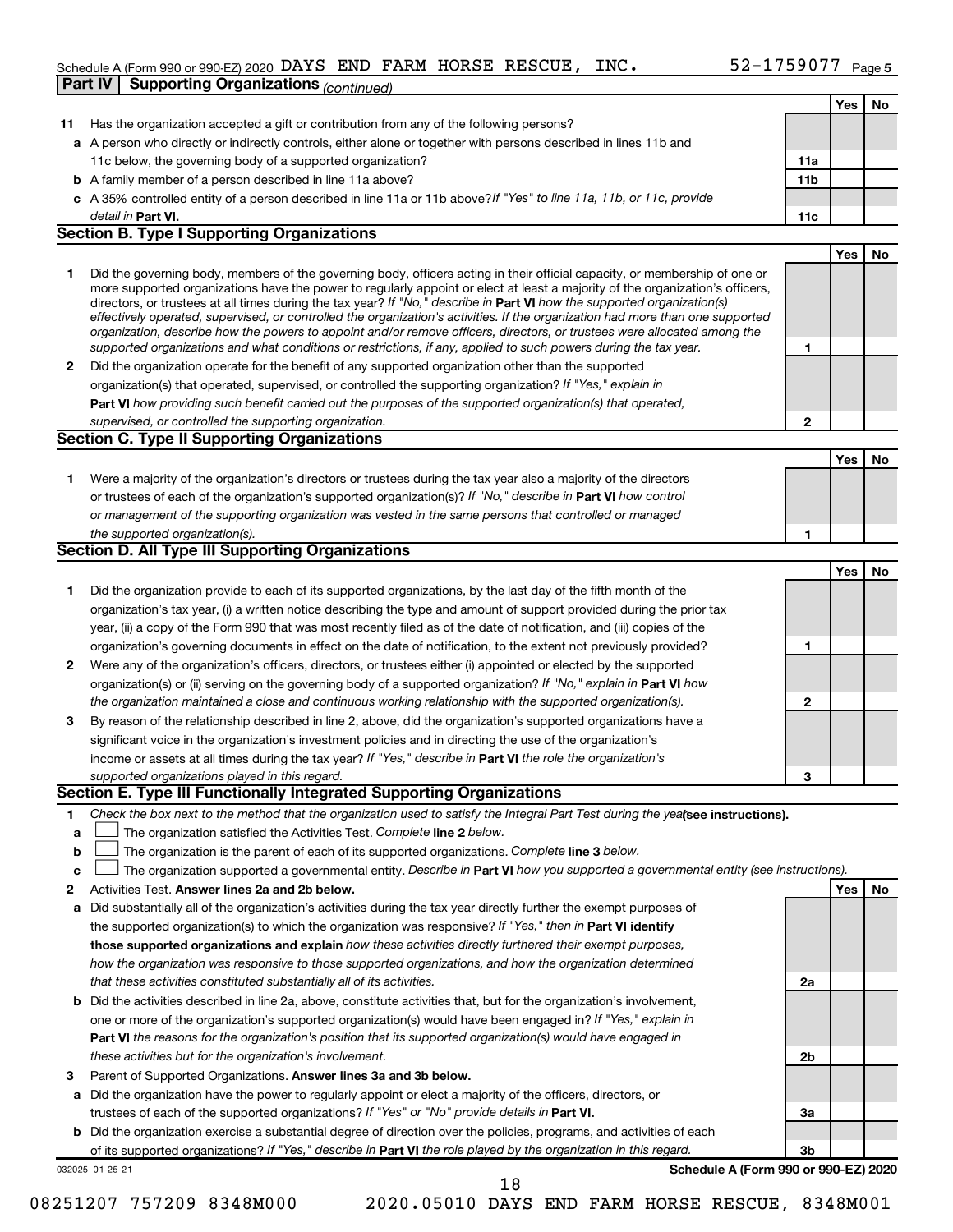|  | <b>Part V</b> Type III Non-Functionally Integrated 509(a)(3) Supporting Organizations |  |  |                              |  |
|--|---------------------------------------------------------------------------------------|--|--|------------------------------|--|
|  | Schedule A (Form 990 or 990-EZ) 2020 DAYS END FARM HORSE RESCUE, INC.                 |  |  | 52-1759077 <sub>Page 6</sub> |  |

1 **Letter See instructions.** Check here if the organization satisfied the Integral Part Test as a qualifying trust on Nov. 20, 1970 (*explain in* Part **VI**). See instructions. All other Type III non-functionally integrated supporting organizations must complete Sections A through E.

|              | Section A - Adjusted Net Income                                             | (A) Prior Year | (B) Current Year<br>(optional) |                                |
|--------------|-----------------------------------------------------------------------------|----------------|--------------------------------|--------------------------------|
| 1            | Net short-term capital gain                                                 | 1              |                                |                                |
| 2            | Recoveries of prior-year distributions                                      | $\mathbf{2}$   |                                |                                |
| 3            | Other gross income (see instructions)                                       | 3              |                                |                                |
| 4            | Add lines 1 through 3.                                                      | 4              |                                |                                |
| 5            | Depreciation and depletion                                                  | 5              |                                |                                |
| 6            | Portion of operating expenses paid or incurred for production or            |                |                                |                                |
|              | collection of gross income or for management, conservation, or              |                |                                |                                |
|              | maintenance of property held for production of income (see instructions)    | 6              |                                |                                |
| 7            | Other expenses (see instructions)                                           | $\overline{7}$ |                                |                                |
| 8            | <b>Adjusted Net Income</b> (subtract lines 5, 6, and 7 from line 4)         | 8              |                                |                                |
|              | <b>Section B - Minimum Asset Amount</b>                                     |                | (A) Prior Year                 | (B) Current Year<br>(optional) |
| 1.           | Aggregate fair market value of all non-exempt-use assets (see               |                |                                |                                |
|              | instructions for short tax year or assets held for part of year):           |                |                                |                                |
|              | <b>a</b> Average monthly value of securities                                | 1a             |                                |                                |
|              | <b>b</b> Average monthly cash balances                                      | 1b             |                                |                                |
|              | c Fair market value of other non-exempt-use assets                          | 1c             |                                |                                |
|              | d Total (add lines 1a, 1b, and 1c)                                          | 1d             |                                |                                |
|              | e Discount claimed for blockage or other factors                            |                |                                |                                |
|              | (explain in detail in <b>Part VI</b> ):                                     |                |                                |                                |
| $\mathbf{2}$ | Acquisition indebtedness applicable to non-exempt-use assets                | $\mathbf{2}$   |                                |                                |
| 3            | Subtract line 2 from line 1d.                                               | 3              |                                |                                |
| 4            | Cash deemed held for exempt use. Enter 0.015 of line 3 (for greater amount, |                |                                |                                |
|              | see instructions).                                                          | 4              |                                |                                |
| 5            | Net value of non-exempt-use assets (subtract line 4 from line 3)            | 5              |                                |                                |
| 6            | Multiply line 5 by 0.035.                                                   | 6              |                                |                                |
| 7            | Recoveries of prior-year distributions                                      | $\overline{7}$ |                                |                                |
| 8            | Minimum Asset Amount (add line 7 to line 6)                                 | 8              |                                |                                |
|              | <b>Section C - Distributable Amount</b>                                     |                |                                | <b>Current Year</b>            |
| 1            | Adjusted net income for prior year (from Section A, line 8, column A)       | 1              |                                |                                |
| 2            | Enter 0.85 of line 1.                                                       | $\mathbf{2}$   |                                |                                |
| З            | Minimum asset amount for prior year (from Section B, line 8, column A)      | 3              |                                |                                |
| 4            | Enter greater of line 2 or line 3.                                          | 4              |                                |                                |
| 5            | Income tax imposed in prior year                                            | 5              |                                |                                |
| 6            | <b>Distributable Amount.</b> Subtract line 5 from line 4, unless subject to |                |                                |                                |
|              | emergency temporary reduction (see instructions).                           | 6              |                                |                                |
|              |                                                                             |                |                                |                                |

**7** Check here if the current year is the organization's first as a non-functionally integrated Type III supporting organization (see † instructions).

**Schedule A (Form 990 or 990-EZ) 2020**

032026 01-25-21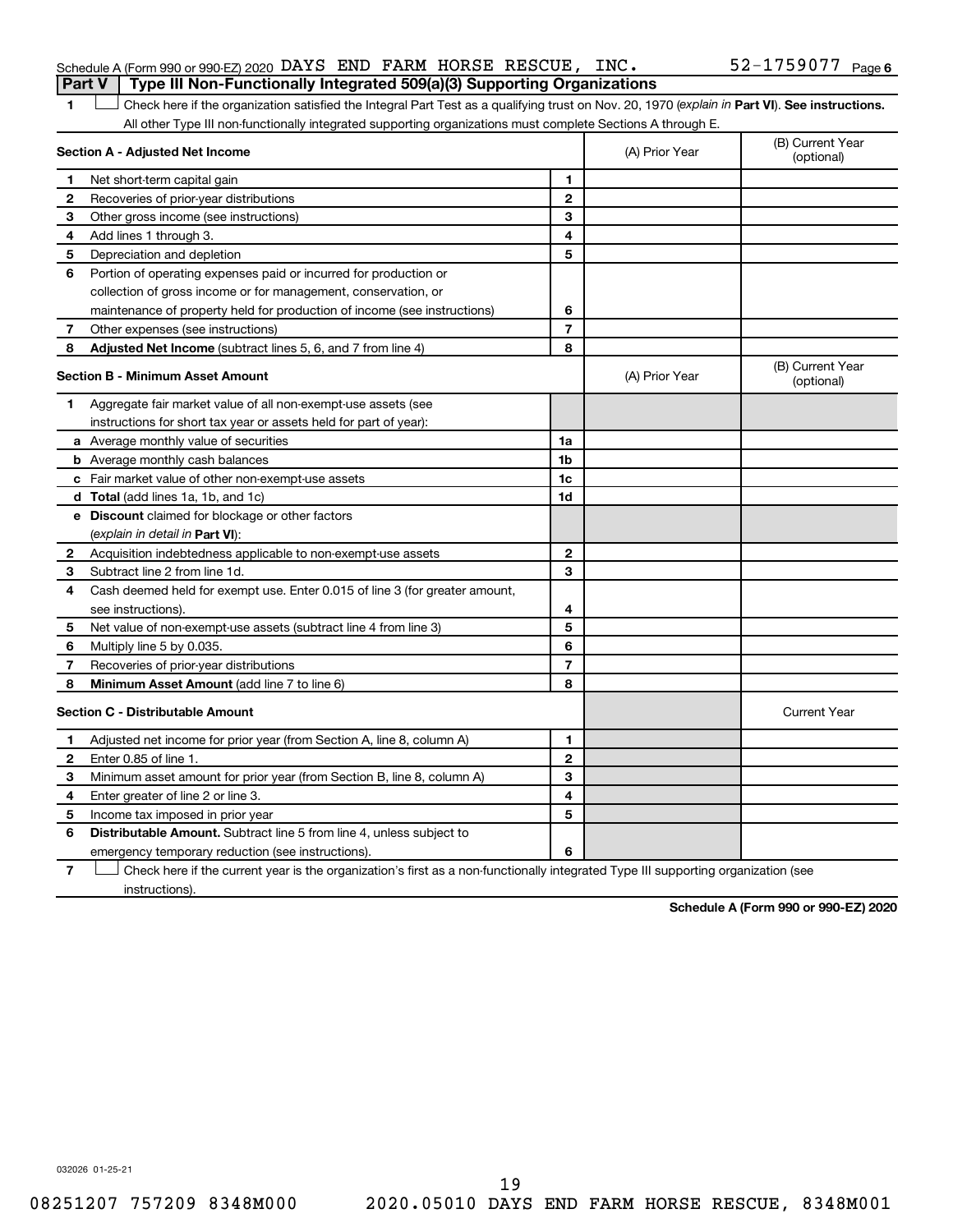### Schedule A (Form 990 or 990-EZ) 2020 DAYS END FARM HORSE RESCUE, INC.  $52 - 1759077$  Page DAYS END FARM HORSE RESCUE, INC. 52-1759077

| <b>Part V</b> | Type III Non-Functionally Integrated 509(a)(3) Supporting Organizations (continued)        |                                    |                                               |    |                                                         |
|---------------|--------------------------------------------------------------------------------------------|------------------------------------|-----------------------------------------------|----|---------------------------------------------------------|
|               | <b>Section D - Distributions</b>                                                           |                                    |                                               |    | <b>Current Year</b>                                     |
| 1             | Amounts paid to supported organizations to accomplish exempt purposes                      |                                    |                                               | 1  |                                                         |
| 2             | Amounts paid to perform activity that directly furthers exempt purposes of supported       |                                    |                                               |    |                                                         |
|               | organizations, in excess of income from activity                                           |                                    |                                               | 2  |                                                         |
| 3             | Administrative expenses paid to accomplish exempt purposes of supported organizations      |                                    |                                               | 3  |                                                         |
| 4             | Amounts paid to acquire exempt-use assets                                                  |                                    | 4                                             |    |                                                         |
| 5             | Qualified set-aside amounts (prior IRS approval required - provide details in Part VI)     |                                    |                                               | 5  |                                                         |
| 6             | Other distributions ( <i>describe in Part VI</i> ). See instructions.                      |                                    |                                               | 6  |                                                         |
| 7             | Total annual distributions. Add lines 1 through 6.                                         |                                    |                                               | 7  |                                                         |
| 8             | Distributions to attentive supported organizations to which the organization is responsive |                                    |                                               |    |                                                         |
|               | (provide details in Part VI). See instructions.                                            |                                    |                                               | 8  |                                                         |
| 9             | Distributable amount for 2020 from Section C, line 6                                       |                                    | 9                                             |    |                                                         |
| 10            | Line 8 amount divided by line 9 amount                                                     |                                    |                                               | 10 |                                                         |
|               | <b>Section E - Distribution Allocations (see instructions)</b>                             | (i)<br><b>Excess Distributions</b> | (ii)<br><b>Underdistributions</b><br>Pre-2020 |    | (iii)<br><b>Distributable</b><br><b>Amount for 2020</b> |
| 1             | Distributable amount for 2020 from Section C, line 6                                       |                                    |                                               |    |                                                         |
| 2             | Underdistributions, if any, for years prior to 2020 (reason-                               |                                    |                                               |    |                                                         |
|               | able cause required - explain in Part VI). See instructions.                               |                                    |                                               |    |                                                         |
| 3             | Excess distributions carryover, if any, to 2020                                            |                                    |                                               |    |                                                         |
|               | a From 2015                                                                                |                                    |                                               |    |                                                         |
|               | <b>b</b> From 2016                                                                         |                                    |                                               |    |                                                         |
|               | $c$ From 2017                                                                              |                                    |                                               |    |                                                         |
|               | d From 2018                                                                                |                                    |                                               |    |                                                         |
|               | e From 2019                                                                                |                                    |                                               |    |                                                         |
|               | f Total of lines 3a through 3e                                                             |                                    |                                               |    |                                                         |
|               | g Applied to underdistributions of prior years                                             |                                    |                                               |    |                                                         |
|               | <b>h</b> Applied to 2020 distributable amount                                              |                                    |                                               |    |                                                         |
| Ť.            | Carryover from 2015 not applied (see instructions)                                         |                                    |                                               |    |                                                         |
|               | Remainder. Subtract lines 3g, 3h, and 3i from line 3f.                                     |                                    |                                               |    |                                                         |
| 4             | Distributions for 2020 from Section D,                                                     |                                    |                                               |    |                                                         |
|               | line $7:$                                                                                  |                                    |                                               |    |                                                         |
|               | a Applied to underdistributions of prior years                                             |                                    |                                               |    |                                                         |
|               | <b>b</b> Applied to 2020 distributable amount                                              |                                    |                                               |    |                                                         |
|               | c Remainder. Subtract lines 4a and 4b from line 4.                                         |                                    |                                               |    |                                                         |
| 5             | Remaining underdistributions for years prior to 2020, if                                   |                                    |                                               |    |                                                         |
|               | any. Subtract lines 3g and 4a from line 2. For result greater                              |                                    |                                               |    |                                                         |
|               | than zero, explain in Part VI. See instructions.                                           |                                    |                                               |    |                                                         |
| 6             | Remaining underdistributions for 2020. Subtract lines 3h                                   |                                    |                                               |    |                                                         |
|               | and 4b from line 1. For result greater than zero, explain in                               |                                    |                                               |    |                                                         |
|               | <b>Part VI.</b> See instructions.                                                          |                                    |                                               |    |                                                         |
| 7             | Excess distributions carryover to 2021. Add lines 3j                                       |                                    |                                               |    |                                                         |
|               | and 4c.                                                                                    |                                    |                                               |    |                                                         |
| 8             | Breakdown of line 7:                                                                       |                                    |                                               |    |                                                         |
|               | a Excess from 2016                                                                         |                                    |                                               |    |                                                         |
|               | <b>b</b> Excess from 2017                                                                  |                                    |                                               |    |                                                         |
|               | c Excess from 2018                                                                         |                                    |                                               |    |                                                         |
|               | d Excess from 2019                                                                         |                                    |                                               |    |                                                         |
|               | e Excess from 2020                                                                         |                                    |                                               |    |                                                         |

**Schedule A (Form 990 or 990-EZ) 2020**

032027 01-25-21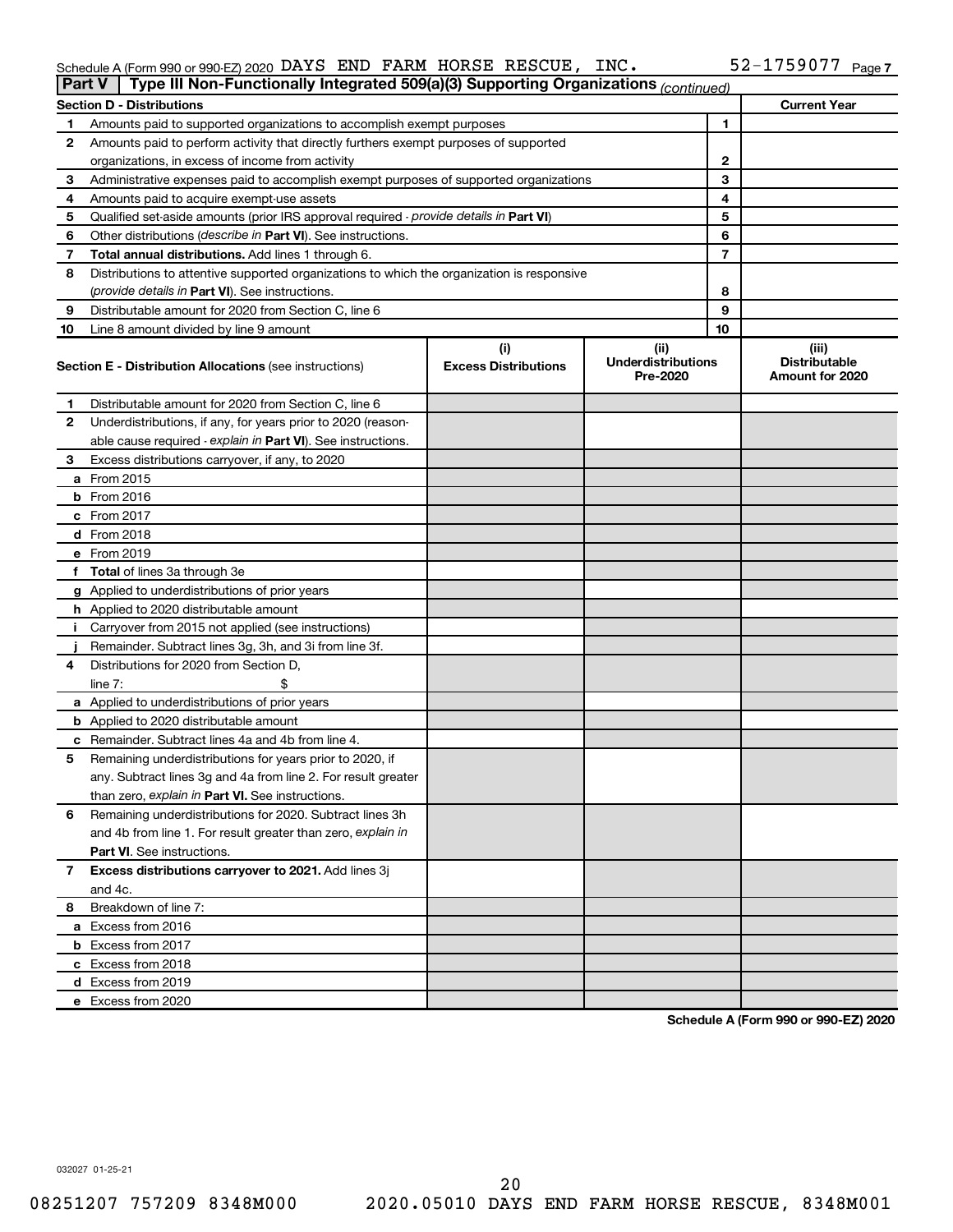| <b>Part VI</b>  |                     | Schedule A (Form 990 or 990-EZ) 2020 DAYS END FARM HORSE RESCUE, INC.<br>Supplemental Information. Provide the explanations required by Part II, line 10; Part II, line 17a or 17b; Part III, line 12;                                                                                           |  |    |  | 52-1759077 Page 8                    |  |
|-----------------|---------------------|--------------------------------------------------------------------------------------------------------------------------------------------------------------------------------------------------------------------------------------------------------------------------------------------------|--|----|--|--------------------------------------|--|
|                 |                     | Part IV, Section A, lines 1, 2, 3b, 3c, 4b, 4c, 5a, 6, 9a, 9b, 9c, 11a, 11b, and 11c; Part IV, Section B, lines 1 and 2; Part IV, Section C,<br>line 1; Part IV, Section D, lines 2 and 3; Part IV, Section E, lines 1c, 2a, 2b, 3a, and 3b; Part V, line 1; Part V, Section B, line 1e; Part V, |  |    |  |                                      |  |
|                 |                     | Section D, lines 5, 6, and 8; and Part V, Section E, lines 2, 5, and 6. Also complete this part for any additional information.                                                                                                                                                                  |  |    |  |                                      |  |
|                 | (See instructions.) |                                                                                                                                                                                                                                                                                                  |  |    |  |                                      |  |
|                 |                     |                                                                                                                                                                                                                                                                                                  |  |    |  |                                      |  |
|                 |                     |                                                                                                                                                                                                                                                                                                  |  |    |  |                                      |  |
|                 |                     |                                                                                                                                                                                                                                                                                                  |  |    |  |                                      |  |
|                 |                     |                                                                                                                                                                                                                                                                                                  |  |    |  |                                      |  |
|                 |                     |                                                                                                                                                                                                                                                                                                  |  |    |  |                                      |  |
|                 |                     |                                                                                                                                                                                                                                                                                                  |  |    |  |                                      |  |
|                 |                     |                                                                                                                                                                                                                                                                                                  |  |    |  |                                      |  |
|                 |                     |                                                                                                                                                                                                                                                                                                  |  |    |  |                                      |  |
|                 |                     |                                                                                                                                                                                                                                                                                                  |  |    |  |                                      |  |
|                 |                     |                                                                                                                                                                                                                                                                                                  |  |    |  |                                      |  |
|                 |                     |                                                                                                                                                                                                                                                                                                  |  |    |  |                                      |  |
|                 |                     |                                                                                                                                                                                                                                                                                                  |  |    |  |                                      |  |
|                 |                     |                                                                                                                                                                                                                                                                                                  |  |    |  |                                      |  |
|                 |                     |                                                                                                                                                                                                                                                                                                  |  |    |  |                                      |  |
|                 |                     |                                                                                                                                                                                                                                                                                                  |  |    |  |                                      |  |
|                 |                     |                                                                                                                                                                                                                                                                                                  |  |    |  |                                      |  |
|                 |                     |                                                                                                                                                                                                                                                                                                  |  |    |  |                                      |  |
|                 |                     |                                                                                                                                                                                                                                                                                                  |  |    |  |                                      |  |
|                 |                     |                                                                                                                                                                                                                                                                                                  |  |    |  |                                      |  |
|                 |                     |                                                                                                                                                                                                                                                                                                  |  |    |  |                                      |  |
|                 |                     |                                                                                                                                                                                                                                                                                                  |  |    |  |                                      |  |
|                 |                     |                                                                                                                                                                                                                                                                                                  |  |    |  |                                      |  |
|                 |                     |                                                                                                                                                                                                                                                                                                  |  |    |  |                                      |  |
|                 |                     |                                                                                                                                                                                                                                                                                                  |  |    |  |                                      |  |
|                 |                     |                                                                                                                                                                                                                                                                                                  |  |    |  |                                      |  |
|                 |                     |                                                                                                                                                                                                                                                                                                  |  |    |  |                                      |  |
|                 |                     |                                                                                                                                                                                                                                                                                                  |  |    |  |                                      |  |
|                 |                     |                                                                                                                                                                                                                                                                                                  |  |    |  |                                      |  |
|                 |                     |                                                                                                                                                                                                                                                                                                  |  |    |  |                                      |  |
|                 |                     |                                                                                                                                                                                                                                                                                                  |  |    |  |                                      |  |
|                 |                     |                                                                                                                                                                                                                                                                                                  |  |    |  |                                      |  |
|                 |                     |                                                                                                                                                                                                                                                                                                  |  |    |  |                                      |  |
|                 |                     |                                                                                                                                                                                                                                                                                                  |  |    |  |                                      |  |
|                 |                     |                                                                                                                                                                                                                                                                                                  |  |    |  |                                      |  |
|                 |                     |                                                                                                                                                                                                                                                                                                  |  |    |  |                                      |  |
|                 |                     |                                                                                                                                                                                                                                                                                                  |  |    |  |                                      |  |
|                 |                     |                                                                                                                                                                                                                                                                                                  |  |    |  |                                      |  |
|                 |                     |                                                                                                                                                                                                                                                                                                  |  |    |  |                                      |  |
|                 |                     |                                                                                                                                                                                                                                                                                                  |  |    |  |                                      |  |
|                 |                     |                                                                                                                                                                                                                                                                                                  |  |    |  |                                      |  |
|                 |                     |                                                                                                                                                                                                                                                                                                  |  |    |  |                                      |  |
|                 |                     |                                                                                                                                                                                                                                                                                                  |  |    |  |                                      |  |
|                 |                     |                                                                                                                                                                                                                                                                                                  |  |    |  |                                      |  |
|                 |                     |                                                                                                                                                                                                                                                                                                  |  |    |  |                                      |  |
|                 |                     |                                                                                                                                                                                                                                                                                                  |  |    |  |                                      |  |
| 032028 01-25-21 |                     |                                                                                                                                                                                                                                                                                                  |  | 21 |  | Schedule A (Form 990 or 990-EZ) 2020 |  |
|                 |                     |                                                                                                                                                                                                                                                                                                  |  |    |  |                                      |  |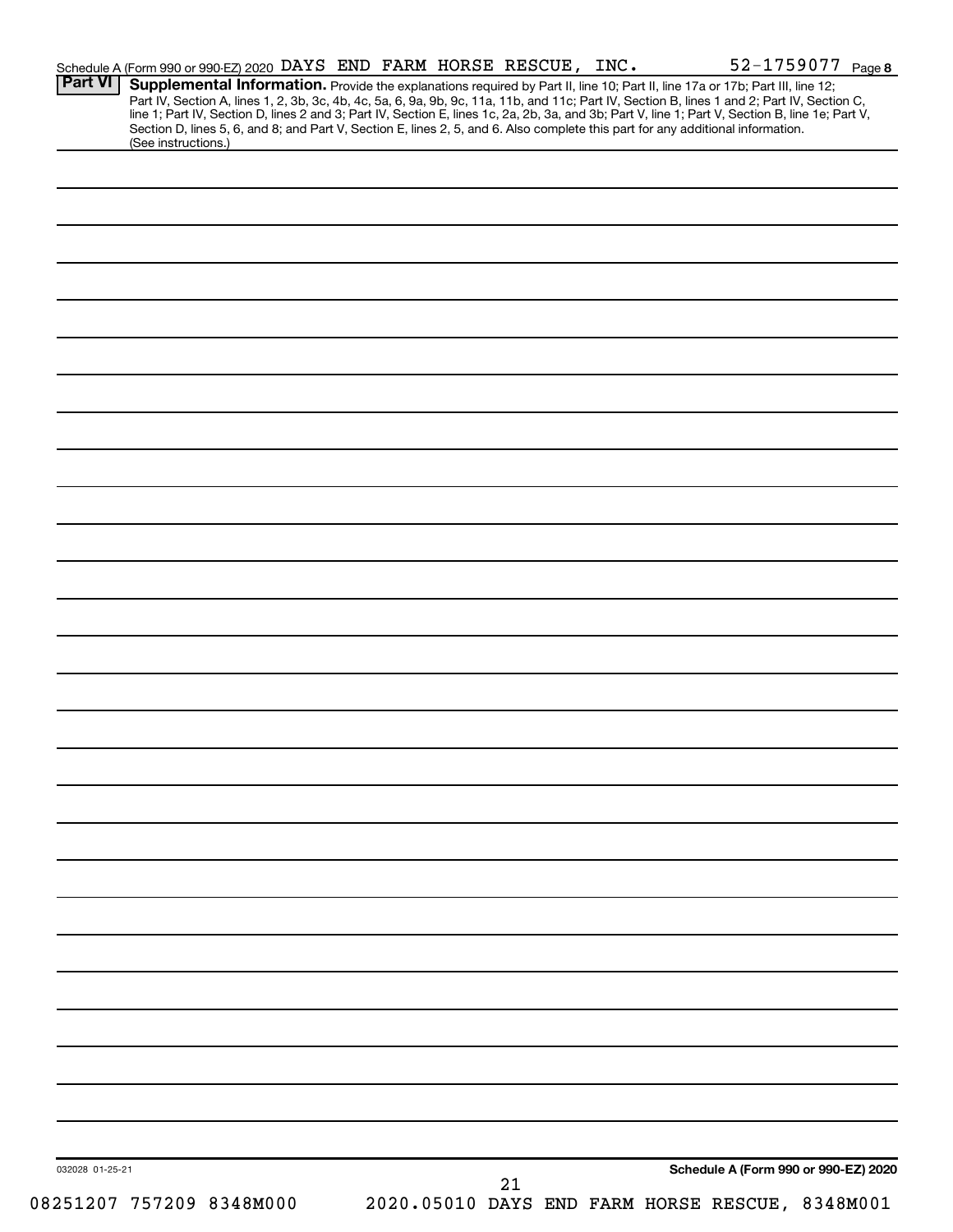Department of the Treasury Internal Revenue Service **(Form 990, 990-EZ,**

Name of the organization

### \*\* PUBLIC DISCLOSURE COPY \*\*

## **Schedule B Schedule of Contributors**

**or 990-PF) | Attach to Form 990, Form 990-EZ, or Form 990-PF. | Go to www.irs.gov/Form990 for the latest information.** OMB No. 1545-0047

**2020**

mber

| Name of the organization       |                                                                                                                                                                                                                                                                                                                                                                                                                                                                                                           | Employer identification number |
|--------------------------------|-----------------------------------------------------------------------------------------------------------------------------------------------------------------------------------------------------------------------------------------------------------------------------------------------------------------------------------------------------------------------------------------------------------------------------------------------------------------------------------------------------------|--------------------------------|
|                                | DAYS END FARM HORSE RESCUE,<br>INC.                                                                                                                                                                                                                                                                                                                                                                                                                                                                       | 52-1759077                     |
| Organization type (check one): |                                                                                                                                                                                                                                                                                                                                                                                                                                                                                                           |                                |
| Filers of:                     | Section:                                                                                                                                                                                                                                                                                                                                                                                                                                                                                                  |                                |
| Form 990 or 990-EZ             | $\lfloor x \rfloor$ 501(c)( 3) (enter number) organization                                                                                                                                                                                                                                                                                                                                                                                                                                                |                                |
|                                | $4947(a)(1)$ nonexempt charitable trust not treated as a private foundation                                                                                                                                                                                                                                                                                                                                                                                                                               |                                |
|                                | 527 political organization                                                                                                                                                                                                                                                                                                                                                                                                                                                                                |                                |
| Form 990-PF                    | 501(c)(3) exempt private foundation                                                                                                                                                                                                                                                                                                                                                                                                                                                                       |                                |
|                                | 4947(a)(1) nonexempt charitable trust treated as a private foundation                                                                                                                                                                                                                                                                                                                                                                                                                                     |                                |
|                                | 501(c)(3) taxable private foundation                                                                                                                                                                                                                                                                                                                                                                                                                                                                      |                                |
|                                |                                                                                                                                                                                                                                                                                                                                                                                                                                                                                                           |                                |
|                                | Check if your organization is covered by the General Rule or a Special Rule.<br>Note: Only a section 501(c)(7), (8), or (10) organization can check boxes for both the General Rule and a Special Rule. See instructions.                                                                                                                                                                                                                                                                                 |                                |
| <b>General Rule</b>            |                                                                                                                                                                                                                                                                                                                                                                                                                                                                                                           |                                |
|                                | For an organization filing Form 990, 990-EZ, or 990-PF that received, during the year, contributions totaling \$5,000 or more (in money or<br>property) from any one contributor. Complete Parts I and II. See instructions for determining a contributor's total contributions.                                                                                                                                                                                                                          |                                |
| <b>Special Rules</b>           |                                                                                                                                                                                                                                                                                                                                                                                                                                                                                                           |                                |
| $\lfloor x \rfloor$            | For an organization described in section 501(c)(3) filing Form 990 or 990-EZ that met the 33 1/3% support test of the regulations under<br>sections 509(a)(1) and 170(b)(1)(A)(vi), that checked Schedule A (Form 990 or 990-EZ), Part II, line 13, 16a, or 16b, and that received from<br>any one contributor, during the year, total contributions of the greater of (1) \$5,000; or (2) 2% of the amount on (i) Form 990, Part VIII, line 1h;<br>or (ii) Form 990-EZ, line 1. Complete Parts I and II. |                                |
|                                | For an organization described in section 501(c)(7), (8), or (10) filing Form 990 or 990-EZ that received from any one<br>contributor, during the year, total contributions of more than \$1,000 exclusively for religious, charitable, scientific,                                                                                                                                                                                                                                                        |                                |

literary, or educational purposes, or for the prevention of cruelty to children or animals. Complete Parts I (entering "N/A" in column (b) instead of the contributor name and address), II, and III.

purpose. Don't complete any of the parts unless the General Rule applies to this organization because it received nonexclusively year, contributions exclusively for religious, charitable, etc., purposes, but no such contributions totaled more than \$1,000. If this box is checked, enter here the total contributions that were received during the year for an exclusively religious, charitable, etc., For an organization described in section 501(c)(7), (8), or (10) filing Form 990 or 990-EZ that received from any one contributor, during the religious, charitable, etc., contributions totaling \$5,000 or more during the year  $\ldots$  $\ldots$  $\ldots$  $\ldots$  $\ldots$  $\ldots$ 

**Caution:**  An organization that isn't covered by the General Rule and/or the Special Rules doesn't file Schedule B (Form 990, 990-EZ, or 990-PF),  **must** but it answer "No" on Part IV, line 2, of its Form 990; or check the box on line H of its Form 990-EZ or on its Form 990-PF, Part I, line 2, to certify that it doesn't meet the filing requirements of Schedule B (Form 990, 990-EZ, or 990-PF).

**For Paperwork Reduction Act Notice, see the instructions for Form 990, 990-EZ, or 990-PF. Schedule B (Form 990, 990-EZ, or 990-PF) (2020)** LHA

 $\Box$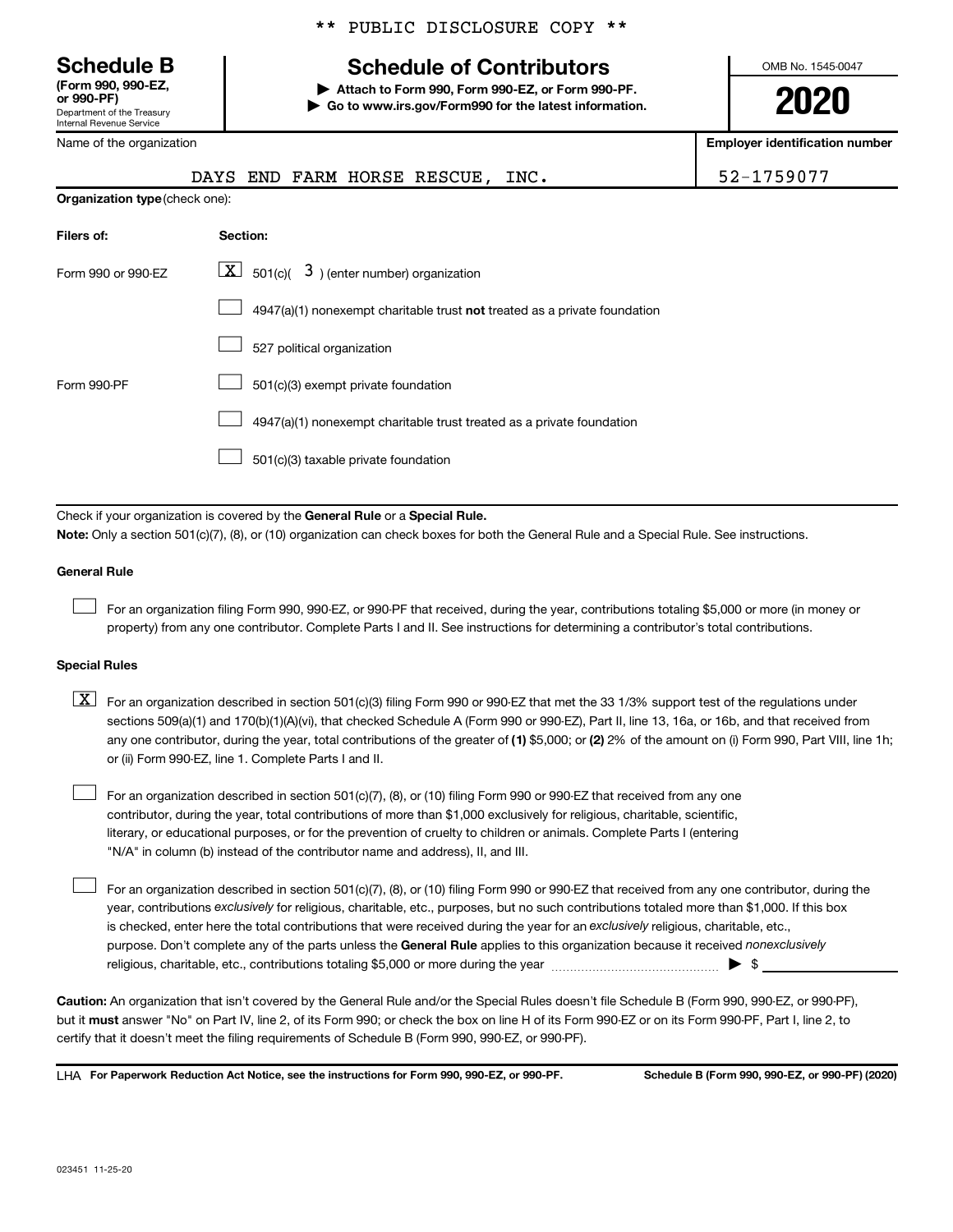### Schedule B (Form 990, 990-EZ, or 990-PF) (2020)

Name of organization

**Employer identification number**

### DAYS END FARM HORSE RESCUE, INC. 52-1759077

**Part I** Contributors (see instructions). Use duplicate copies of Part I if additional space is needed.

| (a)<br>No.       | (b)<br>Name, address, and ZIP + 4 | (c)<br><b>Total contributions</b> | (d)<br>Type of contribution                                                                                                         |
|------------------|-----------------------------------|-----------------------------------|-------------------------------------------------------------------------------------------------------------------------------------|
| 1                |                                   | 57,005.<br>\$                     | $\boxed{\textbf{X}}$<br>Person<br>Payroll<br>$\overline{\mathbf{X}}$<br>Noncash<br>(Complete Part II for<br>noncash contributions.) |
| (a)<br>No.       | (b)<br>Name, address, and ZIP + 4 | (c)<br><b>Total contributions</b> | (d)<br>Type of contribution                                                                                                         |
| $\boldsymbol{2}$ |                                   | 42,125.<br>\$                     | $\mathbf{X}$<br>Person<br>Payroll<br>Noncash<br>(Complete Part II for<br>noncash contributions.)                                    |
| (a)<br>No.       | (b)<br>Name, address, and ZIP + 4 | (c)<br><b>Total contributions</b> | (d)<br>Type of contribution                                                                                                         |
| 3                |                                   | 49,190.<br>\$                     | $\overline{\mathbf{X}}$<br>Person<br>Payroll<br><b>Noncash</b><br>(Complete Part II for<br>noncash contributions.)                  |
| (a)<br>No.       | (b)<br>Name, address, and ZIP + 4 | (c)<br><b>Total contributions</b> | (d)<br>Type of contribution                                                                                                         |
| 4                |                                   | 153,890.<br>\$                    | $\mathbf{X}$<br>Person<br>Payroll<br><b>Noncash</b><br>(Complete Part II for<br>noncash contributions.)                             |
| (a)<br>No.       | (b)<br>Name, address, and ZIP + 4 | (c)<br><b>Total contributions</b> | (d)<br>Type of contribution                                                                                                         |
|                  |                                   | \$                                | Person<br>Payroll<br>Noncash<br>(Complete Part II for<br>noncash contributions.)                                                    |
| (a)<br>No.       | (b)<br>Name, address, and ZIP + 4 | (c)<br><b>Total contributions</b> | (d)<br>Type of contribution                                                                                                         |
| 023452 11-25-20  |                                   | \$                                | Person<br>Payroll<br>Noncash<br>(Complete Part II for<br>noncash contributions.)<br>Schedule B (Form 990, 990-EZ, or 990-PF) (2020) |
|                  | 23                                |                                   |                                                                                                                                     |

08251207 757209 8348M000 2020.05010 DAYS END FARM HORSE RESCUE, 8348M001

**2**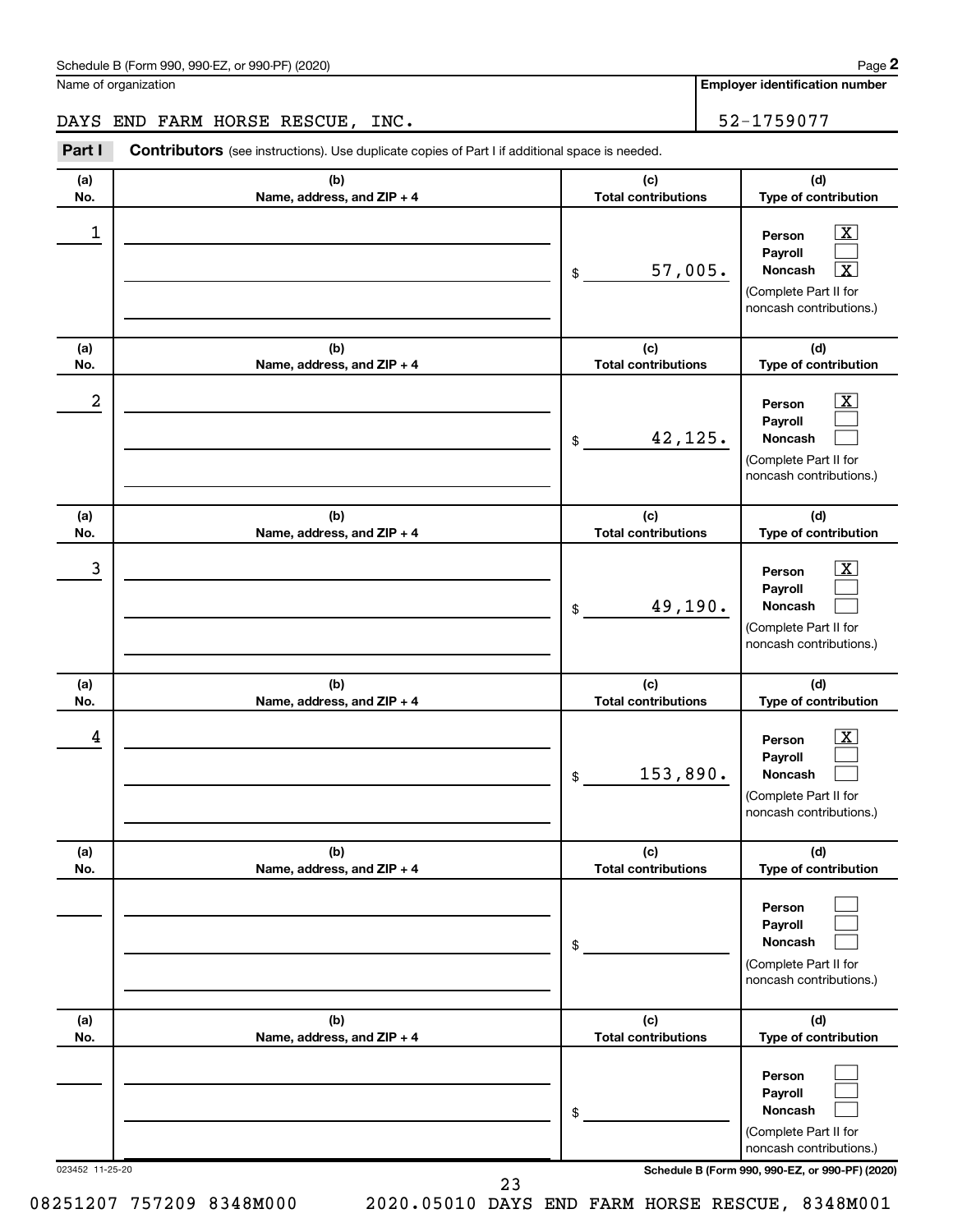Name of organization

**Employer identification number**

DAYS END FARM HORSE RESCUE, INC. 52-1759077

Part II Noncash Property (see instructions). Use duplicate copies of Part II if additional space is needed.

| (a)<br>No.<br>from<br>Part I | (b)<br>Description of noncash property given | (c)<br>FMV (or estimate)<br>(See instructions.) | (d)<br>Date received                            |
|------------------------------|----------------------------------------------|-------------------------------------------------|-------------------------------------------------|
|                              | CONTRIBUTED SUPPLIES AND MATERIALS           |                                                 |                                                 |
| 1                            |                                              |                                                 |                                                 |
|                              |                                              | 705.<br>\$                                      | 12/31/20                                        |
| (a)<br>No.<br>from<br>Part I | (b)<br>Description of noncash property given | (c)<br>FMV (or estimate)<br>(See instructions.) | (d)<br>Date received                            |
|                              |                                              |                                                 |                                                 |
|                              |                                              | \$                                              |                                                 |
| (a)<br>No.<br>from<br>Part I | (b)<br>Description of noncash property given | (c)<br>FMV (or estimate)<br>(See instructions.) | (d)<br>Date received                            |
|                              |                                              |                                                 |                                                 |
|                              |                                              | \$                                              |                                                 |
| (a)<br>No.<br>from<br>Part I | (b)<br>Description of noncash property given | (c)<br>FMV (or estimate)<br>(See instructions.) | (d)<br>Date received                            |
|                              |                                              |                                                 |                                                 |
|                              |                                              | \$                                              |                                                 |
| (a)<br>No.<br>from<br>Part I | (b)<br>Description of noncash property given | (c)<br>FMV (or estimate)<br>(See instructions.) | (d)<br>Date received                            |
|                              |                                              |                                                 |                                                 |
|                              |                                              | \$                                              |                                                 |
| (a)<br>No.<br>from<br>Part I | (b)<br>Description of noncash property given | (c)<br>FMV (or estimate)<br>(See instructions.) | (d)<br>Date received                            |
|                              |                                              |                                                 |                                                 |
|                              |                                              | \$                                              |                                                 |
| 023453 11-25-20              | 24                                           |                                                 | Schedule B (Form 990, 990-EZ, or 990-PF) (2020) |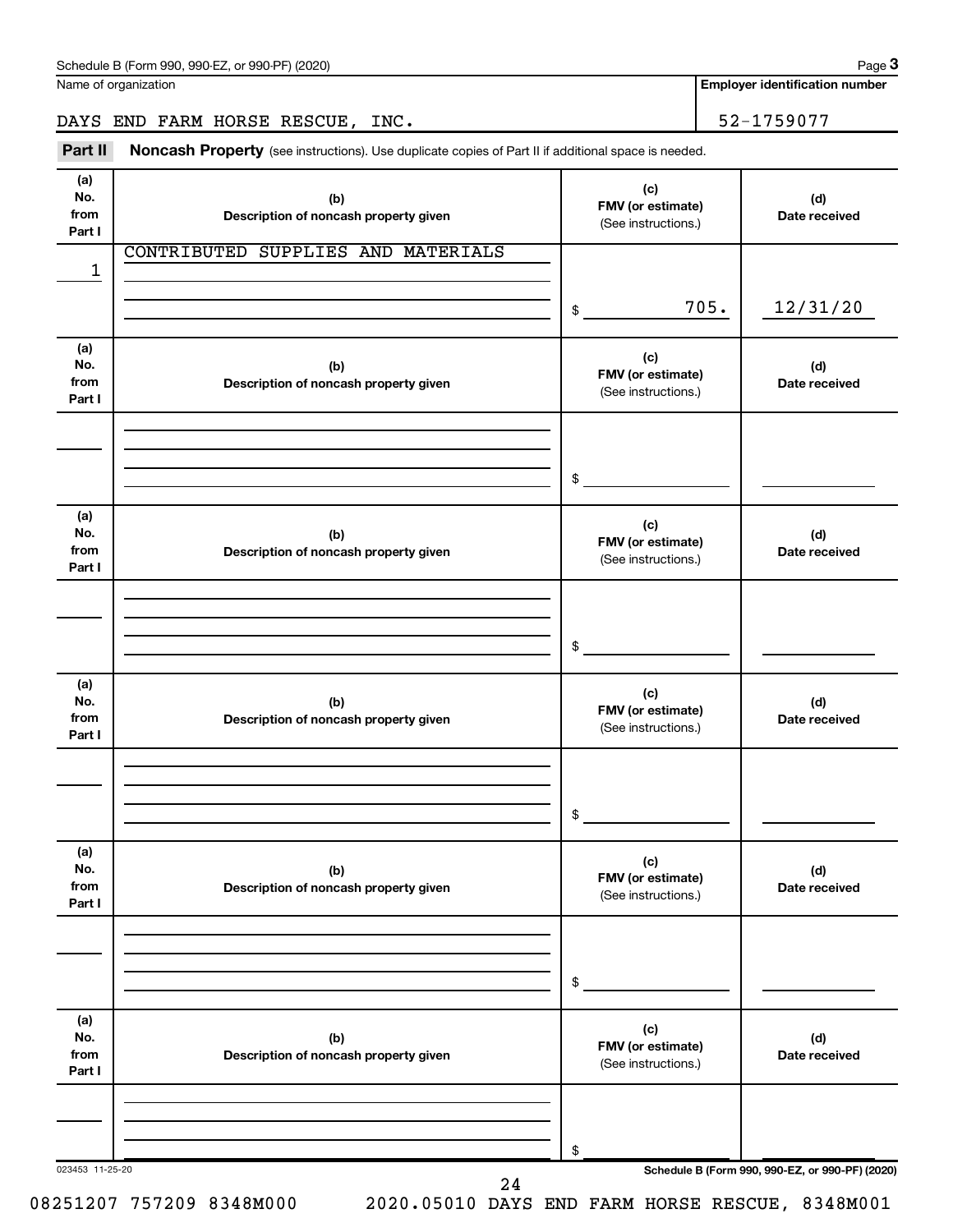| Name of organization |                                                                                                                                                                                                                                                                              |                      |  | <b>Employer identification number</b>           |  |  |  |  |
|----------------------|------------------------------------------------------------------------------------------------------------------------------------------------------------------------------------------------------------------------------------------------------------------------------|----------------------|--|-------------------------------------------------|--|--|--|--|
|                      | DAYS END FARM HORSE RESCUE, INC.                                                                                                                                                                                                                                             |                      |  | 52-1759077                                      |  |  |  |  |
| Part III             | Exclusively religious, charitable, etc., contributions to organizations described in section 501(c)(7), (8), or (10) that total more than \$1,000 for the year<br>from any one contributor. Complete columns (a) through (e) and the following line entry. For organizations |                      |  |                                                 |  |  |  |  |
|                      | completing Part III, enter the total of exclusively religious, charitable, etc., contributions of \$1,000 or less for the year. (Enter this info. once.) $\blacktriangleright$ \$                                                                                            |                      |  |                                                 |  |  |  |  |
| (a) No.              | Use duplicate copies of Part III if additional space is needed.                                                                                                                                                                                                              |                      |  |                                                 |  |  |  |  |
| from                 | (b) Purpose of gift                                                                                                                                                                                                                                                          | (c) Use of gift      |  | (d) Description of how gift is held             |  |  |  |  |
| Part I               |                                                                                                                                                                                                                                                                              |                      |  |                                                 |  |  |  |  |
|                      |                                                                                                                                                                                                                                                                              |                      |  |                                                 |  |  |  |  |
|                      |                                                                                                                                                                                                                                                                              |                      |  |                                                 |  |  |  |  |
|                      |                                                                                                                                                                                                                                                                              |                      |  |                                                 |  |  |  |  |
|                      |                                                                                                                                                                                                                                                                              | (e) Transfer of gift |  |                                                 |  |  |  |  |
|                      | Transferee's name, address, and ZIP + 4                                                                                                                                                                                                                                      |                      |  | Relationship of transferor to transferee        |  |  |  |  |
|                      |                                                                                                                                                                                                                                                                              |                      |  |                                                 |  |  |  |  |
|                      |                                                                                                                                                                                                                                                                              |                      |  |                                                 |  |  |  |  |
|                      |                                                                                                                                                                                                                                                                              |                      |  |                                                 |  |  |  |  |
| (a) No.<br>from      | (b) Purpose of gift                                                                                                                                                                                                                                                          | (c) Use of gift      |  | (d) Description of how gift is held             |  |  |  |  |
| Part I               |                                                                                                                                                                                                                                                                              |                      |  |                                                 |  |  |  |  |
|                      |                                                                                                                                                                                                                                                                              |                      |  |                                                 |  |  |  |  |
|                      |                                                                                                                                                                                                                                                                              |                      |  |                                                 |  |  |  |  |
|                      |                                                                                                                                                                                                                                                                              |                      |  |                                                 |  |  |  |  |
|                      | (e) Transfer of gift                                                                                                                                                                                                                                                         |                      |  |                                                 |  |  |  |  |
|                      | Transferee's name, address, and ZIP + 4                                                                                                                                                                                                                                      |                      |  | Relationship of transferor to transferee        |  |  |  |  |
|                      |                                                                                                                                                                                                                                                                              |                      |  |                                                 |  |  |  |  |
|                      |                                                                                                                                                                                                                                                                              |                      |  |                                                 |  |  |  |  |
|                      |                                                                                                                                                                                                                                                                              |                      |  |                                                 |  |  |  |  |
| (a) No.              |                                                                                                                                                                                                                                                                              |                      |  |                                                 |  |  |  |  |
| from<br>Part I       | (b) Purpose of gift                                                                                                                                                                                                                                                          | (c) Use of gift      |  | (d) Description of how gift is held             |  |  |  |  |
|                      |                                                                                                                                                                                                                                                                              |                      |  |                                                 |  |  |  |  |
|                      |                                                                                                                                                                                                                                                                              |                      |  |                                                 |  |  |  |  |
|                      |                                                                                                                                                                                                                                                                              |                      |  |                                                 |  |  |  |  |
|                      |                                                                                                                                                                                                                                                                              | (e) Transfer of gift |  |                                                 |  |  |  |  |
|                      | Transferee's name, address, and ZIP + 4                                                                                                                                                                                                                                      |                      |  |                                                 |  |  |  |  |
|                      |                                                                                                                                                                                                                                                                              |                      |  | Relationship of transferor to transferee        |  |  |  |  |
|                      |                                                                                                                                                                                                                                                                              |                      |  |                                                 |  |  |  |  |
|                      |                                                                                                                                                                                                                                                                              |                      |  |                                                 |  |  |  |  |
| (a) No.              |                                                                                                                                                                                                                                                                              |                      |  |                                                 |  |  |  |  |
| from<br>Part I       | (b) Purpose of gift                                                                                                                                                                                                                                                          | (c) Use of gift      |  | (d) Description of how gift is held             |  |  |  |  |
|                      |                                                                                                                                                                                                                                                                              |                      |  |                                                 |  |  |  |  |
|                      |                                                                                                                                                                                                                                                                              |                      |  |                                                 |  |  |  |  |
|                      |                                                                                                                                                                                                                                                                              |                      |  |                                                 |  |  |  |  |
|                      |                                                                                                                                                                                                                                                                              | (e) Transfer of gift |  |                                                 |  |  |  |  |
|                      | Transferee's name, address, and ZIP + 4                                                                                                                                                                                                                                      |                      |  | Relationship of transferor to transferee        |  |  |  |  |
|                      |                                                                                                                                                                                                                                                                              |                      |  |                                                 |  |  |  |  |
|                      |                                                                                                                                                                                                                                                                              |                      |  |                                                 |  |  |  |  |
|                      |                                                                                                                                                                                                                                                                              |                      |  |                                                 |  |  |  |  |
| 023454 11-25-20      |                                                                                                                                                                                                                                                                              |                      |  | Schedule B (Form 990, 990-EZ, or 990-PF) (2020) |  |  |  |  |
|                      |                                                                                                                                                                                                                                                                              | 25                   |  |                                                 |  |  |  |  |

| Schedule B (Form 990, 990-EZ, or 990-PF) (2020 |  |  |  |  |
|------------------------------------------------|--|--|--|--|
|                                                |  |  |  |  |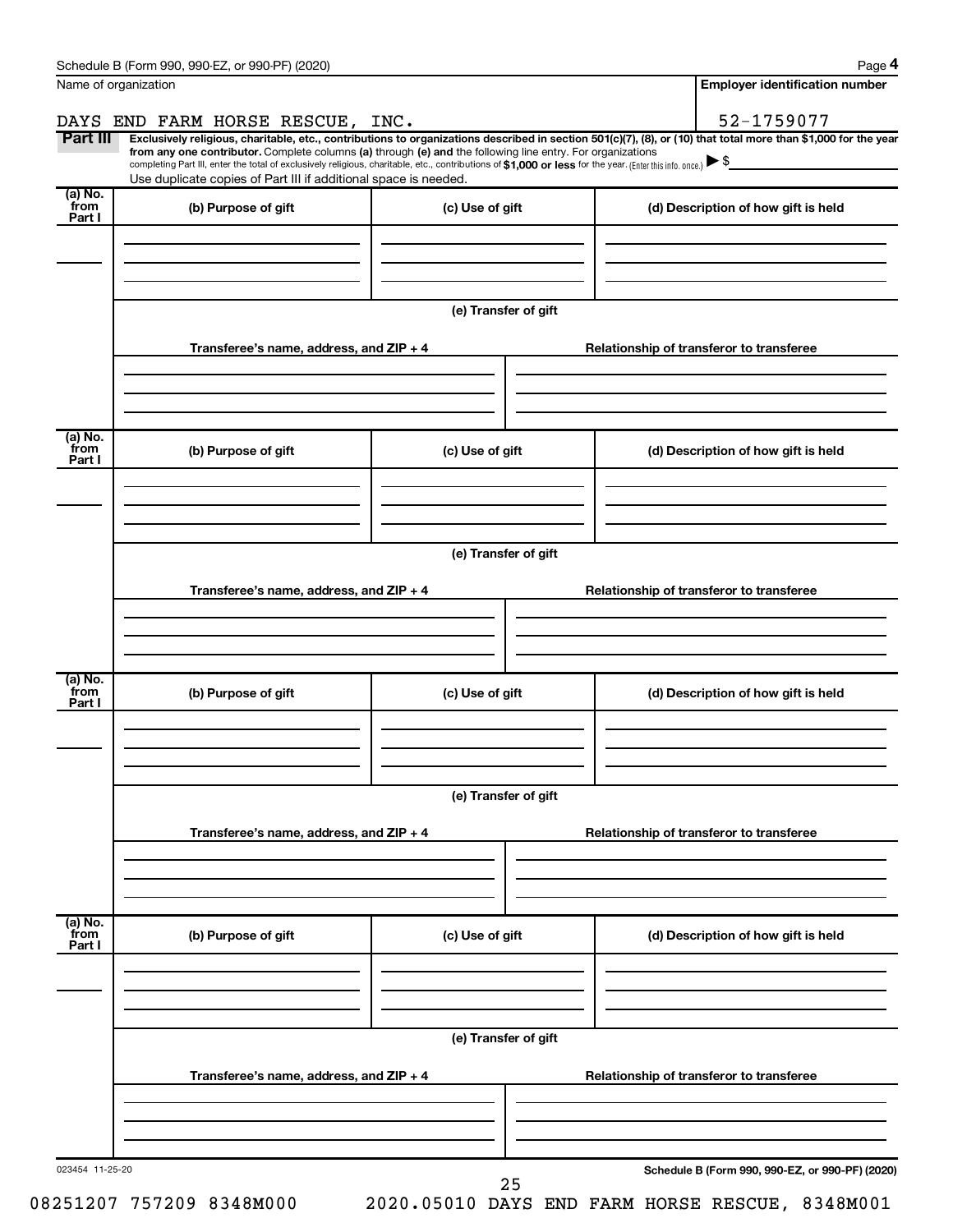| <b>SCHEDULE D</b> |  |
|-------------------|--|
|-------------------|--|

Department of the Treasury Internal Revenue Service

| (Form 990) |
|------------|
|            |

# **SCHEDULE D Supplemental Financial Statements**<br> **Form 990 2020**<br> **Part IV** line 6.7.8.9.10, 11a, 11b, 11d, 11d, 11d, 11d, 11d, 12a, 0r, 12b

**(Form 990) | Complete if the organization answered "Yes" on Form 990, Part IV, line 6, 7, 8, 9, 10, 11a, 11b, 11c, 11d, 11e, 11f, 12a, or 12b.**

**| Attach to Form 990. |Go to www.irs.gov/Form990 for instructions and the latest information.**



Name of the organization<br> **Employer identification number**<br> **EMPLO FARM HORSE RESCUE, INC.**<br>
52-1759077 DAYS END FARM HORSE RESCUE, INC.

|                                                                                                                                                                                                                               | (a) Donor advised funds                                                                           | (b) Funds and other accounts                       |
|-------------------------------------------------------------------------------------------------------------------------------------------------------------------------------------------------------------------------------|---------------------------------------------------------------------------------------------------|----------------------------------------------------|
| 1                                                                                                                                                                                                                             |                                                                                                   |                                                    |
| Aggregate value of contributions to (during year)<br>2                                                                                                                                                                        |                                                                                                   |                                                    |
| З                                                                                                                                                                                                                             |                                                                                                   |                                                    |
| 4                                                                                                                                                                                                                             |                                                                                                   |                                                    |
| Did the organization inform all donors and donor advisors in writing that the assets held in donor advised funds<br>5                                                                                                         |                                                                                                   |                                                    |
|                                                                                                                                                                                                                               |                                                                                                   | Yes                                                |
| Did the organization inform all grantees, donors, and donor advisors in writing that grant funds can be used only<br>6                                                                                                        |                                                                                                   |                                                    |
| for charitable purposes and not for the benefit of the donor or donor advisor, or for any other purpose conferring                                                                                                            |                                                                                                   |                                                    |
|                                                                                                                                                                                                                               |                                                                                                   | Yes                                                |
| Part II                                                                                                                                                                                                                       | Conservation Easements. Complete if the organization answered "Yes" on Form 990, Part IV, line 7. |                                                    |
| Purpose(s) of conservation easements held by the organization (check all that apply).<br>1                                                                                                                                    |                                                                                                   |                                                    |
| $\underline{X}$ Preservation of land for public use (for example, recreation or education)                                                                                                                                    |                                                                                                   | Preservation of a historically important land area |
| $X$ Protection of natural habitat                                                                                                                                                                                             |                                                                                                   | Preservation of a certified historic structure     |
| $\lfloor x \rfloor$ Preservation of open space                                                                                                                                                                                |                                                                                                   |                                                    |
| Complete lines 2a through 2d if the organization held a qualified conservation contribution in the form of a conservation easement on the last<br>2                                                                           |                                                                                                   |                                                    |
| day of the tax year.                                                                                                                                                                                                          |                                                                                                   | Held at the End of the Tax Year                    |
| а                                                                                                                                                                                                                             |                                                                                                   | 2a                                                 |
| Total acreage restricted by conservation easements [11] matter continuum matter of the stricted by conservation easements [11] matter continuum matter of the stricted by conservation easements [11] matter continuum matter |                                                                                                   | 2 <sub>b</sub>                                     |
| Number of conservation easements on a certified historic structure included in (a) manufacture included in (a)                                                                                                                |                                                                                                   | 2 <sub>c</sub>                                     |
| Number of conservation easements included in (c) acquired after 7/25/06, and not on a historic structure<br>d                                                                                                                 |                                                                                                   |                                                    |
| listed in the National Register [111] [12] The Mational Register [11] Matter Mathematical Register [11] Matter                                                                                                                |                                                                                                   | 2d                                                 |
| Number of conservation easements modified, transferred, released, extinguished, or terminated by the organization during the tax<br>3                                                                                         |                                                                                                   |                                                    |
| year                                                                                                                                                                                                                          |                                                                                                   |                                                    |
| Number of states where property subject to conservation easement is located ><br>4                                                                                                                                            | 1                                                                                                 |                                                    |
| Does the organization have a written policy regarding the periodic monitoring, inspection, handling of<br>5                                                                                                                   |                                                                                                   |                                                    |
| violations, and enforcement of the conservation easements it holds?                                                                                                                                                           |                                                                                                   | $X$ No<br>Yes                                      |
| Staff and volunteer hours devoted to monitoring, inspecting, handling of violations, and enforcing conservation easements during the year<br>6                                                                                |                                                                                                   |                                                    |
|                                                                                                                                                                                                                               |                                                                                                   |                                                    |
| Amount of expenses incurred in monitoring, inspecting, handling of violations, and enforcing conservation easements during the year<br>7                                                                                      |                                                                                                   |                                                    |
| $\blacktriangleright$ \$                                                                                                                                                                                                      |                                                                                                   |                                                    |
| Does each conservation easement reported on line 2(d) above satisfy the requirements of section 170(h)(4)(B)(i)<br>8                                                                                                          |                                                                                                   |                                                    |
|                                                                                                                                                                                                                               |                                                                                                   | Yes                                                |
| In Part XIII, describe how the organization reports conservation easements in its revenue and expense statement and<br>9                                                                                                      |                                                                                                   |                                                    |
| balance sheet, and include, if applicable, the text of the footnote to the organization's financial statements that describes the                                                                                             |                                                                                                   |                                                    |
| organization's accounting for conservation easements.                                                                                                                                                                         |                                                                                                   |                                                    |
| Part III                                                                                                                                                                                                                      | Organizations Maintaining Collections of Art, Historical Treasures, or Other Similar Assets.      |                                                    |
| Complete if the organization answered "Yes" on Form 990, Part IV, line 8.                                                                                                                                                     |                                                                                                   |                                                    |
| 1a If the organization elected, as permitted under FASB ASC 958, not to report in its revenue statement and balance sheet works                                                                                               |                                                                                                   |                                                    |
| of art, historical treasures, or other similar assets held for public exhibition, education, or research in furtherance of public                                                                                             |                                                                                                   |                                                    |
| service, provide in Part XIII the text of the footnote to its financial statements that describes these items.                                                                                                                |                                                                                                   |                                                    |
| b If the organization elected, as permitted under FASB ASC 958, to report in its revenue statement and balance sheet works of                                                                                                 |                                                                                                   |                                                    |
| art, historical treasures, or other similar assets held for public exhibition, education, or research in furtherance of public service,                                                                                       |                                                                                                   |                                                    |
| provide the following amounts relating to these items:                                                                                                                                                                        |                                                                                                   |                                                    |
|                                                                                                                                                                                                                               |                                                                                                   |                                                    |
| (ii) Assets included in Form 990, Part X [11] [2000] [2010] Assets included in Form 990, Part X [11] [11] [200                                                                                                                |                                                                                                   | $\blacktriangleright$ \$                           |
| If the organization received or held works of art, historical treasures, or other similar assets for financial gain, provide<br>2                                                                                             |                                                                                                   |                                                    |
| the following amounts required to be reported under FASB ASC 958 relating to these items:                                                                                                                                     |                                                                                                   |                                                    |
| а                                                                                                                                                                                                                             |                                                                                                   | - \$                                               |
|                                                                                                                                                                                                                               |                                                                                                   | $\blacktriangleright$ s                            |
| LHA For Paperwork Reduction Act Notice, see the Instructions for Form 990.                                                                                                                                                    |                                                                                                   | Schedule D (Form 990) 2020                         |
| 032051 12-01-20                                                                                                                                                                                                               |                                                                                                   |                                                    |
|                                                                                                                                                                                                                               | 26                                                                                                |                                                    |
| 08251207 757209 8348M000                                                                                                                                                                                                      | 2020.05010 DAYS END FARM HORSE RESCUE, 8348M001                                                   |                                                    |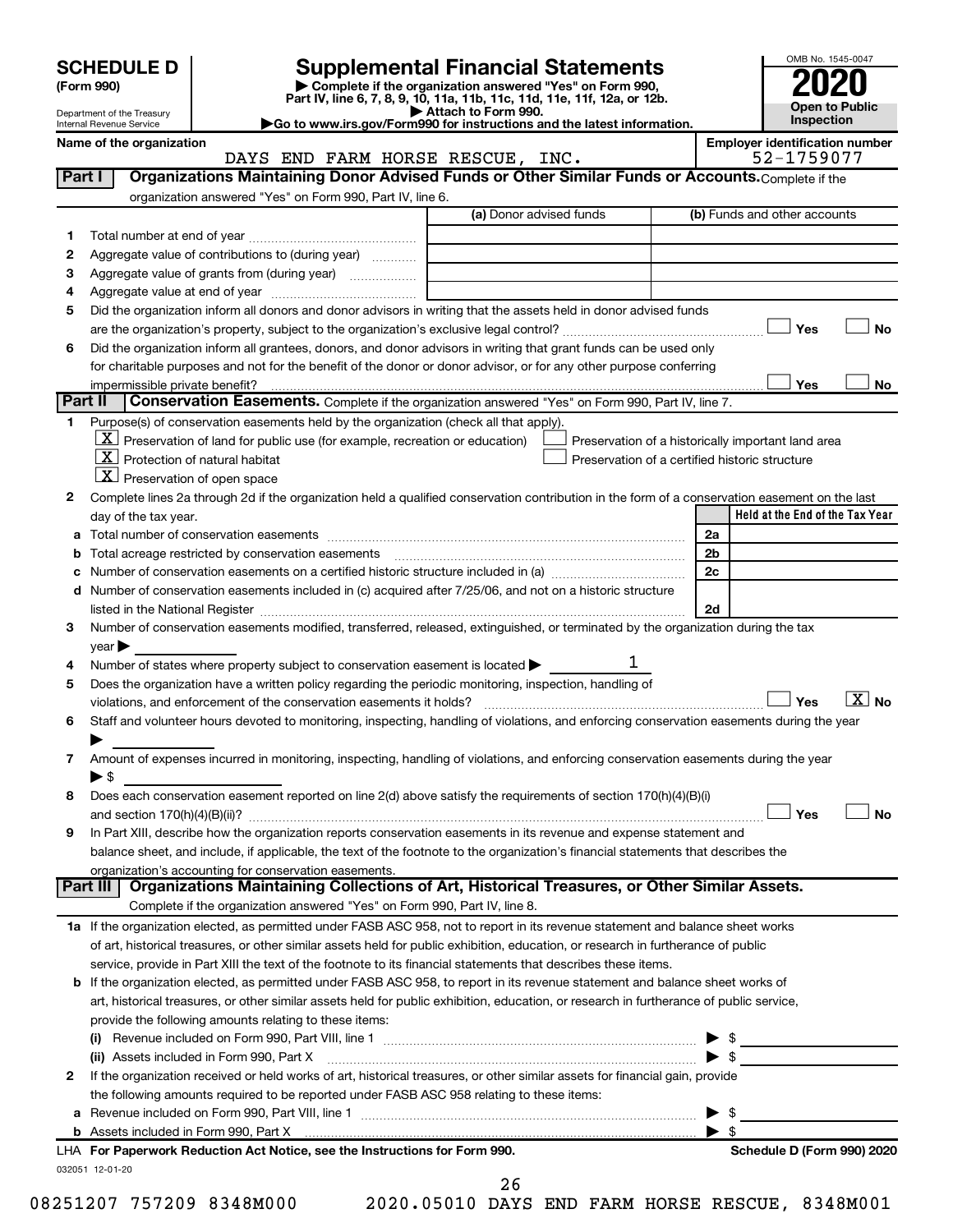|               | Schedule D (Form 990) 2020                                                                                                                                                                                                     | DAYS END FARM HORSE RESCUE, INC. |   |                |                                                         |           |                 | 52-1759077 Page 2          |                     |          |           |
|---------------|--------------------------------------------------------------------------------------------------------------------------------------------------------------------------------------------------------------------------------|----------------------------------|---|----------------|---------------------------------------------------------|-----------|-----------------|----------------------------|---------------------|----------|-----------|
|               | Organizations Maintaining Collections of Art, Historical Treasures, or Other Similar Assets (continued)<br>Part III                                                                                                            |                                  |   |                |                                                         |           |                 |                            |                     |          |           |
| 3             | Using the organization's acquisition, accession, and other records, check any of the following that make significant use of its                                                                                                |                                  |   |                |                                                         |           |                 |                            |                     |          |           |
|               | collection items (check all that apply):                                                                                                                                                                                       |                                  |   |                |                                                         |           |                 |                            |                     |          |           |
| a             | Public exhibition                                                                                                                                                                                                              |                                  |   |                | Loan or exchange program                                |           |                 |                            |                     |          |           |
| b             | Scholarly research                                                                                                                                                                                                             |                                  |   | Other          | <u> 1990 - Jan Barat, prima po</u>                      |           |                 |                            |                     |          |           |
| c             | Preservation for future generations                                                                                                                                                                                            |                                  |   |                |                                                         |           |                 |                            |                     |          |           |
| 4             | Provide a description of the organization's collections and explain how they further the organization's exempt purpose in Part XIII.                                                                                           |                                  |   |                |                                                         |           |                 |                            |                     |          |           |
| 5             | During the year, did the organization solicit or receive donations of art, historical treasures, or other similar assets                                                                                                       |                                  |   |                |                                                         |           |                 |                            |                     |          |           |
|               |                                                                                                                                                                                                                                |                                  |   |                |                                                         |           |                 |                            | Yes                 |          | No        |
|               | Part IV I<br>Escrow and Custodial Arrangements. Complete if the organization answered "Yes" on Form 990, Part IV, line 9, or                                                                                                   |                                  |   |                |                                                         |           |                 |                            |                     |          |           |
|               | reported an amount on Form 990, Part X, line 21.                                                                                                                                                                               |                                  |   |                |                                                         |           |                 |                            |                     |          |           |
|               | 1a Is the organization an agent, trustee, custodian or other intermediary for contributions or other assets not included                                                                                                       |                                  |   |                |                                                         |           |                 |                            |                     |          |           |
|               |                                                                                                                                                                                                                                |                                  |   |                |                                                         |           |                 |                            | Yes                 |          | <b>No</b> |
|               | b If "Yes," explain the arrangement in Part XIII and complete the following table:                                                                                                                                             |                                  |   |                |                                                         |           |                 |                            |                     |          |           |
|               |                                                                                                                                                                                                                                |                                  |   |                |                                                         |           |                 |                            | Amount              |          |           |
|               |                                                                                                                                                                                                                                |                                  |   |                |                                                         |           | 1c              |                            |                     |          |           |
|               |                                                                                                                                                                                                                                |                                  |   |                |                                                         |           | 1d              |                            |                     |          |           |
| е             | Distributions during the year manufactured and an account of the year manufactured and the year manufactured and the year manufactured and the year manufactured and the year manufactured and the year manufactured and the y |                                  |   |                |                                                         |           | 1e              |                            |                     |          |           |
| f.            | 2a Did the organization include an amount on Form 990, Part X, line 21, for escrow or custodial account liability?                                                                                                             |                                  |   |                |                                                         |           | 1f              |                            | Yes                 |          | No        |
|               | b If "Yes," explain the arrangement in Part XIII. Check here if the explanation has been provided on Part XIII                                                                                                                 |                                  |   |                |                                                         |           |                 | .                          |                     |          |           |
| <b>Part V</b> | Endowment Funds. Complete if the organization answered "Yes" on Form 990, Part IV, line 10.                                                                                                                                    |                                  |   |                |                                                         |           |                 |                            |                     |          |           |
|               |                                                                                                                                                                                                                                | (a) Current year                 |   | (b) Prior year | (c) Two years back $\vert$ (d) Three years back $\vert$ |           |                 |                            | (e) Four years back |          |           |
|               | 1a Beginning of year balance                                                                                                                                                                                                   | 127,183.                         |   | 135,189.       |                                                         | 134,259.  |                 | 130,785.                   |                     | 123,764. |           |
| b             |                                                                                                                                                                                                                                |                                  |   |                |                                                         |           |                 |                            |                     |          |           |
| с             | Net investment earnings, gains, and losses                                                                                                                                                                                     | 24,446.                          |   | $-8,006.$      |                                                         | 930.      |                 | 3,474.                     |                     |          | 7,021.    |
|               | d Grants or scholarships                                                                                                                                                                                                       |                                  |   |                |                                                         |           |                 |                            |                     |          |           |
|               | e Other expenditures for facilities                                                                                                                                                                                            |                                  |   |                |                                                         |           |                 |                            |                     |          |           |
|               | and programs                                                                                                                                                                                                                   |                                  |   |                |                                                         |           |                 |                            |                     |          |           |
|               | f Administrative expenses                                                                                                                                                                                                      |                                  |   |                |                                                         |           |                 |                            |                     |          |           |
| g             |                                                                                                                                                                                                                                | 151,629.                         |   | 127, 183.      |                                                         | 135, 189. |                 | 134,259.                   |                     | 130,785. |           |
| 2             | Provide the estimated percentage of the current year end balance (line 1g, column (a)) held as:                                                                                                                                |                                  |   |                |                                                         |           |                 |                            |                     |          |           |
| а             | Board designated or quasi-endowment                                                                                                                                                                                            |                                  | % |                |                                                         |           |                 |                            |                     |          |           |
| b             | Permanent endowment                                                                                                                                                                                                            | %                                |   |                |                                                         |           |                 |                            |                     |          |           |
|               | c Term endowment $\blacktriangleright$                                                                                                                                                                                         | %                                |   |                |                                                         |           |                 |                            |                     |          |           |
|               | The percentages on lines 2a, 2b, and 2c should equal 100%.                                                                                                                                                                     |                                  |   |                |                                                         |           |                 |                            |                     |          |           |
|               | 3a Are there endowment funds not in the possession of the organization that are held and administered for the organization                                                                                                     |                                  |   |                |                                                         |           |                 |                            |                     |          |           |
|               | by:                                                                                                                                                                                                                            |                                  |   |                |                                                         |           |                 |                            |                     | Yes      | No        |
|               | (i)                                                                                                                                                                                                                            |                                  |   |                |                                                         |           |                 |                            | 3a(i)               |          | х         |
|               |                                                                                                                                                                                                                                |                                  |   |                |                                                         |           |                 |                            | 3a(ii)              |          | X         |
|               |                                                                                                                                                                                                                                |                                  |   |                |                                                         |           |                 |                            | 3b                  |          |           |
| 4             | Describe in Part XIII the intended uses of the organization's endowment funds.                                                                                                                                                 |                                  |   |                |                                                         |           |                 |                            |                     |          |           |
|               | Land, Buildings, and Equipment.<br><b>Part VI</b>                                                                                                                                                                              |                                  |   |                |                                                         |           |                 |                            |                     |          |           |
|               | Complete if the organization answered "Yes" on Form 990, Part IV, line 11a. See Form 990, Part X, line 10.                                                                                                                     |                                  |   |                |                                                         |           |                 |                            |                     |          |           |
|               | Description of property                                                                                                                                                                                                        | (a) Cost or other                |   |                | (b) Cost or other                                       |           | (c) Accumulated |                            | (d) Book value      |          |           |
|               |                                                                                                                                                                                                                                | basis (investment)               |   |                | basis (other)                                           |           | depreciation    |                            |                     |          |           |
|               |                                                                                                                                                                                                                                |                                  |   |                | 688,050.                                                |           |                 |                            |                     | 688,050. |           |
| b             |                                                                                                                                                                                                                                |                                  |   |                | 1,002,347.                                              |           | 81,351.         |                            |                     | 920,996. |           |
|               |                                                                                                                                                                                                                                |                                  |   |                | 56,004.                                                 |           |                 | 9,514.                     |                     | 46,490.  |           |
|               |                                                                                                                                                                                                                                |                                  |   |                | 311, 174.                                               |           | 225,049.        |                            |                     | 86, 125. |           |
|               |                                                                                                                                                                                                                                |                                  |   |                | 43,348.                                                 |           | 22,371          |                            | 1,762,638.          | 20,977.  |           |
|               | Total. Add lines 1a through 1e. (Column (d) must equal Form 990, Part X, column (B), line 10c.)                                                                                                                                |                                  |   |                |                                                         |           |                 |                            |                     |          |           |
|               |                                                                                                                                                                                                                                |                                  |   |                |                                                         |           |                 | Schedule D (Form 990) 2020 |                     |          |           |

032052 12-01-20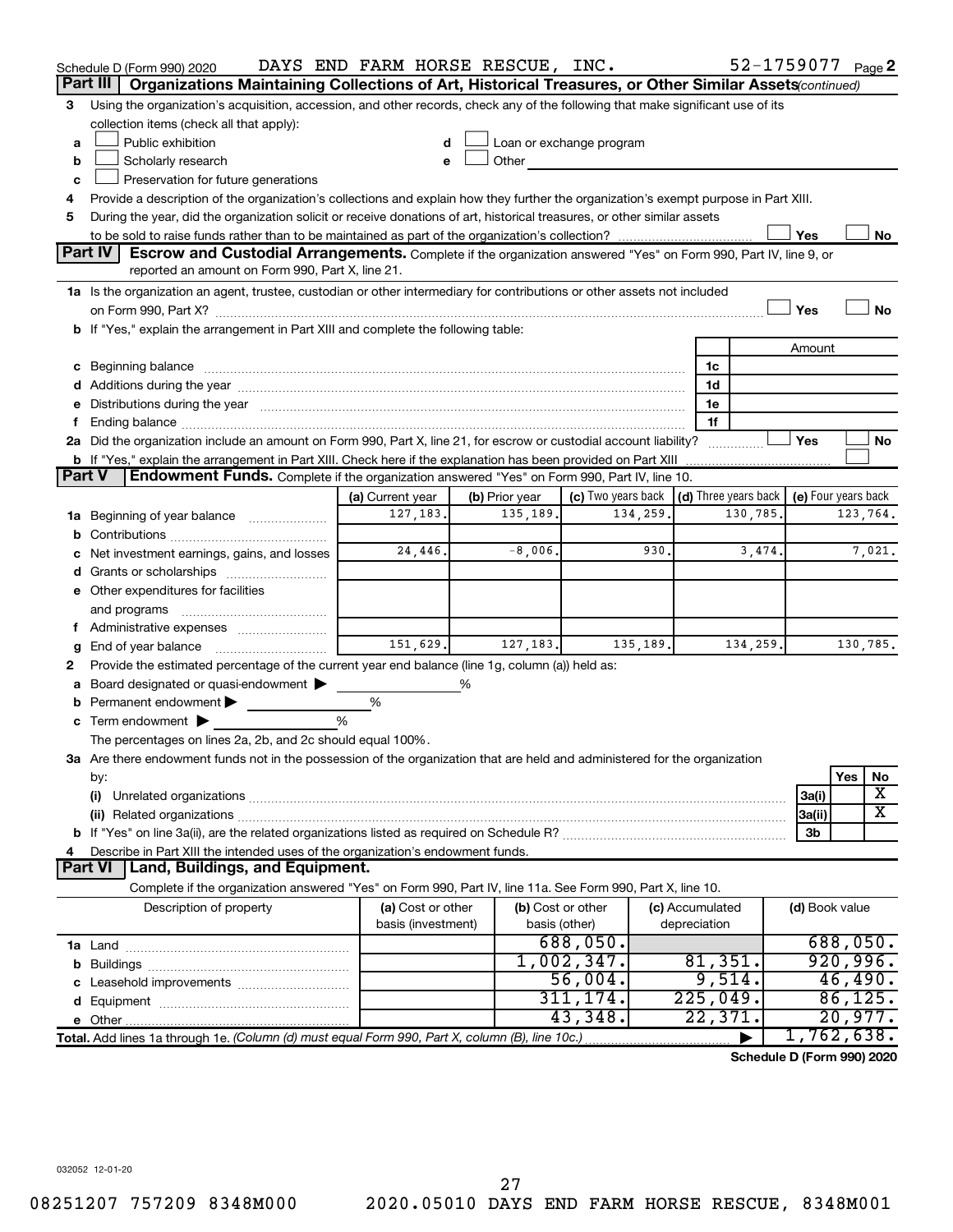| Complete if the organization answered "Yes" on Form 990, Part IV, line 11b. See Form 990, Part X, line 12.                                           |                 |                                                           |                     |
|------------------------------------------------------------------------------------------------------------------------------------------------------|-----------------|-----------------------------------------------------------|---------------------|
| (a) Description of security or category (including name of security)                                                                                 | (b) Book value  | (c) Method of valuation: Cost or end-of-year market value |                     |
|                                                                                                                                                      |                 |                                                           |                     |
|                                                                                                                                                      |                 |                                                           |                     |
| (3) Other                                                                                                                                            |                 |                                                           |                     |
| (A)                                                                                                                                                  |                 |                                                           |                     |
| (B)                                                                                                                                                  |                 |                                                           |                     |
| (C)                                                                                                                                                  |                 |                                                           |                     |
| (D)                                                                                                                                                  |                 |                                                           |                     |
| (E)                                                                                                                                                  |                 |                                                           |                     |
| (F)                                                                                                                                                  |                 |                                                           |                     |
| (G)                                                                                                                                                  |                 |                                                           |                     |
| (H)                                                                                                                                                  |                 |                                                           |                     |
| Total. (Col. (b) must equal Form 990, Part X, col. (B) line 12.) $\blacktriangleright$                                                               |                 |                                                           |                     |
| Part VIII Investments - Program Related.                                                                                                             |                 |                                                           |                     |
|                                                                                                                                                      |                 |                                                           |                     |
| Complete if the organization answered "Yes" on Form 990, Part IV, line 11c. See Form 990, Part X, line 13.<br>(a) Description of investment          | (b) Book value  | (c) Method of valuation: Cost or end-of-year market value |                     |
|                                                                                                                                                      |                 |                                                           |                     |
| (1)                                                                                                                                                  |                 |                                                           |                     |
| (2)                                                                                                                                                  |                 |                                                           |                     |
| (3)                                                                                                                                                  |                 |                                                           |                     |
| (4)                                                                                                                                                  |                 |                                                           |                     |
| (5)                                                                                                                                                  |                 |                                                           |                     |
| (6)                                                                                                                                                  |                 |                                                           |                     |
| (7)                                                                                                                                                  |                 |                                                           |                     |
| (8)                                                                                                                                                  |                 |                                                           |                     |
| (9)                                                                                                                                                  |                 |                                                           |                     |
| Total. (Col. (b) must equal Form 990, Part X, col. (B) line $13.$ )                                                                                  |                 |                                                           |                     |
| <b>Other Assets.</b><br>Part IX                                                                                                                      |                 |                                                           |                     |
| Complete if the organization answered "Yes" on Form 990, Part IV, line 11d. See Form 990, Part X, line 15.                                           |                 |                                                           |                     |
|                                                                                                                                                      | (a) Description |                                                           | (b) Book value      |
| <b>DEPOSITS</b><br>(1)                                                                                                                               |                 |                                                           | 50,000.             |
| BENEFICIAL INTEREST IN TRUST<br>(2)                                                                                                                  |                 |                                                           | 151,629.            |
| FUNDS HELD ON BEHALF OF OTHERS<br>(3)                                                                                                                |                 |                                                           | 53, 264.            |
| (4)                                                                                                                                                  |                 |                                                           |                     |
| (5)                                                                                                                                                  |                 |                                                           |                     |
| (6)                                                                                                                                                  |                 |                                                           |                     |
| (7)                                                                                                                                                  |                 |                                                           |                     |
| (8)                                                                                                                                                  |                 |                                                           |                     |
| (9)                                                                                                                                                  |                 |                                                           |                     |
| Total. (Column (b) must equal Form 990, Part X, col. (B) line 15.)                                                                                   |                 |                                                           | 254,893.            |
| <b>Other Liabilities.</b><br>Part X                                                                                                                  |                 |                                                           |                     |
| Complete if the organization answered "Yes" on Form 990, Part IV, line 11e or 11f. See Form 990, Part X, line 25.                                    |                 |                                                           |                     |
| (a) Description of liability<br>1.                                                                                                                   |                 |                                                           | (b) Book value      |
| Federal income taxes<br>(1)                                                                                                                          |                 |                                                           |                     |
| PASS THROUGH LIABILITY<br>(2)                                                                                                                        |                 |                                                           | 53, 264.            |
| (3)                                                                                                                                                  |                 |                                                           |                     |
| (4)                                                                                                                                                  |                 |                                                           |                     |
| (5)                                                                                                                                                  |                 |                                                           |                     |
| (6)                                                                                                                                                  |                 |                                                           |                     |
|                                                                                                                                                      |                 |                                                           |                     |
| (7)                                                                                                                                                  |                 |                                                           |                     |
| (8)                                                                                                                                                  |                 |                                                           |                     |
| (9)                                                                                                                                                  |                 |                                                           | 53, 264.            |
|                                                                                                                                                      |                 |                                                           |                     |
| 2. Liability for uncertain tax positions. In Part XIII, provide the text of the footnote to the organization's financial statements that reports the |                 |                                                           |                     |
| organization's liability for uncertain tax positions under FASB ASC 740. Check here if the text of the footnote has been provided in Part XIII.      |                 |                                                           | $\lfloor x \rfloor$ |

Schedule D (Form 990) 2020  $\;$  DAYS END FARM HORSE RESCUE, INC.  $\;$  52-1759077  $\;$  Page 52-1759077 Page 3

**Schedule D (Form 990) 2020**

032053 12-01-20

**Part VII Investments - Other Securities.**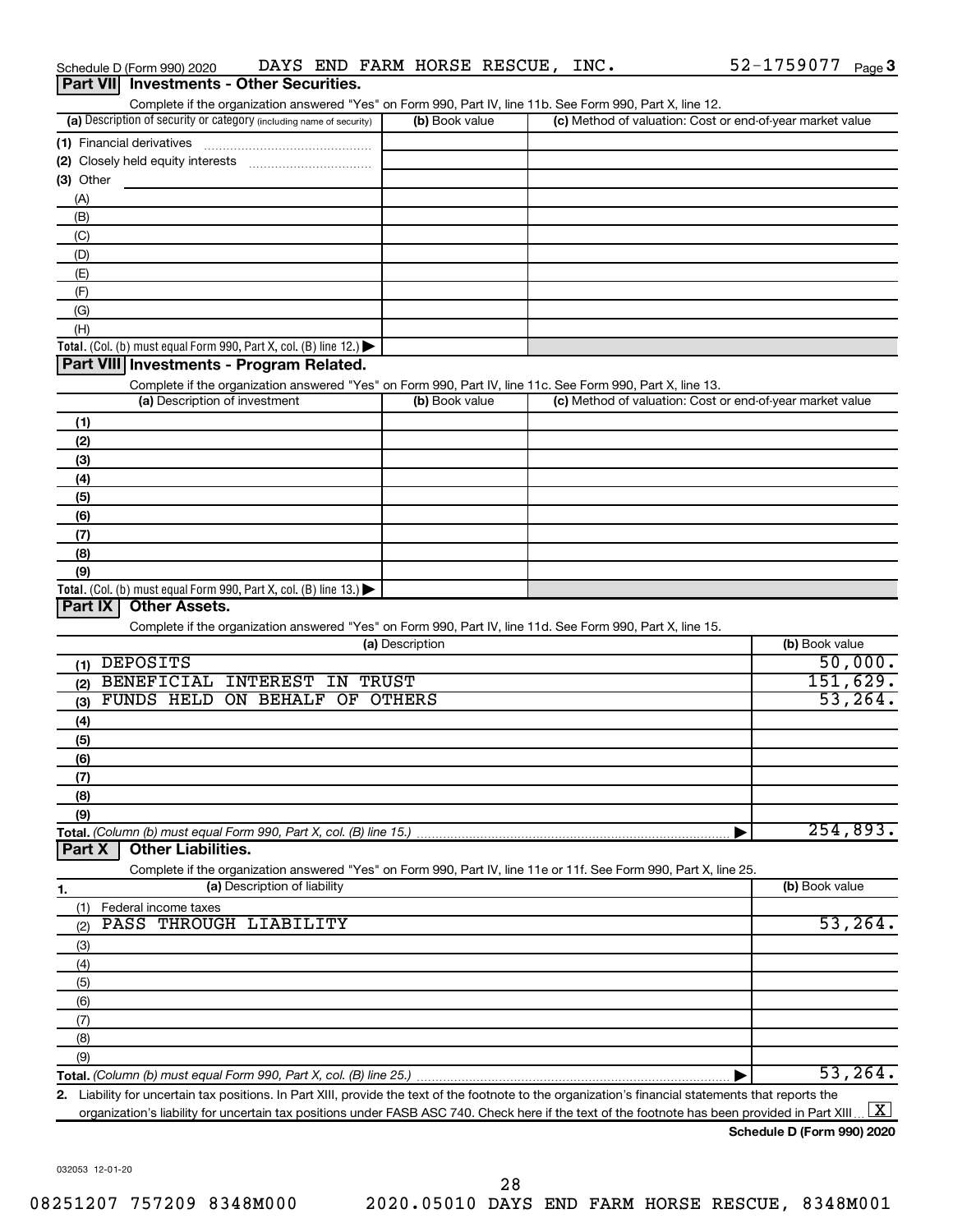|   | DAYS END FARM HORSE RESCUE, INC.<br>Schedule D (Form 990) 2020                                                                                                                                                                     |                |            |                | $52 - 1759077$ Page 4 |
|---|------------------------------------------------------------------------------------------------------------------------------------------------------------------------------------------------------------------------------------|----------------|------------|----------------|-----------------------|
|   | Reconciliation of Revenue per Audited Financial Statements With Revenue per Return.<br>Part XI                                                                                                                                     |                |            |                |                       |
|   | Complete if the organization answered "Yes" on Form 990, Part IV, line 12a.                                                                                                                                                        |                |            |                |                       |
| 1 | Total revenue, gains, and other support per audited financial statements                                                                                                                                                           |                |            | $\blacksquare$ | 2,039,908.            |
| 2 | Amounts included on line 1 but not on Form 990, Part VIII, line 12:                                                                                                                                                                |                |            |                |                       |
| a |                                                                                                                                                                                                                                    | 2a             | 120,847.   |                |                       |
| b |                                                                                                                                                                                                                                    | 2 <sub>b</sub> | 9,060.     |                |                       |
|   |                                                                                                                                                                                                                                    | 2c             |            |                |                       |
| d |                                                                                                                                                                                                                                    | 2d             |            |                |                       |
| е | Add lines 2a through 2d                                                                                                                                                                                                            |                |            | 2e             | 129,907.              |
| 3 |                                                                                                                                                                                                                                    |                |            | 3              | 1,910,001.            |
| 4 | Amounts included on Form 990, Part VIII, line 12, but not on line 1:                                                                                                                                                               |                |            |                |                       |
| a |                                                                                                                                                                                                                                    | 4a             |            |                |                       |
| b |                                                                                                                                                                                                                                    | 4 <sub>b</sub> | $-4, 332.$ |                |                       |
|   | c Add lines 4a and 4b                                                                                                                                                                                                              |                |            | 4c             | $-4,332.$             |
| 5 |                                                                                                                                                                                                                                    |                |            |                | 1,905,669.            |
|   | Part XII   Reconciliation of Expenses per Audited Financial Statements With Expenses per Return.                                                                                                                                   |                |            |                |                       |
|   | Complete if the organization answered "Yes" on Form 990, Part IV, line 12a.                                                                                                                                                        |                |            |                |                       |
| 1 |                                                                                                                                                                                                                                    |                |            | $\blacksquare$ | 1,809,659.            |
| 2 | Amounts included on line 1 but not on Form 990, Part IX, line 25:                                                                                                                                                                  |                |            |                |                       |
| a |                                                                                                                                                                                                                                    | 2a             | 9,060.     |                |                       |
| b |                                                                                                                                                                                                                                    | 2 <sub>b</sub> |            |                |                       |
| c |                                                                                                                                                                                                                                    | 2 <sub>c</sub> |            |                |                       |
| d |                                                                                                                                                                                                                                    | 2d             | 4,332.     |                |                       |
| е | Add lines 2a through 2d <b>contained a contained a contained a contained a</b> contained a contained a contained a contained a contact a contact a contact a contact a contact a contact a contact a contact a contact a contact a |                |            | 2e             | 13,392.               |
| 3 |                                                                                                                                                                                                                                    |                |            | 3              | 1,796,267.            |
| 4 | Amounts included on Form 990, Part IX, line 25, but not on line 1:                                                                                                                                                                 |                |            |                |                       |
| a |                                                                                                                                                                                                                                    | 4a             |            |                |                       |
|   |                                                                                                                                                                                                                                    | 4 <sub>b</sub> |            |                |                       |
|   | c Add lines 4a and 4b                                                                                                                                                                                                              |                |            | 4c             | ο.                    |
|   |                                                                                                                                                                                                                                    |                |            | 5              | 1,796,267.            |
|   | Part XIII Supplemental Information.                                                                                                                                                                                                |                |            |                |                       |
|   | Drovide the descriptions required for Dart II lines 3, 5, and Q: Dart III lines 1a and A: Dart IV lines 1b and 2b: Dart V line A: Dart Y, line 2: Dart YI                                                                          |                |            |                |                       |

the descriptions required for Part II, lines 3, 5, and 9; Part III, lines 1a and 4; Part IV, lines 1b and 2b; lines 2d and 4b; and Part XII, lines 2d and 4b. Also complete this part to provide any additional information.

### PART II, LINE 9:

THERE WERE NO REVENUES OR EXPENSES DIRECTLY RELATED TO CONSERVATION

EASEMENTS DURING THE YEAR. THE ORGANIZATION PAID MORTGAGE INTEREST ON THE

LAND, WHICH IS RESTRICTED BY CONSERVATION EASEMENTS. THE LAND IS REPORTED

ON THE BALANCE SHEET.

PART V, LINE 4:

THE ORGANIZATION HAS A ONE-THIRD BENEFICIAL INTEREST IN A PERPETUAL TRUST

THAT DISTRIBUTES ONE-THIRD OF 5% OF ITS FAIR VALUE TO THE ORGANIZATION ON

AN ANNUAL BASIS. THE FAIR VALUE OF THE TRUST IS RECORDED AS PERMANENTLY

RESTRICTED NET ASSETS AND THE CHANGES IN ITS FAIR VALUE ARE CLASSIFIED AS

### CHANGES IN PERMANENTLY RESTRICTED NET ASSETS.

032054 12-01-20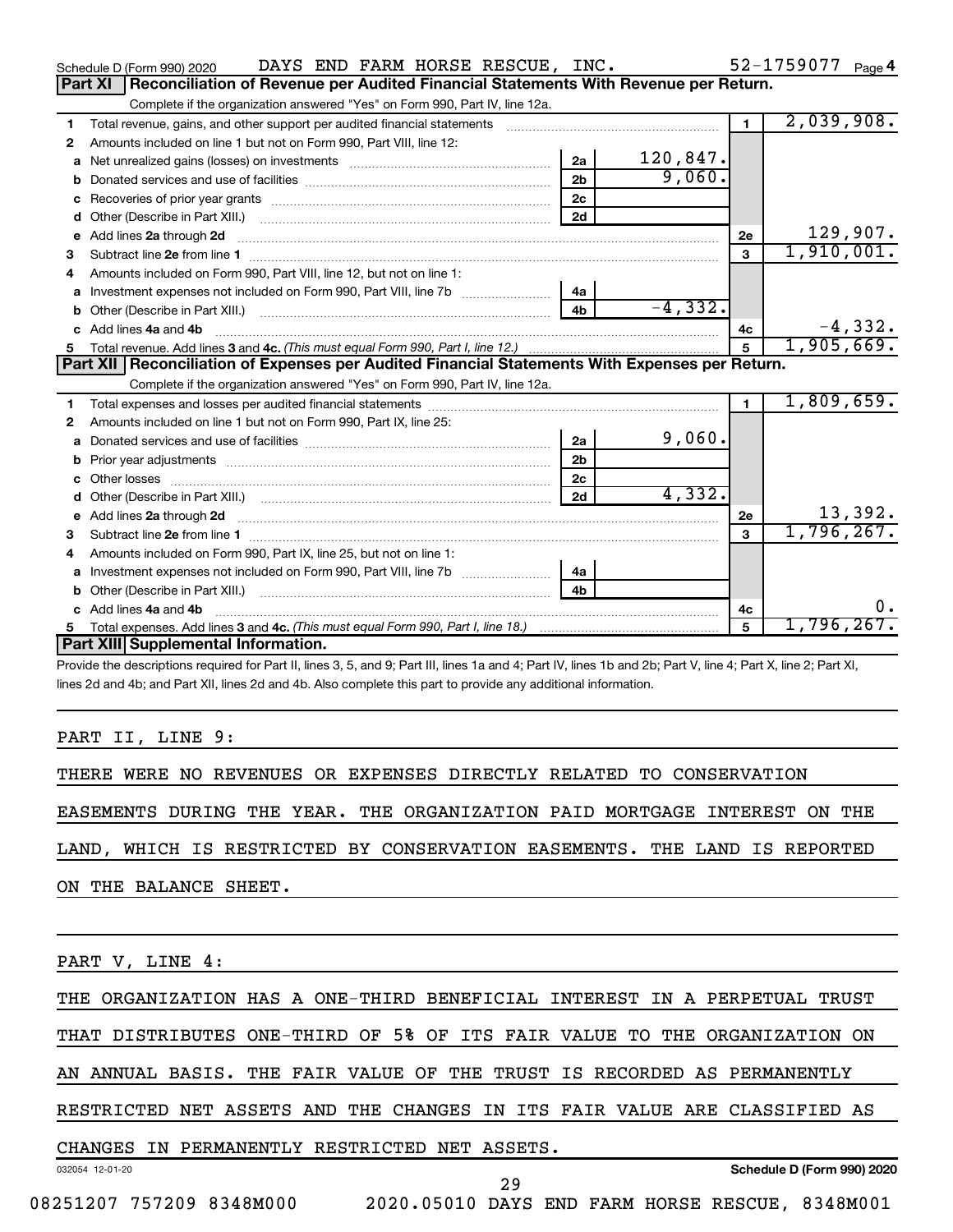PART X, LINE 2:

THE ORGANIZATION ACCOUNTS FOR THE EFFECT OF ANY UNCERTAIN TAX POSITIONS BASED ON A "MORE LIKELY THAN NOT" THRESHOLD TO THE RECOGNITION OF THE TAX POSITIONS BEING SUSTAINED BASED ON THE TECHNICAL MERITS OF THE POSITION UNDER SCRUTINY BY THE APPLICABLE TAXING AUTHORITY. IF A TAX POSITION OR POSITIONS ARE DEEMED TO RESULT IN UNCERTAINTIES OF THOSE POSITIONS, THE UNRECOGNIZED TAX EFFECT IS ESTIMATED BASED ON A "CUMULATIVE PROBABILITY ASSESSMENT" THAT AGGREGATES THE ESTIMATED TAX LIABILITY FOR UNCERTAIN TAX POSITIONS. INTEREST AND PENALTIES, IF ANY, ARE ACCRUED AS A COMPONENT OF GENERAL AND ADMINISTRATIVE EXPENSES WHEN ASSESSED. DAYS END FARM HORSE RESCUE, INC. IS A NOT-FOR-PROFIT ORGANIZATION THAT IS EXEMPT FROM INCOME TAXES UNDER SECTION 501(C)(3) OF THE INTERNAL REVENUE CODE AND CLASSIFIED BY THE INTERNAL REVENUE SERVICE AS OTHER THAN A PRIVATE FOUNDATION. SIMILAR TO OTHER TAX-EXEMPT ORGANIZATIONS, THE ORGANIZATION IS SUBJECT TO TAX ON UNRELATED BUSINESS INCOME. TAX YEARS PRIOR TO 2018 ARE NO LONGER SUBJECT TO EXAMINATION BY TAXING AUTHORITIES.

PART XI, LINE 4B - OTHER ADJUSTMENTS:

FUNDRAISING EVENTS EXPENSES FOR THE SERVICE OF A 4,332.

PART XII, LINE 2D - OTHER ADJUSTMENTS:

FUNDRAISING EVENTS EXPENSES 4,332.

**Schedule D (Form 990) 2020**

032055 12-01-20

30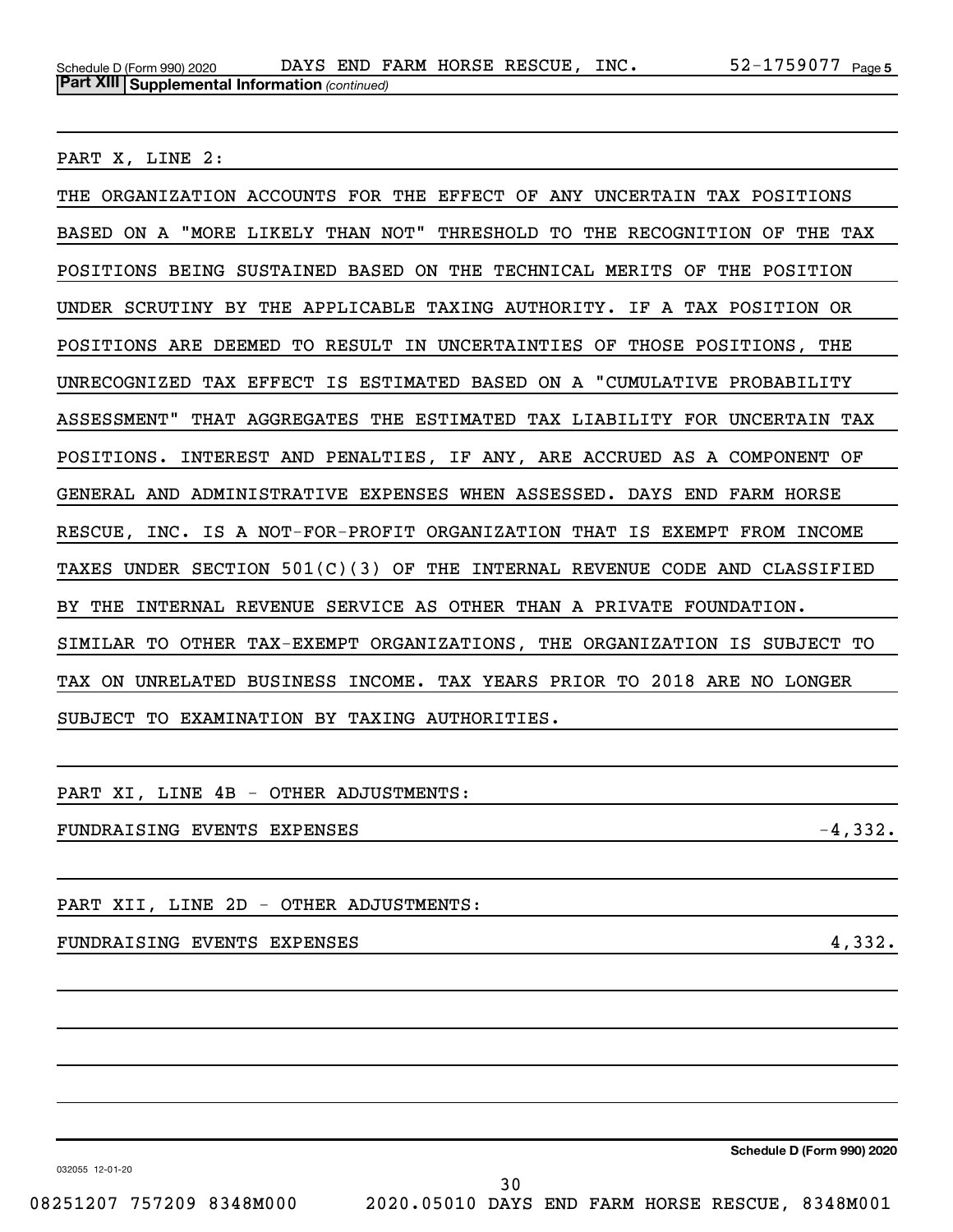| <b>SCHEDULE G</b>                                                                        |                                                                                                                     | <b>Supplemental Information Regarding Fundraising or Gaming Activities</b>                                                                                                                                                                                                                                                                                                                                |                                         |                                 |                                                                            |  |                                                                            | OMB No. 1545-0047                                       |  |  |
|------------------------------------------------------------------------------------------|---------------------------------------------------------------------------------------------------------------------|-----------------------------------------------------------------------------------------------------------------------------------------------------------------------------------------------------------------------------------------------------------------------------------------------------------------------------------------------------------------------------------------------------------|-----------------------------------------|---------------------------------|----------------------------------------------------------------------------|--|----------------------------------------------------------------------------|---------------------------------------------------------|--|--|
| (Form 990 or 990-EZ)                                                                     |                                                                                                                     | Complete if the organization answered "Yes" on Form 990, Part IV, line 17, 18, or 19, or if the<br>organization entered more than \$15,000 on Form 990-EZ, line 6a.                                                                                                                                                                                                                                       |                                         |                                 |                                                                            |  |                                                                            |                                                         |  |  |
| Department of the Treasury                                                               |                                                                                                                     | Attach to Form 990 or Form 990-EZ.                                                                                                                                                                                                                                                                                                                                                                        |                                         |                                 |                                                                            |  |                                                                            | <b>Open to Public</b>                                   |  |  |
| Internal Revenue Service                                                                 | Inspection<br>► Go to www.irs.gov/Form990 for instructions and the latest information.                              |                                                                                                                                                                                                                                                                                                                                                                                                           |                                         |                                 |                                                                            |  |                                                                            |                                                         |  |  |
|                                                                                          | <b>Employer identification number</b><br>Name of the organization<br>52-1759077<br>DAYS END FARM HORSE RESCUE, INC. |                                                                                                                                                                                                                                                                                                                                                                                                           |                                         |                                 |                                                                            |  |                                                                            |                                                         |  |  |
| Part I                                                                                   | required to complete this part.                                                                                     | Fundraising Activities. Complete if the organization answered "Yes" on Form 990, Part IV, line 17. Form 990-EZ filers are not                                                                                                                                                                                                                                                                             |                                         |                                 |                                                                            |  |                                                                            |                                                         |  |  |
| Mail solicitations<br>a<br>b<br>Phone solicitations<br>c<br>In-person solicitations<br>d | Internet and email solicitations                                                                                    | 1 Indicate whether the organization raised funds through any of the following activities. Check all that apply.<br>e<br>f<br>Special fundraising events<br>g<br>2 a Did the organization have a written or oral agreement with any individual (including officers, directors, trustees, or<br>key employees listed in Form 990, Part VII) or entity in connection with professional fundraising services? |                                         |                                 | Solicitation of non-government grants<br>Solicitation of government grants |  | Yes                                                                        | <b>No</b>                                               |  |  |
| compensated at least \$5,000 by the organization.                                        |                                                                                                                     | b If "Yes," list the 10 highest paid individuals or entities (fundraisers) pursuant to agreements under which the fundraiser is to be                                                                                                                                                                                                                                                                     |                                         |                                 |                                                                            |  |                                                                            |                                                         |  |  |
| (i) Name and address of individual<br>or entity (fundraiser)                             |                                                                                                                     | (ii) Activity                                                                                                                                                                                                                                                                                                                                                                                             | (iii) Did<br>fundraiser<br>have custody | or control of<br>contributions? | (iv) Gross receipts<br>from activity                                       |  | (v) Amount paid<br>to (or retained by)<br>fundraiser<br>listed in col. (i) | (vi) Amount paid<br>to (or retained by)<br>organization |  |  |
|                                                                                          |                                                                                                                     |                                                                                                                                                                                                                                                                                                                                                                                                           | Yes                                     | No                              |                                                                            |  |                                                                            |                                                         |  |  |
|                                                                                          |                                                                                                                     |                                                                                                                                                                                                                                                                                                                                                                                                           |                                         |                                 |                                                                            |  |                                                                            |                                                         |  |  |
|                                                                                          |                                                                                                                     |                                                                                                                                                                                                                                                                                                                                                                                                           |                                         |                                 |                                                                            |  |                                                                            |                                                         |  |  |
|                                                                                          |                                                                                                                     |                                                                                                                                                                                                                                                                                                                                                                                                           |                                         |                                 |                                                                            |  |                                                                            |                                                         |  |  |
|                                                                                          |                                                                                                                     |                                                                                                                                                                                                                                                                                                                                                                                                           |                                         |                                 |                                                                            |  |                                                                            |                                                         |  |  |
|                                                                                          |                                                                                                                     |                                                                                                                                                                                                                                                                                                                                                                                                           |                                         |                                 |                                                                            |  |                                                                            |                                                         |  |  |
|                                                                                          |                                                                                                                     |                                                                                                                                                                                                                                                                                                                                                                                                           |                                         |                                 |                                                                            |  |                                                                            |                                                         |  |  |
|                                                                                          |                                                                                                                     |                                                                                                                                                                                                                                                                                                                                                                                                           |                                         |                                 |                                                                            |  |                                                                            |                                                         |  |  |
|                                                                                          |                                                                                                                     |                                                                                                                                                                                                                                                                                                                                                                                                           |                                         |                                 |                                                                            |  |                                                                            |                                                         |  |  |
|                                                                                          |                                                                                                                     |                                                                                                                                                                                                                                                                                                                                                                                                           |                                         |                                 |                                                                            |  |                                                                            |                                                         |  |  |
| Total                                                                                    |                                                                                                                     |                                                                                                                                                                                                                                                                                                                                                                                                           |                                         |                                 |                                                                            |  |                                                                            |                                                         |  |  |
| or licensing.                                                                            |                                                                                                                     | 3 List all states in which the organization is registered or licensed to solicit contributions or has been notified it is exempt from registration                                                                                                                                                                                                                                                        |                                         |                                 |                                                                            |  |                                                                            |                                                         |  |  |
|                                                                                          |                                                                                                                     |                                                                                                                                                                                                                                                                                                                                                                                                           |                                         |                                 |                                                                            |  |                                                                            |                                                         |  |  |
|                                                                                          |                                                                                                                     |                                                                                                                                                                                                                                                                                                                                                                                                           |                                         |                                 |                                                                            |  |                                                                            |                                                         |  |  |
|                                                                                          |                                                                                                                     |                                                                                                                                                                                                                                                                                                                                                                                                           |                                         |                                 |                                                                            |  |                                                                            |                                                         |  |  |
|                                                                                          |                                                                                                                     |                                                                                                                                                                                                                                                                                                                                                                                                           |                                         |                                 |                                                                            |  |                                                                            |                                                         |  |  |
|                                                                                          |                                                                                                                     |                                                                                                                                                                                                                                                                                                                                                                                                           |                                         |                                 |                                                                            |  |                                                                            |                                                         |  |  |
|                                                                                          |                                                                                                                     |                                                                                                                                                                                                                                                                                                                                                                                                           |                                         |                                 |                                                                            |  |                                                                            |                                                         |  |  |
|                                                                                          |                                                                                                                     |                                                                                                                                                                                                                                                                                                                                                                                                           |                                         |                                 |                                                                            |  |                                                                            |                                                         |  |  |
|                                                                                          |                                                                                                                     |                                                                                                                                                                                                                                                                                                                                                                                                           |                                         |                                 |                                                                            |  |                                                                            |                                                         |  |  |

**For Paperwork Reduction Act Notice, see the Instructions for Form 990 or 990-EZ. Schedule G (Form 990 or 990-EZ) 2020** LHA

032081 11-25-20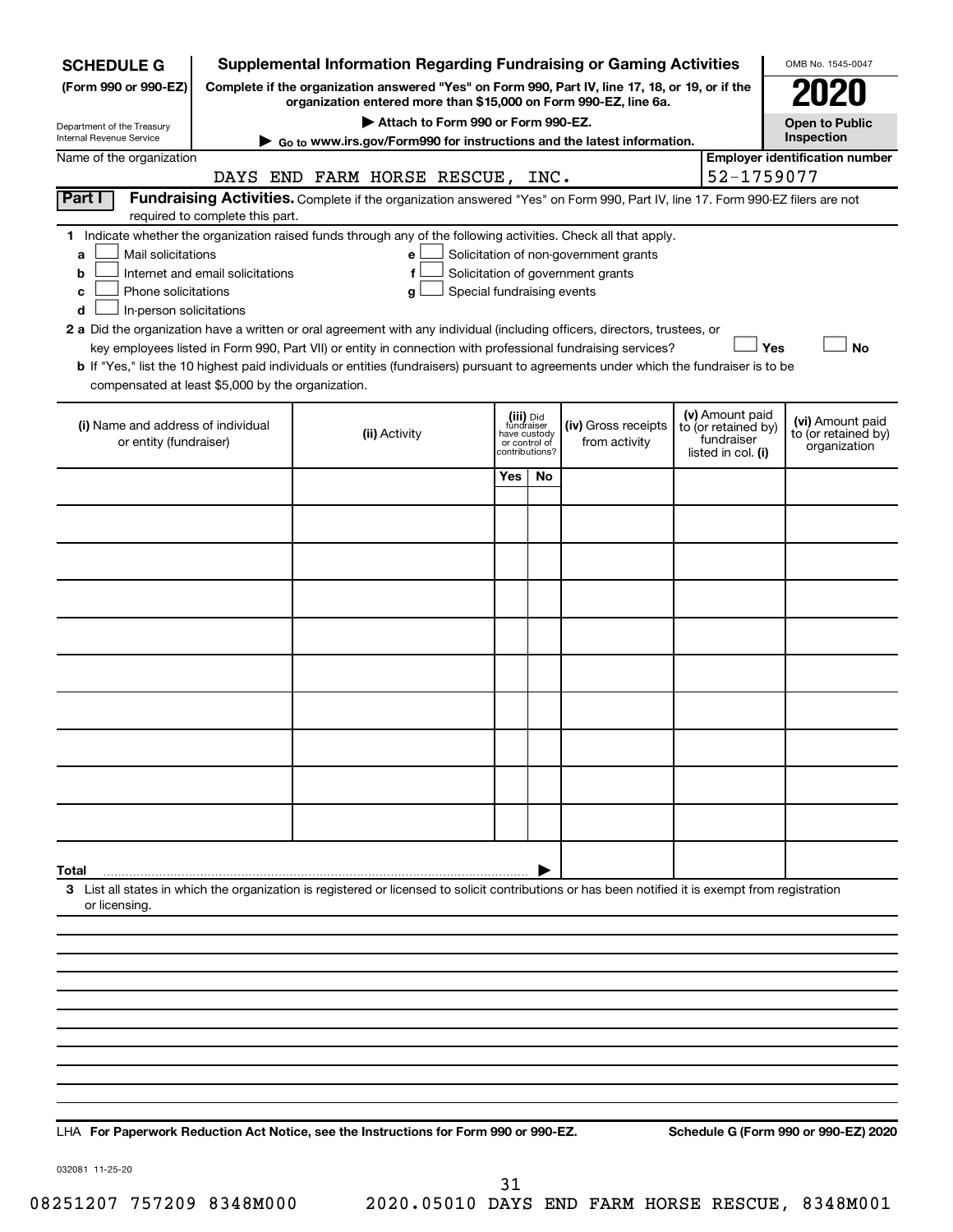Schedule G (Form 990 or 990-EZ) 2020 DAYS END FARM HORSE RESCUE, INC.  $52-1759077$   $_{\rm Page}$ 

Part II | Fundraising Events. Complete if the organization answered "Yes" on Form 990, Part IV, line 18, or reported more than \$15,000 of fundraising event contributions and gross income on Form 990-EZ, lines 1 and 6b. List events with gross receipts greater than \$5,000.

|                 |              |                                                                                                                                                                                                                                           | (a) Event #1 | $(b)$ Event #2          | (c) Other events |                                      |
|-----------------|--------------|-------------------------------------------------------------------------------------------------------------------------------------------------------------------------------------------------------------------------------------------|--------------|-------------------------|------------------|--------------------------------------|
|                 |              |                                                                                                                                                                                                                                           | FALL         | <b>HOLIDAY</b>          |                  | (d) Total events                     |
|                 |              |                                                                                                                                                                                                                                           |              |                         |                  | (add col. (a) through                |
|                 |              |                                                                                                                                                                                                                                           | FESTIVAL     | PARTY                   | 1                | col. (c)                             |
|                 |              |                                                                                                                                                                                                                                           | (event type) | (event type)            | (total number)   |                                      |
| Revenue         |              |                                                                                                                                                                                                                                           |              |                         |                  |                                      |
|                 |              |                                                                                                                                                                                                                                           |              |                         |                  |                                      |
|                 | 1.           |                                                                                                                                                                                                                                           | 8,888.       | 2,044.                  | 22, 276.         | 33,208.                              |
|                 |              |                                                                                                                                                                                                                                           |              |                         |                  |                                      |
|                 | $\mathbf{2}$ |                                                                                                                                                                                                                                           | 8,688.       | 2,044.                  | 22,276.          | 33,008.                              |
|                 |              |                                                                                                                                                                                                                                           |              |                         |                  |                                      |
|                 |              |                                                                                                                                                                                                                                           |              |                         |                  |                                      |
|                 | 3            | Gross income (line 1 minus line 2)                                                                                                                                                                                                        | 200.         |                         |                  | 200.                                 |
|                 |              |                                                                                                                                                                                                                                           |              |                         |                  |                                      |
|                 |              |                                                                                                                                                                                                                                           |              |                         |                  |                                      |
|                 |              |                                                                                                                                                                                                                                           |              |                         |                  |                                      |
|                 |              |                                                                                                                                                                                                                                           |              |                         |                  |                                      |
|                 | 5.           |                                                                                                                                                                                                                                           |              |                         |                  |                                      |
|                 |              |                                                                                                                                                                                                                                           |              |                         |                  |                                      |
|                 |              |                                                                                                                                                                                                                                           |              |                         |                  |                                      |
|                 | 6            |                                                                                                                                                                                                                                           |              |                         |                  |                                      |
| Direct Expenses |              |                                                                                                                                                                                                                                           |              |                         |                  |                                      |
|                 | $\mathbf{7}$ |                                                                                                                                                                                                                                           |              |                         |                  |                                      |
|                 |              |                                                                                                                                                                                                                                           |              |                         |                  |                                      |
|                 |              |                                                                                                                                                                                                                                           |              |                         |                  |                                      |
|                 | 8            |                                                                                                                                                                                                                                           |              |                         |                  |                                      |
|                 | 9            |                                                                                                                                                                                                                                           | 1,225.       | 3,107.                  |                  | 4,332.                               |
|                 | 10           | Direct expense summary. Add lines 4 through 9 in column (d)                                                                                                                                                                               |              |                         |                  | 4,332.                               |
|                 |              |                                                                                                                                                                                                                                           |              |                         |                  | $-4, 132.$                           |
|                 | 11           | Net income summary. Subtract line 10 from line 3, column (d)                                                                                                                                                                              |              |                         |                  |                                      |
| <b>Part III</b> |              | Gaming. Complete if the organization answered "Yes" on Form 990, Part IV, line 19, or reported more than                                                                                                                                  |              |                         |                  |                                      |
|                 |              | \$15,000 on Form 990-EZ, line 6a.                                                                                                                                                                                                         |              |                         |                  |                                      |
|                 |              |                                                                                                                                                                                                                                           |              | (b) Pull tabs/instant   |                  | (d) Total gaming (add                |
|                 |              |                                                                                                                                                                                                                                           | (a) Bingo    | bingo/progressive bingo | (c) Other gaming | col. (a) through col. (c))           |
| Revenue         |              |                                                                                                                                                                                                                                           |              |                         |                  |                                      |
|                 |              |                                                                                                                                                                                                                                           |              |                         |                  |                                      |
|                 | 1.           |                                                                                                                                                                                                                                           |              |                         |                  |                                      |
|                 |              |                                                                                                                                                                                                                                           |              |                         |                  |                                      |
|                 |              |                                                                                                                                                                                                                                           |              |                         |                  |                                      |
|                 |              |                                                                                                                                                                                                                                           |              |                         |                  |                                      |
|                 |              |                                                                                                                                                                                                                                           |              |                         |                  |                                      |
|                 | 3            |                                                                                                                                                                                                                                           |              |                         |                  |                                      |
|                 |              |                                                                                                                                                                                                                                           |              |                         |                  |                                      |
| Direct Expenses |              |                                                                                                                                                                                                                                           |              |                         |                  |                                      |
|                 | 4            |                                                                                                                                                                                                                                           |              |                         |                  |                                      |
|                 |              |                                                                                                                                                                                                                                           |              |                         |                  |                                      |
|                 |              |                                                                                                                                                                                                                                           |              |                         |                  |                                      |
|                 |              |                                                                                                                                                                                                                                           |              |                         |                  |                                      |
|                 |              |                                                                                                                                                                                                                                           | Yes<br>%     | Yes<br>%                | Yes<br>%         |                                      |
|                 | 6.           | Volunteer labor                                                                                                                                                                                                                           | No           | No                      | No               |                                      |
|                 |              |                                                                                                                                                                                                                                           |              |                         |                  |                                      |
|                 | 7            | Direct expense summary. Add lines 2 through 5 in column (d)                                                                                                                                                                               |              |                         |                  |                                      |
|                 |              |                                                                                                                                                                                                                                           |              |                         |                  |                                      |
|                 |              |                                                                                                                                                                                                                                           |              |                         |                  |                                      |
|                 | 8            |                                                                                                                                                                                                                                           |              |                         |                  |                                      |
|                 |              |                                                                                                                                                                                                                                           |              |                         |                  |                                      |
|                 |              |                                                                                                                                                                                                                                           |              |                         |                  |                                      |
| 9               |              | Enter the state(s) in which the organization conducts gaming activities:                                                                                                                                                                  |              |                         |                  |                                      |
|                 |              |                                                                                                                                                                                                                                           |              |                         |                  | Yes<br><b>No</b>                     |
|                 |              | <b>b</b> If "No," explain:<br>the control of the control of the control of the control of the control of                                                                                                                                  |              |                         |                  |                                      |
|                 |              |                                                                                                                                                                                                                                           |              |                         |                  |                                      |
|                 |              |                                                                                                                                                                                                                                           |              |                         |                  |                                      |
|                 |              |                                                                                                                                                                                                                                           |              |                         |                  |                                      |
|                 |              |                                                                                                                                                                                                                                           |              |                         |                  | ∣ Yes<br>No                          |
|                 |              | <b>b</b> If "Yes," explain: <u>And a set of the set of the set of the set of the set of the set of the set of the set of the set of the set of the set of the set of the set of the set of the set of the set of the set of the set o</u> |              |                         |                  |                                      |
|                 |              |                                                                                                                                                                                                                                           |              |                         |                  |                                      |
|                 |              |                                                                                                                                                                                                                                           |              |                         |                  |                                      |
|                 |              |                                                                                                                                                                                                                                           |              |                         |                  |                                      |
|                 |              |                                                                                                                                                                                                                                           |              |                         |                  | Schedule G (Form 990 or 990-EZ) 2020 |
|                 |              | 032082 11-25-20                                                                                                                                                                                                                           |              |                         |                  |                                      |
|                 |              |                                                                                                                                                                                                                                           |              |                         |                  |                                      |
|                 |              |                                                                                                                                                                                                                                           |              |                         |                  |                                      |
|                 |              |                                                                                                                                                                                                                                           |              |                         |                  |                                      |

32

08251207 757209 8348M000 2020.05010 DAYS END FARM HORSE RESCUE, 8348M001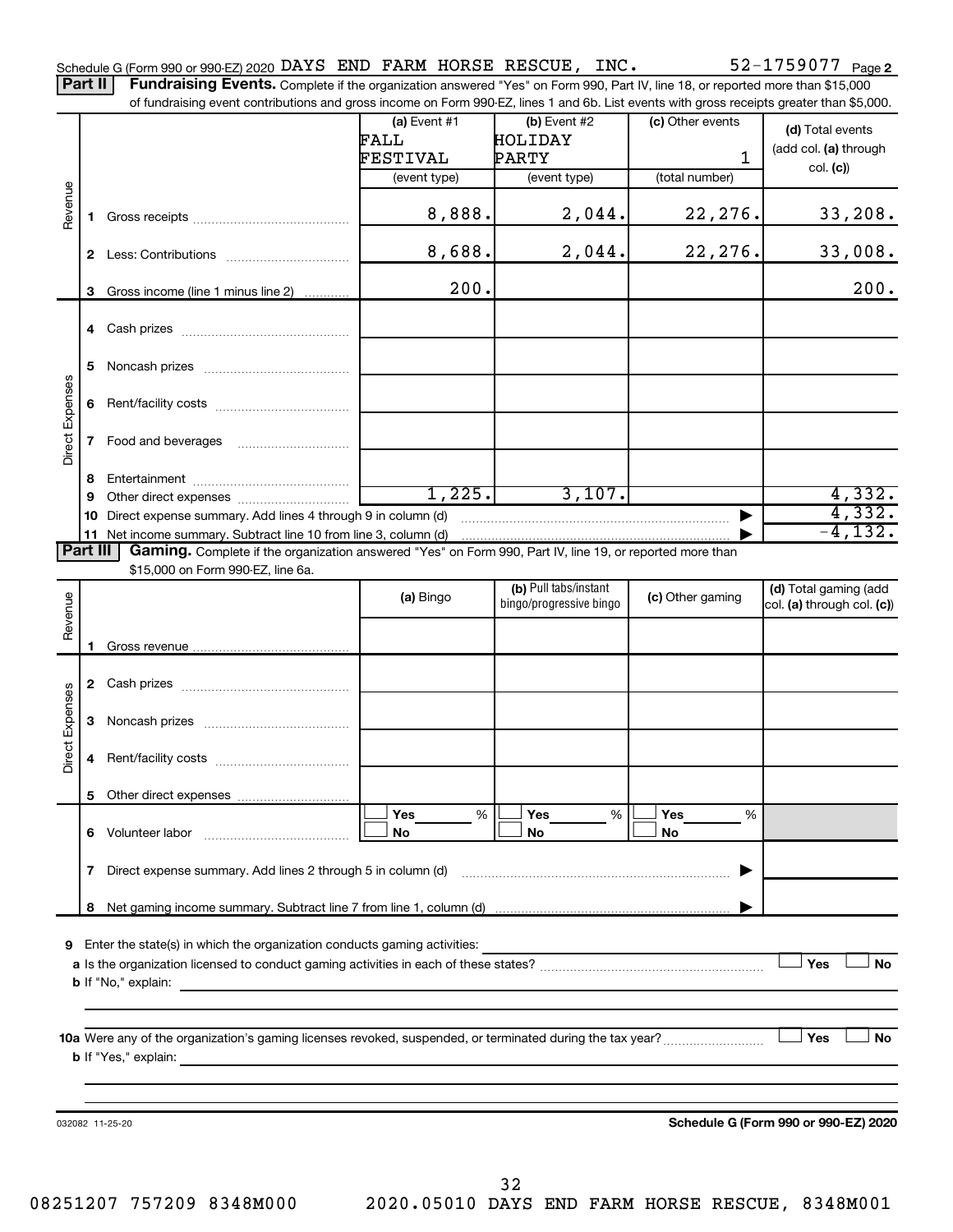|     | Schedule G (Form 990 or 990-EZ) 2020 DAYS END FARM HORSE RESCUE, INC.                                                                                                                                                                    | 52-1759077 | Page 3    |
|-----|------------------------------------------------------------------------------------------------------------------------------------------------------------------------------------------------------------------------------------------|------------|-----------|
|     |                                                                                                                                                                                                                                          | Yes        | <b>No</b> |
|     | 12 Is the organization a grantor, beneficiary or trustee of a trust, or a member of a partnership or other entity formed                                                                                                                 |            |           |
|     |                                                                                                                                                                                                                                          | Yes        | <b>No</b> |
|     | <b>13</b> Indicate the percentage of gaming activity conducted in:                                                                                                                                                                       |            |           |
|     |                                                                                                                                                                                                                                          |            |           |
|     |                                                                                                                                                                                                                                          | 13b        |           |
|     | 14 Enter the name and address of the person who prepares the organization's gaming/special events books and records:                                                                                                                     |            |           |
|     | Name $\blacktriangleright$<br><u> 1989 - Johann Barbara, marka a shekara tsa 1989 - An tsa 1989 - An tsa 1989 - An tsa 1989 - An tsa 1989 - An</u>                                                                                       |            |           |
|     |                                                                                                                                                                                                                                          |            |           |
|     |                                                                                                                                                                                                                                          | Yes        | <b>No</b> |
|     |                                                                                                                                                                                                                                          |            |           |
|     |                                                                                                                                                                                                                                          |            |           |
|     | of gaming revenue retained by the third party $\triangleright$ \$                                                                                                                                                                        |            |           |
|     | c If "Yes," enter name and address of the third party:                                                                                                                                                                                   |            |           |
|     | Name $\triangleright$ $\underbrace{\qquad \qquad }$                                                                                                                                                                                      |            |           |
|     | Address $\blacktriangleright$                                                                                                                                                                                                            |            |           |
| 16. | Gaming manager information:                                                                                                                                                                                                              |            |           |
|     | Name $\blacktriangleright$ $\frac{1}{\sqrt{1-\frac{1}{2}}\left(1-\frac{1}{2}\right)}$                                                                                                                                                    |            |           |
|     |                                                                                                                                                                                                                                          |            |           |
|     | Gaming manager compensation > \$                                                                                                                                                                                                         |            |           |
|     | Director/officer<br>Employee<br>Independent contractor                                                                                                                                                                                   |            |           |
|     |                                                                                                                                                                                                                                          |            |           |
|     | <b>17</b> Mandatory distributions:                                                                                                                                                                                                       |            |           |
|     | a Is the organization required under state law to make charitable distributions from the gaming proceeds to                                                                                                                              |            |           |
|     | retain the state gaming license? $\Box$ No                                                                                                                                                                                               |            |           |
|     | <b>b</b> Enter the amount of distributions required under state law to be distributed to other exempt organizations or spent in the                                                                                                      |            |           |
|     | organization's own exempt activities during the tax year $\triangleright$ \$<br>Supplemental Information. Provide the explanations required by Part I, line 2b, columns (iii) and (v); and Part III, lines 9, 9b, 10b,<br><b>Part IV</b> |            |           |
|     | 15b, 15c, 16, and 17b, as applicable. Also provide any additional information. See instructions.                                                                                                                                         |            |           |
|     |                                                                                                                                                                                                                                          |            |           |
|     |                                                                                                                                                                                                                                          |            |           |
|     |                                                                                                                                                                                                                                          |            |           |
|     |                                                                                                                                                                                                                                          |            |           |
|     |                                                                                                                                                                                                                                          |            |           |
|     |                                                                                                                                                                                                                                          |            |           |
|     |                                                                                                                                                                                                                                          |            |           |
|     |                                                                                                                                                                                                                                          |            |           |
|     |                                                                                                                                                                                                                                          |            |           |
|     |                                                                                                                                                                                                                                          |            |           |
|     |                                                                                                                                                                                                                                          |            |           |
|     |                                                                                                                                                                                                                                          |            |           |
|     |                                                                                                                                                                                                                                          |            |           |
|     |                                                                                                                                                                                                                                          |            |           |
|     |                                                                                                                                                                                                                                          |            |           |
|     |                                                                                                                                                                                                                                          |            |           |
|     | Schedule G (Form 990 or 990-EZ) 2020                                                                                                                                                                                                     |            |           |
|     | 032083 11-25-20<br>33                                                                                                                                                                                                                    |            |           |
|     |                                                                                                                                                                                                                                          |            |           |
|     | 08251207 757209 8348M000<br>2020.05010 DAYS END FARM HORSE RESCUE, 8348M001                                                                                                                                                              |            |           |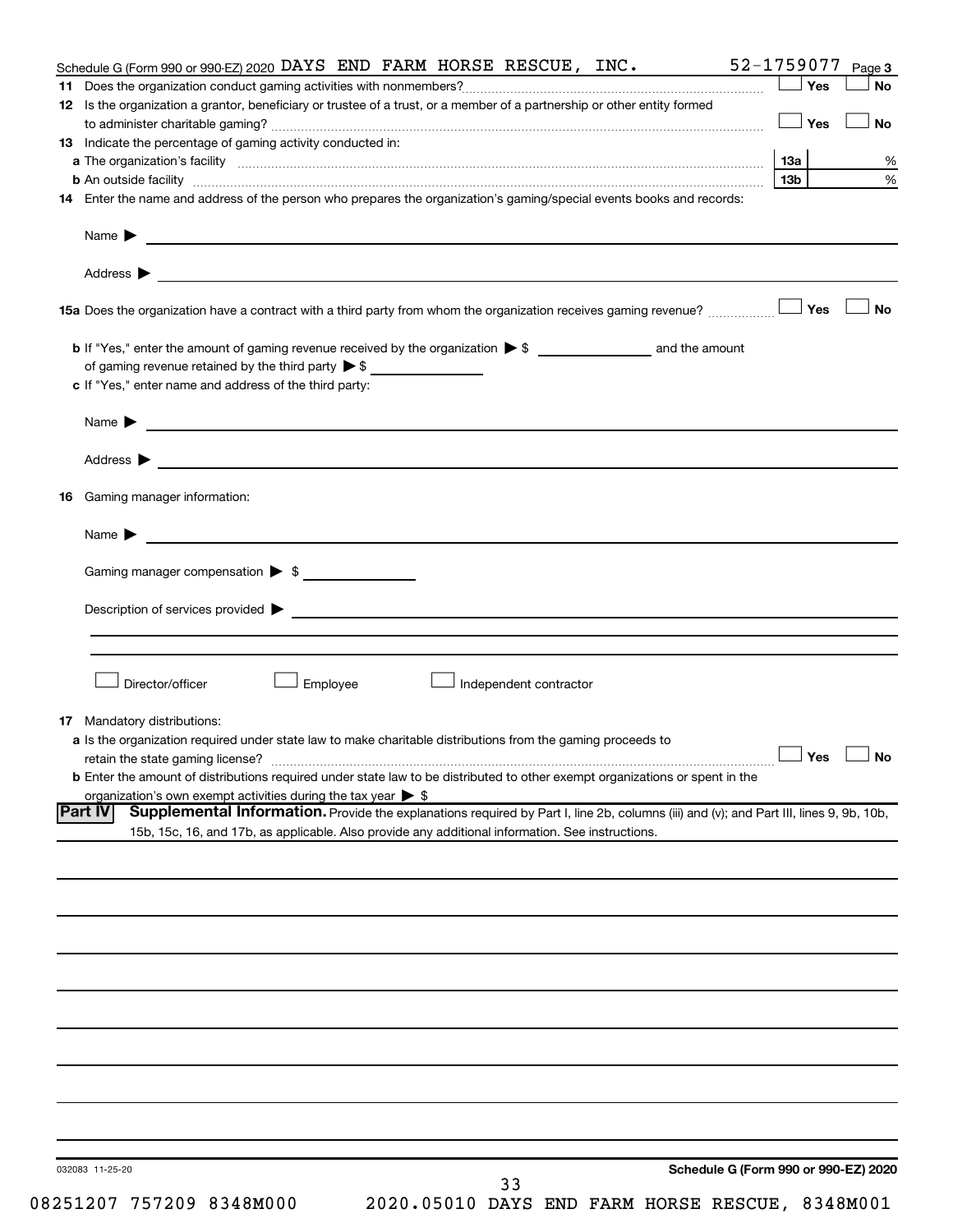| <b>Part IV   Supplemental Information (continued)</b> |                                                       |
|-------------------------------------------------------|-------------------------------------------------------|
|                                                       |                                                       |
|                                                       |                                                       |
|                                                       |                                                       |
|                                                       |                                                       |
|                                                       |                                                       |
|                                                       |                                                       |
|                                                       |                                                       |
|                                                       |                                                       |
|                                                       |                                                       |
|                                                       |                                                       |
|                                                       |                                                       |
|                                                       |                                                       |
|                                                       |                                                       |
|                                                       |                                                       |
|                                                       |                                                       |
|                                                       |                                                       |
|                                                       |                                                       |
|                                                       |                                                       |
|                                                       |                                                       |
|                                                       |                                                       |
|                                                       |                                                       |
|                                                       |                                                       |
|                                                       |                                                       |
|                                                       |                                                       |
|                                                       |                                                       |
|                                                       |                                                       |
|                                                       |                                                       |
|                                                       |                                                       |
|                                                       |                                                       |
|                                                       |                                                       |
|                                                       |                                                       |
|                                                       |                                                       |
|                                                       |                                                       |
|                                                       |                                                       |
|                                                       |                                                       |
| 032084 04-01-20                                       | Schedule G (Form 990 or 990-EZ)                       |
|                                                       | 34<br>2020.05010 DAYS END FARM HORSE RESCUE, 8348M001 |

Schedule G (Form 990 or 990-EZ) DAYS END FARM HORSE RESCUE, INC.  $52-1759077$   $_{\rm Page}$ 

52-1759077 Page 4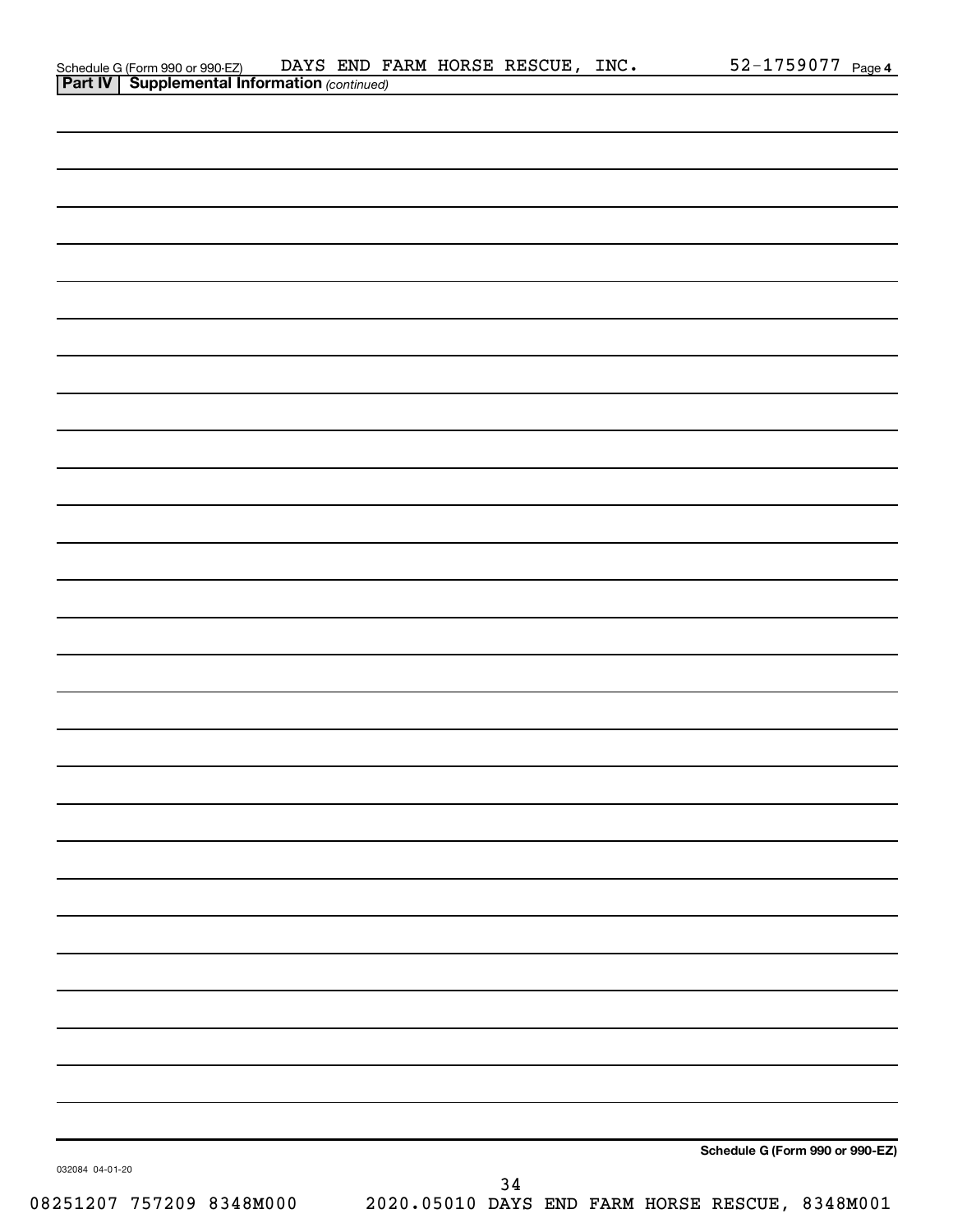| <b>SCHEDULE L</b>                                                                                                             |                   | <b>Transactions With Interested Persons</b>                                                                                        |    |                           |                                    |                 |                                |                      |    |                                                     | OMB No. 1545-0047            |            |                                      |
|-------------------------------------------------------------------------------------------------------------------------------|-------------------|------------------------------------------------------------------------------------------------------------------------------------|----|---------------------------|------------------------------------|-----------------|--------------------------------|----------------------|----|-----------------------------------------------------|------------------------------|------------|--------------------------------------|
| (Form 990 or 990-EZ)   Complete if the organization answered "Yes" on Form 990, Part IV, line 25a, 25b, 26, 27, 28a,          |                   | 28b, or 28c, or Form 990-EZ, Part V, line 38a or 40b.                                                                              |    |                           |                                    |                 |                                |                      |    |                                                     |                              |            |                                      |
| Department of the Treasury                                                                                                    |                   |                                                                                                                                    |    |                           | Attach to Form 990 or Form 990-EZ. |                 |                                |                      |    |                                                     | <b>Open To Public</b>        |            |                                      |
| <b>Internal Revenue Service</b>                                                                                               |                   | Go to www.irs.gov/Form990 for instructions and the latest information.                                                             |    |                           |                                    |                 |                                |                      |    |                                                     | Inspection                   |            |                                      |
| Name of the organization                                                                                                      |                   | DAYS END FARM HORSE RESCUE, INC.                                                                                                   |    |                           |                                    |                 |                                |                      |    | <b>Employer identification number</b><br>52-1759077 |                              |            |                                      |
| Part I                                                                                                                        |                   | Excess Benefit Transactions (section 501(c)(3), section 501(c)(4), and section 501(c)(29) organizations only).                     |    |                           |                                    |                 |                                |                      |    |                                                     |                              |            |                                      |
|                                                                                                                               |                   | Complete if the organization answered "Yes" on Form 990, Part IV, line 25a or 25b, or Form 990-EZ, Part V, line 40b.               |    |                           |                                    |                 |                                |                      |    |                                                     |                              |            |                                      |
| 1<br>(a) Name of disqualified person                                                                                          |                   | (b) Relationship between disqualified                                                                                              |    |                           |                                    |                 | (c) Description of transaction |                      |    |                                                     |                              |            | (d) Corrected?                       |
|                                                                                                                               |                   | person and organization                                                                                                            |    |                           |                                    |                 |                                |                      |    |                                                     |                              | Yes        | No                                   |
|                                                                                                                               |                   |                                                                                                                                    |    |                           |                                    |                 |                                |                      |    |                                                     |                              |            |                                      |
|                                                                                                                               |                   |                                                                                                                                    |    |                           |                                    |                 |                                |                      |    |                                                     |                              |            |                                      |
|                                                                                                                               |                   |                                                                                                                                    |    |                           |                                    |                 |                                |                      |    |                                                     |                              |            |                                      |
|                                                                                                                               |                   |                                                                                                                                    |    |                           |                                    |                 |                                |                      |    |                                                     |                              |            |                                      |
|                                                                                                                               |                   |                                                                                                                                    |    |                           |                                    |                 |                                |                      |    |                                                     |                              |            |                                      |
| 2 Enter the amount of tax incurred by the organization managers or disqualified persons during the year under<br>section 4958 |                   |                                                                                                                                    |    |                           |                                    |                 |                                |                      |    |                                                     |                              |            |                                      |
|                                                                                                                               |                   |                                                                                                                                    |    |                           |                                    |                 |                                |                      |    | $\triangleright$ \$                                 |                              |            |                                      |
|                                                                                                                               |                   |                                                                                                                                    |    |                           |                                    |                 |                                |                      |    |                                                     |                              |            |                                      |
| Part II                                                                                                                       |                   | Loans to and/or From Interested Persons.                                                                                           |    |                           |                                    |                 |                                |                      |    |                                                     |                              |            |                                      |
|                                                                                                                               |                   | Complete if the organization answered "Yes" on Form 990-EZ, Part V, line 38a or Form 990, Part IV, line 26; or if the organization |    |                           |                                    |                 |                                |                      |    |                                                     |                              |            |                                      |
| (a) Name of                                                                                                                   | (b) Relationship  | reported an amount on Form 990, Part X, line 5, 6, or 22.<br>(c) Purpose                                                           |    | (d) Loan to or            | (e) Original                       |                 |                                |                      |    | <b>(h)</b> Approved                                 |                              |            | (i) Written                          |
| interested person                                                                                                             | with organization | of loan                                                                                                                            |    | from the<br>organization? | principal amount                   | (f) Balance due |                                | $(g)$ In<br>default? |    |                                                     | `by board or<br>committee?   |            | agreement?                           |
|                                                                                                                               |                   |                                                                                                                                    | To | From                      |                                    |                 |                                | Yes                  | No | Yes                                                 | No                           | <b>Yes</b> | No                                   |
|                                                                                                                               |                   |                                                                                                                                    |    |                           |                                    |                 |                                |                      |    |                                                     |                              |            |                                      |
|                                                                                                                               |                   |                                                                                                                                    |    |                           |                                    |                 |                                |                      |    |                                                     |                              |            |                                      |
|                                                                                                                               |                   |                                                                                                                                    |    |                           |                                    |                 |                                |                      |    |                                                     |                              |            |                                      |
|                                                                                                                               |                   |                                                                                                                                    |    |                           |                                    |                 |                                |                      |    |                                                     |                              |            |                                      |
|                                                                                                                               |                   |                                                                                                                                    |    |                           |                                    |                 |                                |                      |    |                                                     |                              |            |                                      |
|                                                                                                                               |                   |                                                                                                                                    |    |                           |                                    |                 |                                |                      |    |                                                     |                              |            |                                      |
|                                                                                                                               |                   |                                                                                                                                    |    |                           |                                    |                 |                                |                      |    |                                                     |                              |            |                                      |
|                                                                                                                               |                   |                                                                                                                                    |    |                           |                                    |                 |                                |                      |    |                                                     |                              |            |                                      |
| Total                                                                                                                         |                   |                                                                                                                                    |    |                           | $\blacktriangleright$ \$           |                 |                                |                      |    |                                                     |                              |            |                                      |
| Part II                                                                                                                       |                   | <b>Grants or Assistance Benefiting Interested Persons.</b>                                                                         |    |                           |                                    |                 |                                |                      |    |                                                     |                              |            |                                      |
|                                                                                                                               |                   | Complete if the organization answered "Yes" on Form 990, Part IV, line 27.                                                         |    |                           |                                    |                 |                                |                      |    |                                                     |                              |            |                                      |
| (a) Name of interested person                                                                                                 |                   | (b) Relationship between<br>interested person and<br>the organization                                                              |    |                           | <b>(c)</b> Amount of<br>assistance |                 | (d) Type of<br>assistance      |                      |    |                                                     | (e) Purpose of<br>assistance |            |                                      |
|                                                                                                                               |                   |                                                                                                                                    |    |                           |                                    |                 |                                |                      |    |                                                     |                              |            |                                      |
|                                                                                                                               |                   |                                                                                                                                    |    |                           |                                    |                 |                                |                      |    |                                                     |                              |            |                                      |
|                                                                                                                               |                   |                                                                                                                                    |    |                           |                                    |                 |                                |                      |    |                                                     |                              |            |                                      |
|                                                                                                                               |                   |                                                                                                                                    |    |                           |                                    |                 |                                |                      |    |                                                     |                              |            |                                      |
|                                                                                                                               |                   |                                                                                                                                    |    |                           |                                    |                 |                                |                      |    |                                                     |                              |            |                                      |
|                                                                                                                               |                   |                                                                                                                                    |    |                           |                                    |                 |                                |                      |    |                                                     |                              |            |                                      |
|                                                                                                                               |                   |                                                                                                                                    |    |                           |                                    |                 |                                |                      |    |                                                     |                              |            |                                      |
|                                                                                                                               |                   |                                                                                                                                    |    |                           |                                    |                 |                                |                      |    |                                                     |                              |            |                                      |
|                                                                                                                               |                   |                                                                                                                                    |    |                           |                                    |                 |                                |                      |    |                                                     |                              |            |                                      |
| LHA For Paperwork Reduction Act Notice, see the Instructions for Form 990 or 990-EZ.                                          |                   |                                                                                                                                    |    |                           |                                    |                 |                                |                      |    |                                                     |                              |            | Schedule L (Form 990 or 990-EZ) 2020 |

08251207 757209 8348M000 2020.05010 DAYS END FARM HORSE RESCUE, 8348M001 35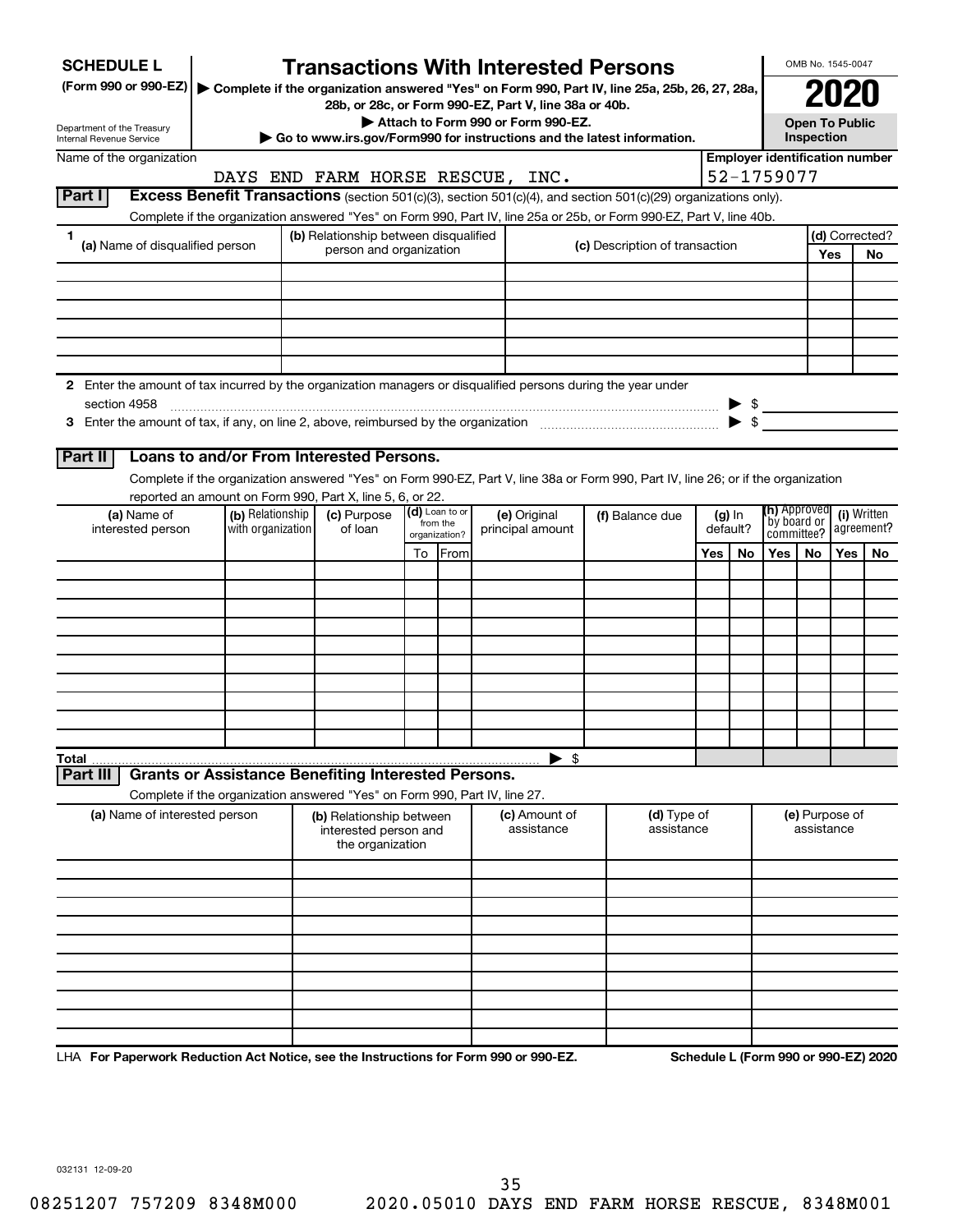| .                                                                                        |                                     |    |                             |  |                              |                                   |     |                                               |
|------------------------------------------------------------------------------------------|-------------------------------------|----|-----------------------------|--|------------------------------|-----------------------------------|-----|-----------------------------------------------|
| Complete if the organization answered "Yes" on Form 990, Part IV, line 28a, 28b, or 28c. |                                     |    |                             |  |                              |                                   |     |                                               |
| (a) Name of interested person                                                            | (b) Relationship between interested |    | person and the organization |  | (c) Amount of<br>transaction | (d) Description of<br>transaction |     | (e) Sharing of<br>organization's<br>revenues? |
|                                                                                          |                                     |    |                             |  |                              |                                   | Yes | No                                            |
| HARMONY<br>HILL FARM LLC                                                                 | <b>MEMBER</b>                       | OF | LLC IS RE                   |  | 30,000.RENT                  | FOR DE                            |     | х                                             |
|                                                                                          |                                     |    |                             |  |                              |                                   |     |                                               |
|                                                                                          |                                     |    |                             |  |                              |                                   |     |                                               |
|                                                                                          |                                     |    |                             |  |                              |                                   |     |                                               |
|                                                                                          |                                     |    |                             |  |                              |                                   |     |                                               |
|                                                                                          |                                     |    |                             |  |                              |                                   |     |                                               |
|                                                                                          |                                     |    |                             |  |                              |                                   |     |                                               |
|                                                                                          |                                     |    |                             |  |                              |                                   |     |                                               |
|                                                                                          |                                     |    |                             |  |                              |                                   |     |                                               |

**Part V Supplemental Information.**

Provide additional information for responses to questions on Schedule L (see instructions).

SCH L, PART IV, BUSINESS TRANSACTIONS INVOLVING INTERESTED PERSONS:

(A) NAME OF PERSON: HARMONY HILL FARM LLC

(B) RELATIONSHIP BETWEEN INTERESTED PERSON AND ORGANIZATION:

MEMBER OF LLC IS RELATED TO EXECUTIVE DIRECTOR OF ORGANIZATION

(D) DESCRIPTION OF TRANSACTION: RENT FOR DE2 WHICH IS A SATELLITE

FACILITY USED FOR OVERFLOW AND QUARANTINE PURPOSES

**Schedule L (Form 990 or 990-EZ) 2020**

032132 12-09-20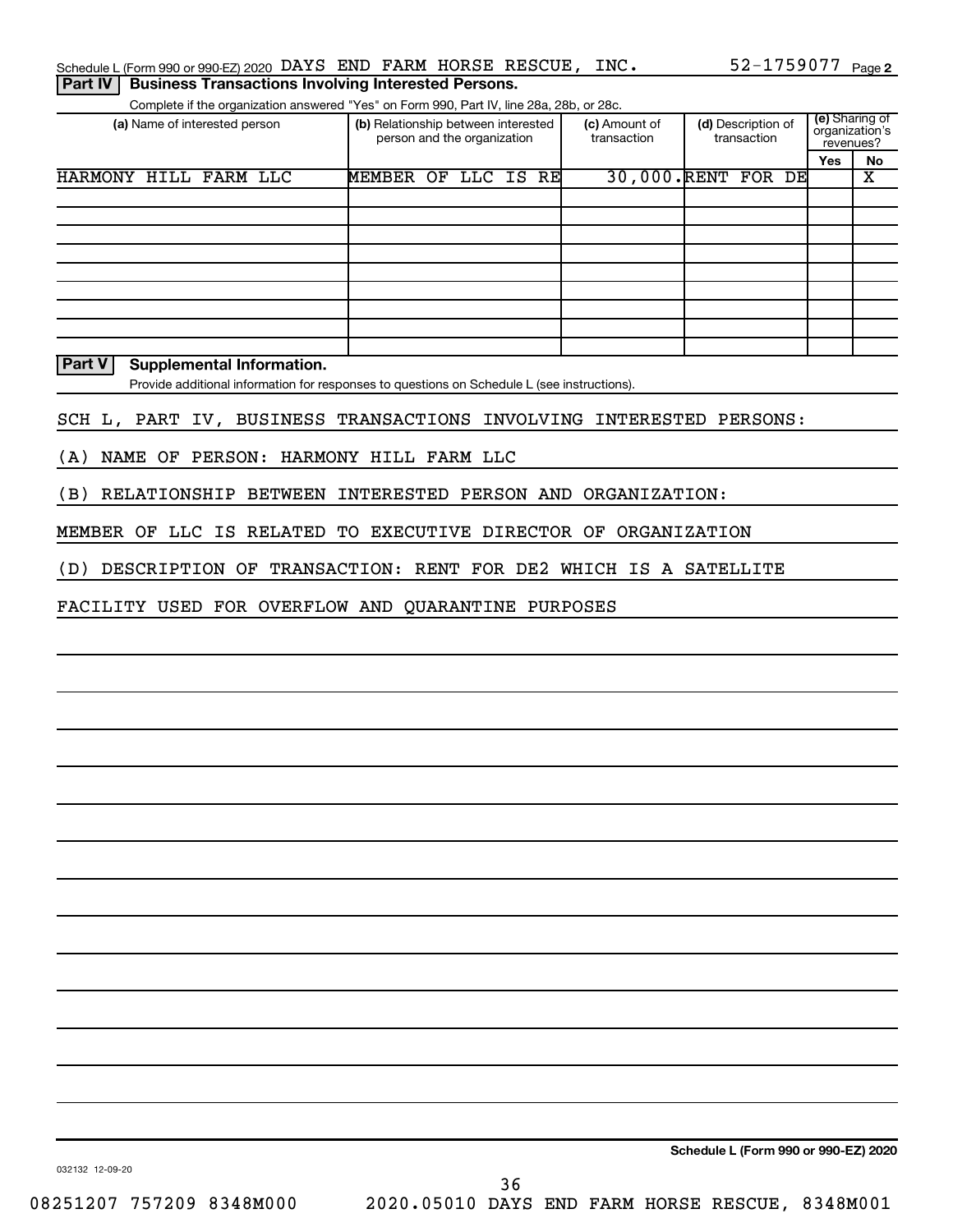### **SCHEDULE M (Form 990)**

## **Noncash Contributions**

OMB No. 1545-0047

**Employer identification number**

| Department of the Treasury |
|----------------------------|
| Internal Revenue Service   |

◆ Complete if the organizations answered "Yes" on Form 990, Part IV, lines 29 or 30.<br>● Complete if the organizations answered "Yes" on Form 990, Part IV, lines 29 or 30. **Attach to Form 990.**  $\blacktriangleright$ 

**Open to Public Inspection**

|  |  | Name of the organization |
|--|--|--------------------------|
|--|--|--------------------------|

 **Go to www.irs.gov/Form990 for instructions and the latest information.** J

### **Part I Types of Property** DAYS END FARM HORSE RESCUE, INC. | 52-1759077

| Part i       | Types of Property                                                                                                              |                         |                  |                                                |                              |
|--------------|--------------------------------------------------------------------------------------------------------------------------------|-------------------------|------------------|------------------------------------------------|------------------------------|
|              |                                                                                                                                | (a)<br>Check if         | (b)<br>Number of | (c)<br>Noncash contribution                    | (d)<br>Method of determining |
|              |                                                                                                                                | applicable              | contributions or | amounts reported on                            | noncash contribution amounts |
|              |                                                                                                                                |                         |                  | items contributed Form 990, Part VIII, line 1g |                              |
| 1.           |                                                                                                                                |                         |                  |                                                |                              |
| $\mathbf{2}$ |                                                                                                                                |                         |                  |                                                |                              |
| 3            |                                                                                                                                |                         |                  |                                                |                              |
| 4            |                                                                                                                                |                         |                  |                                                |                              |
| 5            | Clothing and household goods                                                                                                   |                         |                  |                                                |                              |
| 6            | Cars and other vehicles                                                                                                        |                         |                  |                                                |                              |
| 7            |                                                                                                                                |                         |                  |                                                |                              |
| 8            |                                                                                                                                |                         |                  |                                                |                              |
| 9            | Securities - Publicly traded                                                                                                   | $\overline{\text{x}}$   | 2                |                                                | 5,233. PUBLICLY TRADED VALU  |
| 10           | Securities - Closely held stock                                                                                                |                         |                  |                                                |                              |
| 11           | Securities - Partnership, LLC, or                                                                                              |                         |                  |                                                |                              |
|              | trust interests                                                                                                                |                         |                  |                                                |                              |
| 12           |                                                                                                                                |                         |                  |                                                |                              |
| 13           | Qualified conservation contribution -                                                                                          |                         |                  |                                                |                              |
|              |                                                                                                                                |                         |                  |                                                |                              |
| 14           | Qualified conservation contribution - Other                                                                                    |                         |                  |                                                |                              |
| 15           | Real estate - Residential                                                                                                      |                         |                  |                                                |                              |
| 16           | Real estate - Commercial                                                                                                       |                         |                  |                                                |                              |
| 17           |                                                                                                                                |                         |                  |                                                |                              |
| 18           |                                                                                                                                |                         |                  |                                                |                              |
| 19           |                                                                                                                                |                         |                  |                                                |                              |
| 20           | Drugs and medical supplies                                                                                                     |                         |                  |                                                |                              |
| 21           |                                                                                                                                |                         |                  |                                                |                              |
| 22           |                                                                                                                                |                         |                  |                                                |                              |
| 23           |                                                                                                                                |                         |                  |                                                |                              |
| 24           |                                                                                                                                |                         |                  |                                                |                              |
| 25           | $($ GUARDIAN PROG $)$<br>Other $\blacktriangleright$                                                                           | $\overline{\textbf{x}}$ | 15I              | 162,023.FMV                                    |                              |
| 26           | $(\overline{HORSE} \& \overline{BARN})$<br>Other $\blacktriangleright$                                                         | $\overline{\text{x}}$   | 437              | 58,831.FMV                                     |                              |
| 27           | (OFFICE SUPPLI)<br>Other $\blacktriangleright$                                                                                 | $\overline{\mathtt{x}}$ | 8                | 477.FMV                                        |                              |
| 28           | <b>INTERN PROGRA</b><br>Other                                                                                                  | $\overline{\text{x}}$   | $\overline{12}$  | 460.FMV                                        |                              |
| 29           | Number of Forms 8283 received by the organization during the tax year for contributions                                        |                         |                  |                                                |                              |
|              | for which the organization completed Form 8283, Part V, Donee Acknowledgement                                                  |                         |                  | 29                                             |                              |
|              |                                                                                                                                |                         |                  |                                                | Yes<br>No                    |
|              | 30a During the year, did the organization receive by contribution any property reported in Part I, lines 1 through 28, that it |                         |                  |                                                |                              |

| ᆸᅀ | Ear Danarwark Paduction Act Nation, see the Instructions for Farm 000                                                                 | Schodule M (Form 000) 2020 |  |
|----|---------------------------------------------------------------------------------------------------------------------------------------|----------------------------|--|
|    | describe in Part II.                                                                                                                  |                            |  |
| 33 | If the organization didn't report an amount in column (c) for a type of property for which column (a) is checked,                     |                            |  |
|    |                                                                                                                                       |                            |  |
|    | <b>b</b> If "Yes," describe in Part II.                                                                                               |                            |  |
|    | contributions?                                                                                                                        | 32a                        |  |
|    | 32a Does the organization hire or use third parties or related organizations to solicit, process, or sell noncash                     |                            |  |
| 31 | Does the organization have a gift acceptance policy that requires the review of any nonstandard contributions?                        | 31                         |  |
|    | <b>b</b> If "Yes," describe the arrangement in Part II.                                                                               |                            |  |
|    | exempt purposes for the entire holding period?                                                                                        | 30a                        |  |
|    | must hold for at least three years from the date of the initial contribution, and which isn't required to be used for                 |                            |  |
|    | <b>30a</b> During the year, ald the organization receive by contribution any property reported in Part I, lines T through 28, that it |                            |  |

**For Paperwork Reduction Act Notice, see the Instructions for Form 990. Schedule M (Form 990) 2020** LHA

032141 11-23-20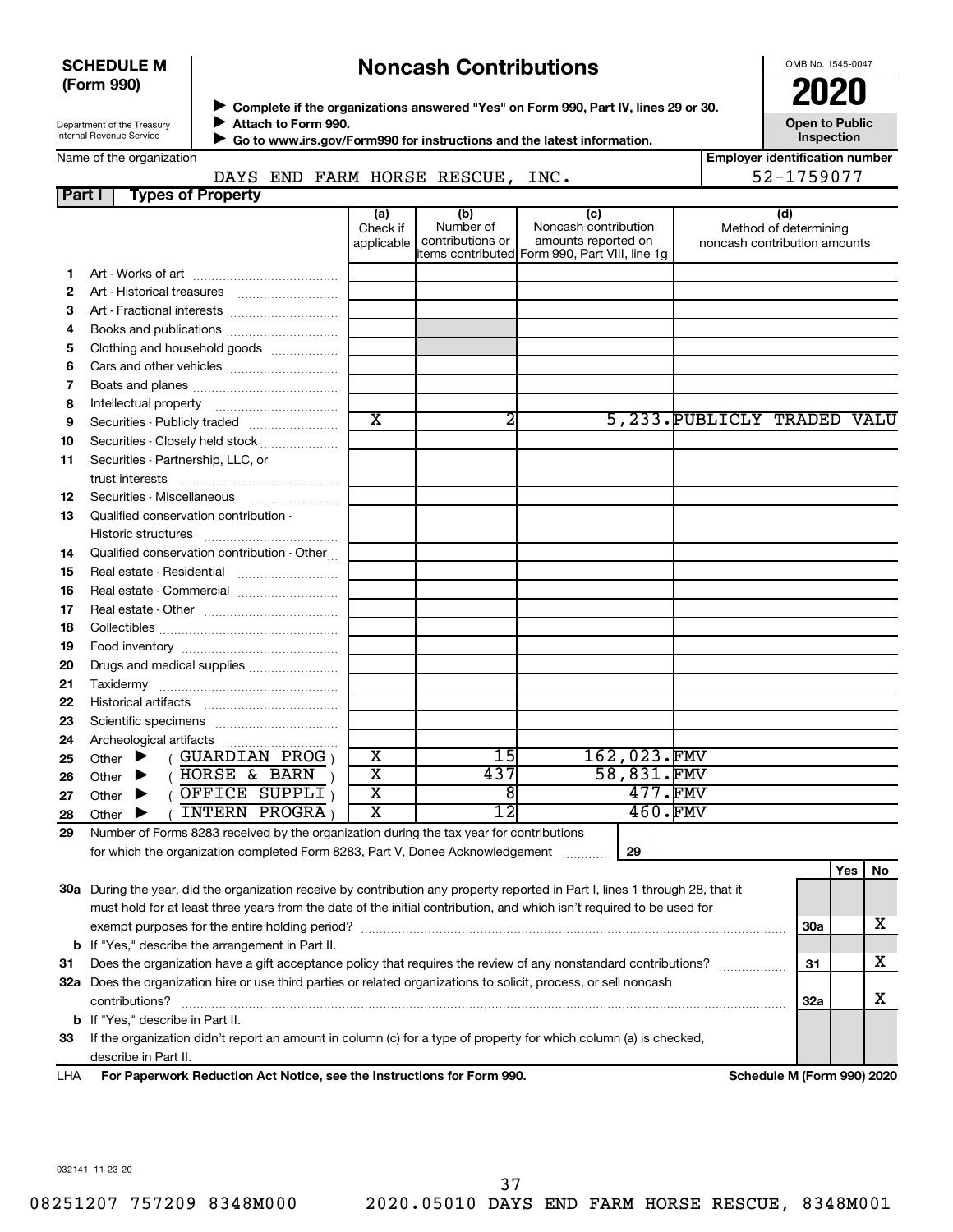| Schedule M (Form 990) 2020 DAYS END FARM HORSE RESCUE, |  |  |  |  |  | INC. | 52-1759077 | Page |  |
|--------------------------------------------------------|--|--|--|--|--|------|------------|------|--|
|--------------------------------------------------------|--|--|--|--|--|------|------------|------|--|

**2**

Provide the information required by Part I, lines 30b, 32b, and 33, and whether the organization is reporting in Part I, column (b), the number of contributions, the number of items received, or a combination of both. Also complete this part for any additional information. **Part II Supplemental Information.** 

| 032142 11-23-20 |  |        | Schedule M (Form 990) 2020                                                 |
|-----------------|--|--------|----------------------------------------------------------------------------|
|                 |  | $38\,$ | $251207$ 757200 $2349M000$ 2020 05010 DAVG FND FADM HODGE DEGGILE 2249M001 |

08251207 757209 8348M000 2020.05010 DAYS END FARM HORSE RESCUE, 8348M001